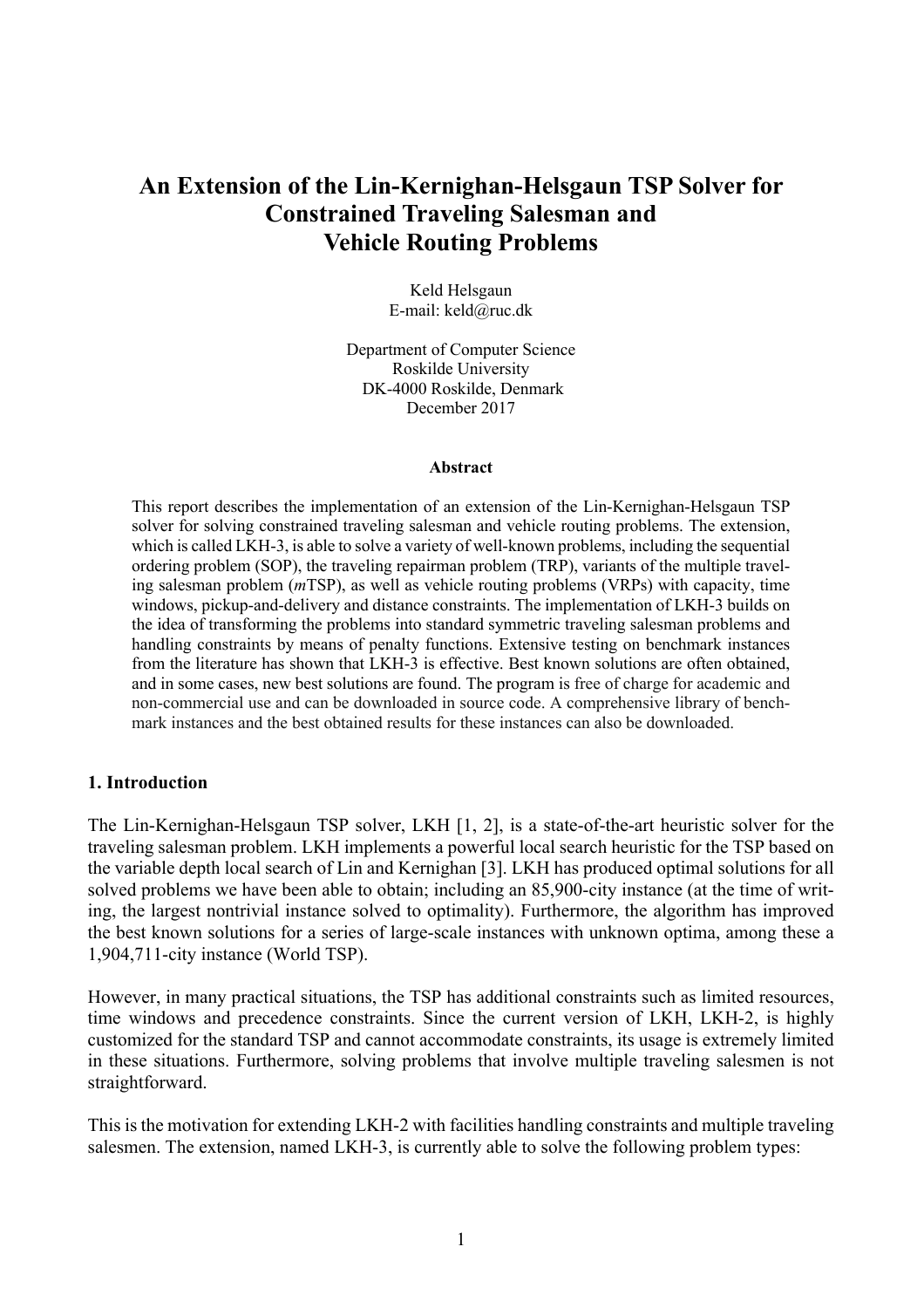**ACVRP**: Asymmetric capacitated vehicle routing problem **BWTSP**: Black and white traveling salesman problem **CCVRP**: Cumulative capacitated vehicle routing problem **CVRP**: Capacitated vehicle routing problem **CVRPTW**: Capacitated vehicle routing problem with time windows **DCVRP**: Distance constrained capacitated vehicle routing problem **1-PDTSP**: One-commodity pickup-and-delivery traveling salesman problem *m***-PDTSP**: Multi-commodity pickup-and-delivery traveling salesman problem *m***1-PDTSP**: Multi-commodity one-to-one pickup-and-delivery traveling salesman problem **MTRP**: Multiple traveling repairman problem **MTRPD**: Multiple traveling repairman problem with distance constraints *m***TSP**: Multiple traveling salesmen problem **OVRP**: Open vehicle routing problem **PDPTW**: Pickup-and-delivery problem with time windows **PDTSP**: Pickup-and-delivery traveling salesman problem **PDTSPF**: Pickup-and-delivery traveling salesman problem with FIFO loading **PDTSPL**: Pickup-and-delivery traveling salesman problem with LIFO loading **RCTVRP**: Risk-constrained cash-in-transit vehicle routing problem **RCTVRPTW**: Risk-constrained cash-in-transit vehicle routing with time windows **SOP**: Sequential ordering problem **TRP**: Traveling repairman problem **TSPPD**: Traveling salesman problem with pickups and deliveries **TSPTW**: Traveling salesman problem with time windows **VRPB**: Vehicle routing problem with backhauls **VRPBTW**: Vehicle routing problem with backhauls and time windows **VRPMPD**: Vehicle routing problem with mixed pickup and delivery **VRPMPDTW**: Vehicle routing problem with mixed pickup and delivery and time windows **VRPSPD**: Vehicle routing problem with simultaneous pickup and delivery **VRPSPDTW**: Vehicle routing problem with simultaneous pickup-delivery and time windows

Extensive testing on benchmark instances from the literature has shown that LKH-3 is effective. Best known solutions are often obtained, and in some cases, new best solutions are found.

The next sections describe the implementation of LKH-3.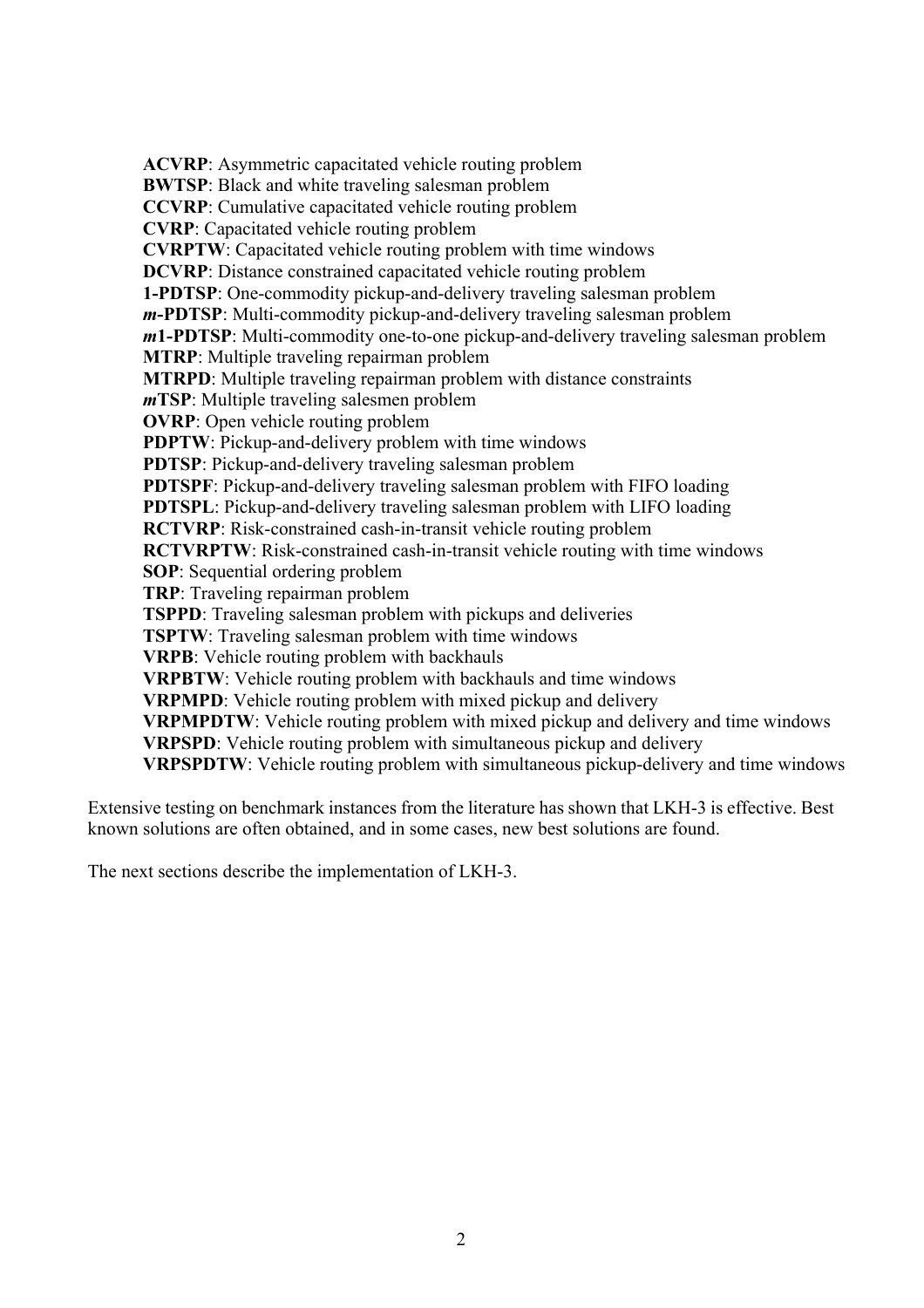## **2. Basic ideas**

## *2.1 Transformations*

An asymmetric problem with *n* cities is transformed into a symmetric problem with 2*n* cities using the transformation method of Jonker and Volgenant [4]. This transformation method is already implemented in LKH-2 and has been very successful for solving ATSP [5]. Note in this connection that some of the problems to be solved by LKH-3 are best conceived as asymmetric problems, even if the costs are symmetric. This is for example the case for problems with time windows. These problems are first transformed by LKH-3 to asymmetric problems before they are transformed to symmetric problems. A positive side effect of this approach is that LKH-3 is able to solve asymmetric versions of these problem types.

A vehicle routing problem usually involves more than one vehicle and may therefore be conceived as a multiple traveling salesman problem. Fortunately, a multiple traveling salesman problem with a single home city (depot) can easily be transformed to a standard traveling salesman problem [6]. A symmetric TSP with *m* salesmen can be solved using a symmetric TSP augmented with *m* - 1 copies of the home city, where infinite costs are assigned between home cities [7]. For those symmetric problems that are not transformed to asymmetric problems, LKH-3 uses the improved transformation by Jonker and Volgenant [8].

## *2.2 Penalty functions*

LKH-3 uses penalty functions for handling constraints. A penalty function returns a value that depends on how much the given constraints are violated. In contrast to the traditional usage of penalty functions, where a penalty value is added to (or multiplied with) the objective value, these two values are kept separate by LKH-3. Associated with each tour is a pair (*P*, *C*), where *P* is the penalty of the tour, and *C* is its cost. Let  $T_1$  and  $T_2$  be two tours with associated pairs  $(P_1, C_1)$  and  $(P_2, C_2)$ . Then  $T_1$ is *better* than  $T_2$  if  $(P_1 < P_2) \vee (P_1 = P_2 \wedge C_1 < C_2)$ . In other words: minimizing penalty is the primary objective, whereas minimizing cost is the secondary. A penalty function has been implemented for each problem type.

When a move on a given tour produces a better, the move is said to be *improving*. To check that a move is improving, the move is made, and the penalty and cost for the resulting tour are computed and compared with the penalty and cost of the original tour. If no improvement is found, the move is retracted.

### *2.3 Special moves*

The data structure used in LKH for tour representation, a two-level tree [9], gives an average time complexity of  $O(\sqrt{N})$  for making a move, where *N* is the number of cities. The average time complexity for move retraction is the same since this is performed by an inverted move.

The most time-consuming part of the move checking procedure is the penalty computation. Its worstcase time complexity is *O*(*N*). Speedup may often be achieved by using the fact that the computation may be terminated as soon as the value becomes greater than the value for the current best tour. Some speedup might also be achieved by starting the computation in the route that most recently caused the computation to terminate However, worst-case time complexity is still *O*(*N*).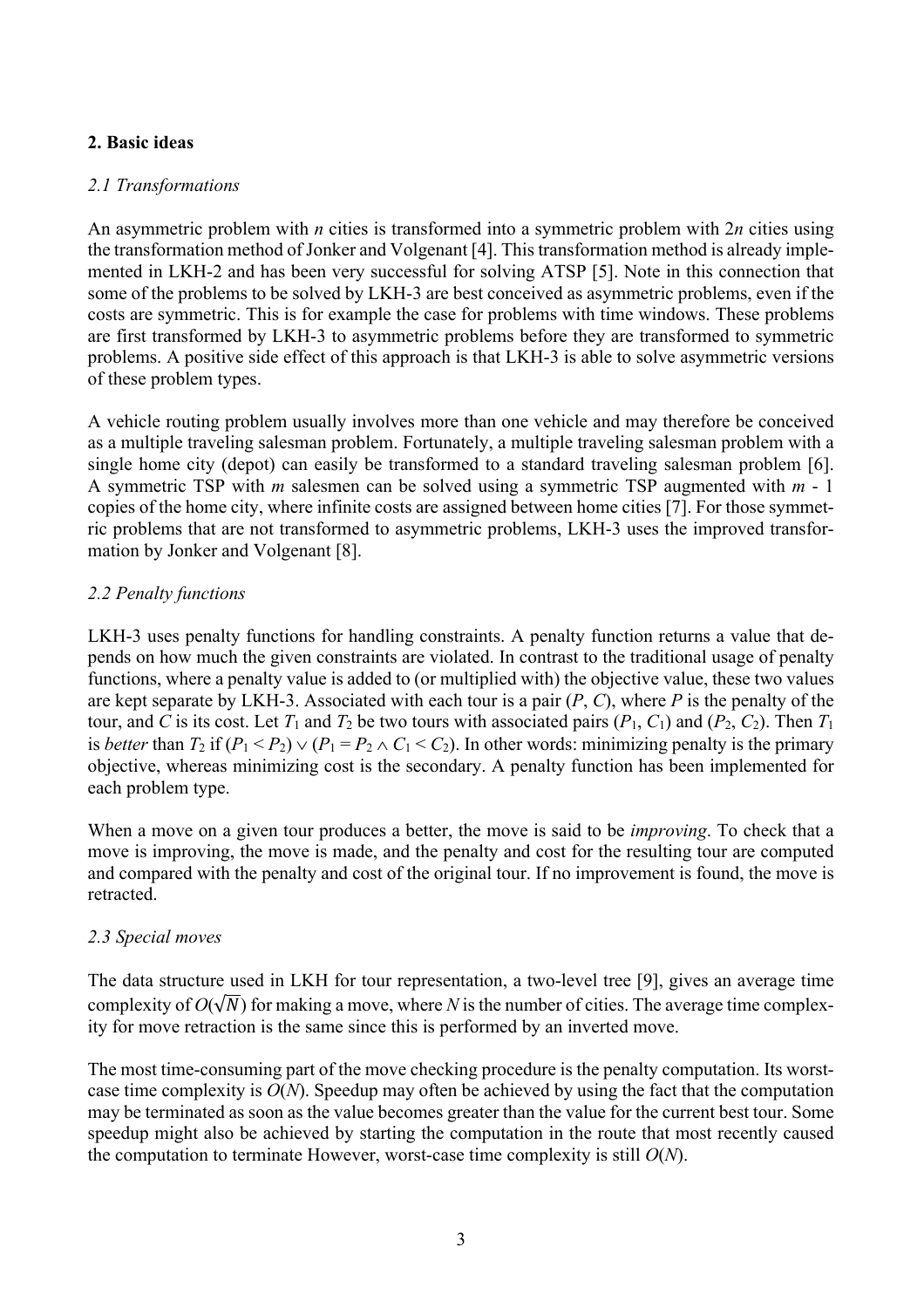The time complexity of the penalty computation necessitates that the number of moves to be checked should be small. The advanced high-order move types available in LKH can be used, but they will often be too time consuming. Therefore, a new specially designed 5-opt move generator is provided. Compared with the 5-opt move generator in LKH-2, the new generator mainly considers moves that do not reverse a segment on the tour. Furthermore, it adds a restricted exploration of sequential 4 and 5-opt moves as well as non-sequential 4- and 6-opt moves. In this way, the number of moves to consider is reduced considerably. Note that restricting the move search in this way has no consequence for asymmetric problem instances since moves that reverse a segment are forbidden anyway.

# **3. Input**

LKH-3 includes code for reading problem instances and for printing solutions. Input is given in two separate files:

(1) a *problem file* and (2) a *parameter file*

# *3.1 The problem file*

The problem file contains a specification of the problem instance to be solved. The file format is an extension of the TSPLIB format [10]. A problem file consists of a *specification part* and of a *data part*. The specification part contains information on the file format and on its contents. The data part contains explicit data.

# *3.1.1 The specification part*

All entries in this section are of the form  $\langle$ keyword $\rangle$ :  $\langle$ value $\rangle$ , where  $\langle$ keyword $\rangle$  denotes an alphanumerical keyword and <value> denotes alphanumerical or numerical data. Below is given a list of the new keywords in LKH-3:

SALESMEN : <*integer*> Specifies the number of salesmen (= vehicles).

VEHICLES : <*integer*> Specifies the number of vehicles (= salesmen).

DISTANCE : <*real*> The maximum length allowed for each route in a vehicle route problem.

RISK\_THRESHOLD : <*integer*> The maximum risk allowed for each route in a risk constrained problem.

SCALE : <*integer*> A scale factor for Euclidean instances. Distances are multiplied by this factor.

Note that the keyword CAPACITY, which is used for specifying the vehicle capacity, belongs to the original version of the TSPLIB format.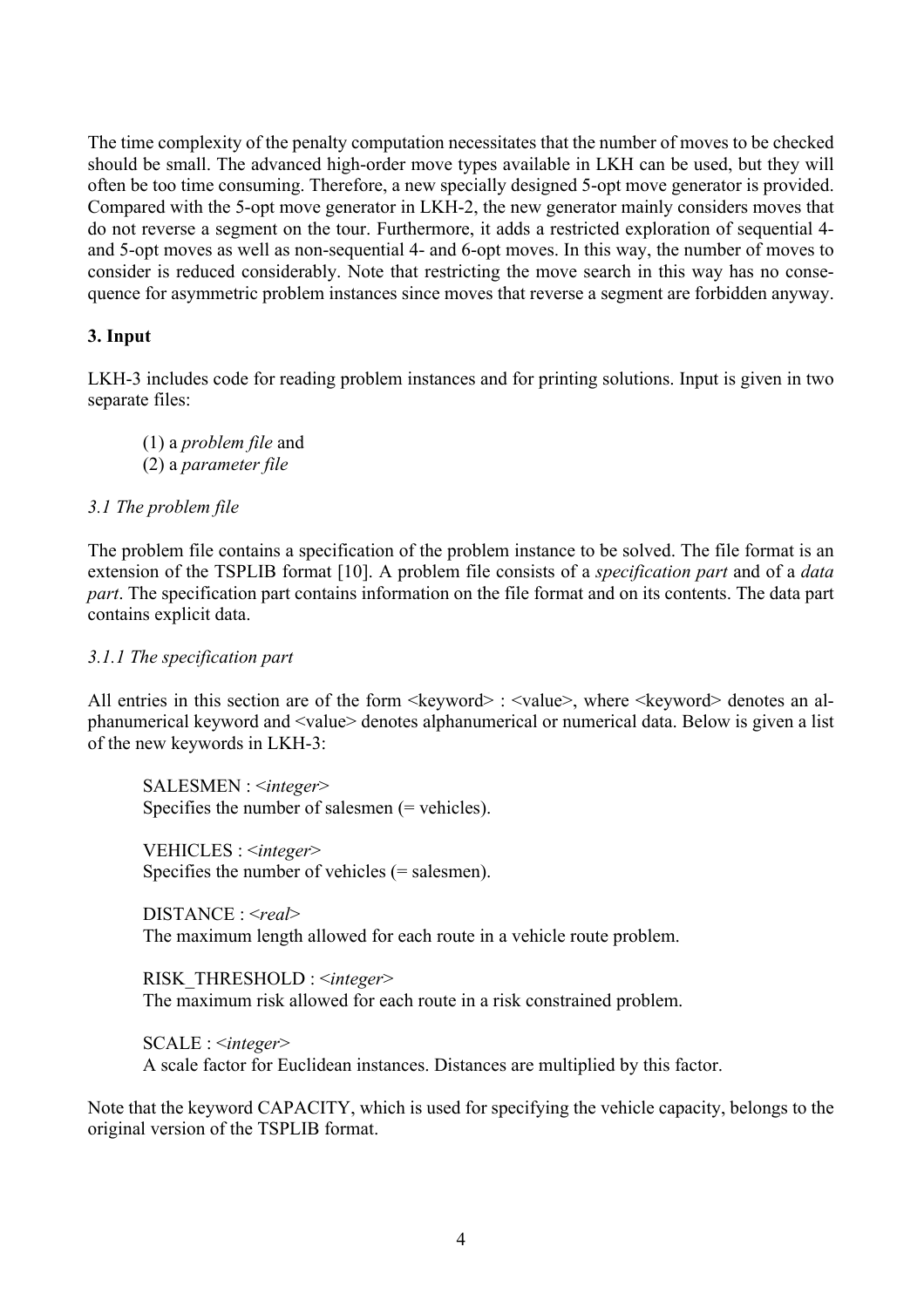New distance functions have also been added:

EXACT\_2D, EXACT\_3D: Euclidean distance multiplied by 1000 and rounded to nearest integer.

FLOOR\_2D, FLOOR\_3D: Euclidean distance rounded down to the last integer.

TOR\_2D, TOR\_3D: Toroidal distance.

### *3.1.2 The data part*

Depending on the choice of specifications, some additional data may be required. These data are given in corresponding data sections following the specification part. Each data section begins with the corresponding keyword. The length of the section is either implicitly known from the format specification, or the section is terminated by an appropriate endof-section identifier.

LKH-3 extends the TSPLIB format with the following data sections:

#### BACKHAUL\_SECTION :

This section is used for specifying VRPB instances. It contains a list of backhaul nodes. This section is terminated by a -1.

#### PICKUP AND DELIVERY SECTION :

This section is used for specifying pickup-and-delivery instances. Each line is of the form

<*integer*> <*integer*> <*real*> <*real*> <*real*> <*integer*> <*integer*>

The first integer gives the number of the node.

The second integer gives its demand (ignored for PDTSPF, PDTSPL, VRPMPD and VRPSPD instances).

The third and fourth number give the earliest and latest time for the node.

The fifth number specifies the service time for the node.

The last two integers are used to specify pickup and delivery. For a PDPTW, PDTSP, PDTSPF and PDTSPL instance, the first of these integers gives the index of the pickup sibling, and the second integer gives the index of the delivery sibling. For a VRPMPD and VRPSPD instance, the two integers simply give the size of the pickup and delivery for the node.

SERVICE\_TIME\_SECTION : The service times of all nodes of a CVRP are given in the form (per line)

<*integer*> <*real*>

The integer specifies a node number, the real its service time. The depot node must also occur in this section. Its service time is 0.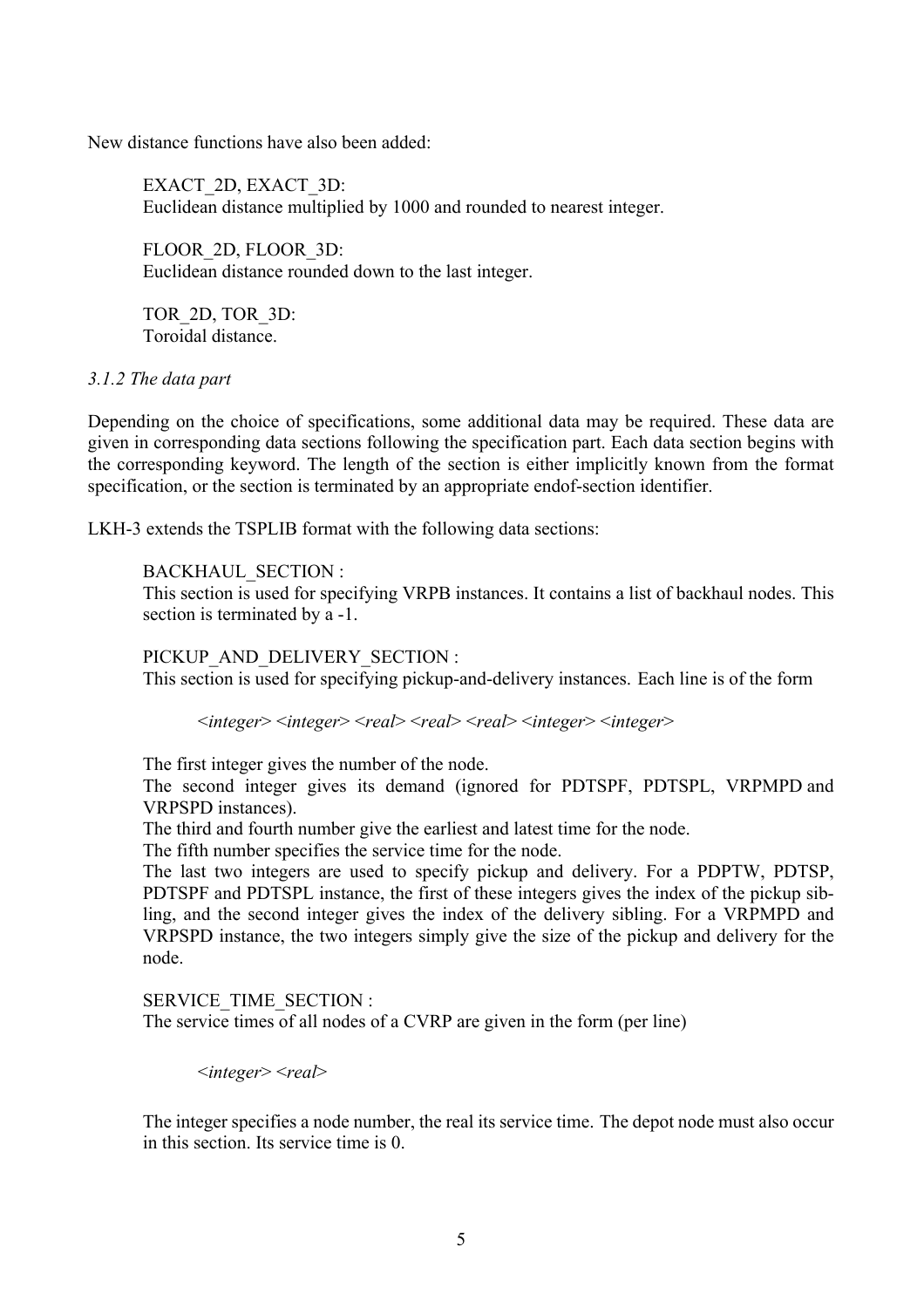TIME\_WINDOW\_SECTION : Time windows are given in this section. Each line is of the form

<*integer*> <*real*> <*real*>

The first integer specifies a node number. The two reals specify earliest and latest arrival time for the node, respectively.

The keyword DEPOT SECTION, which is used for specifying depots, belongs to the original version of the TSPLIB format. The section is terminated by a -1. Note, however, that LKH-3 at present only allows one depot.

# *3.2 The parameter file*

The parameter file contains control parameters for the solution process. The solution process is typically carried out using default values for the parameters. The default values have proven to be adequate in many applications. However, for applications with penalty functions, better performance is achieved by choosing other values. For such applications, experiments have shown that the following setting works well:

MOVE\_TYPE = 5 SPECIAL  $GAIN23 = NO$  $KICKS = 1$  $KICKTYPE = 4$  $MAX$  SWAPS = 0 POPULATION SIZE = 10

The specially designed 5-opt move procedure is chosen by setting MOVE\_TYPE to 5 SPECIAL.

By setting GAIN23 to NO, the exploration of non-sequential moves at the end of each trial is turned off. Notice, however, that some non-sequential moves after all are explored by the chosen move procedure.

The default perturbation method in LKH is a random walk on the candidate graph. But this method destroys the tour a lot. Instead, by setting KICKS to 1 and KICK\_TYPE to 4, a random doublebridge-kick move is chosen. This move is a non-sequential 4-opt move that replaces only 4 edges on the tour by 4 non-tour edges.

By setting MAX SWAPS to 0, no attempts are made to find improving moves of a higher order than specified by the basic move type (5 SPECIAL).

The genetic algorithm of LKH with a population size of 10 is used.

The parameter settings above may be chosen by just writing

SPECIAL

in the beginning of the parameter file.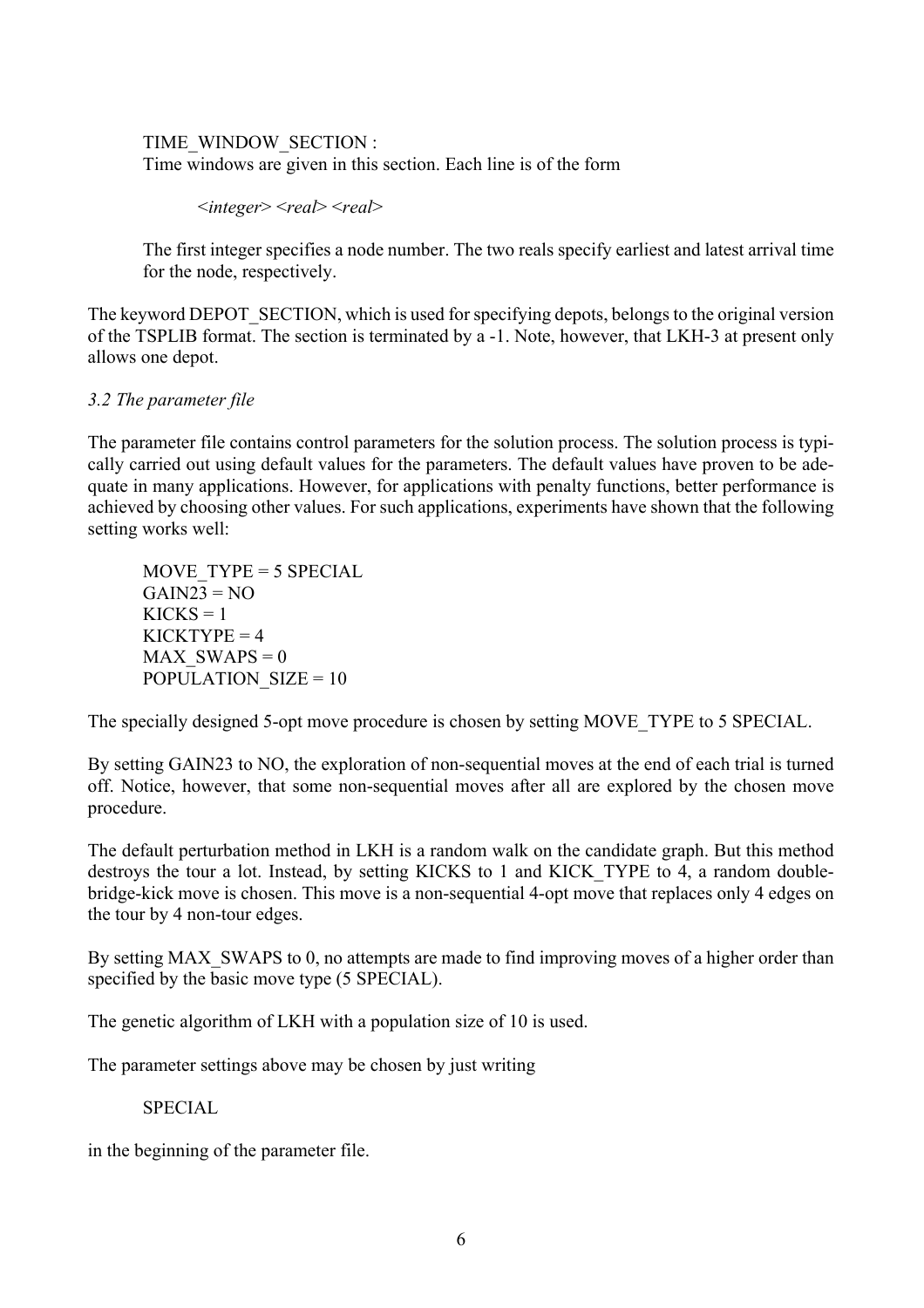LKH-3 adds the following new or extended parameter settings:

BWTSP = <*integer*> <*integer*> [ <*integer*> ] Specifies the three parameters (*B*, *Q*, *L*) to a BWTSP instance. *B*: Number of black nodes. *Q*: Maximum number of white nodes on "black-to-black" paths. *L*: Maximum length of any "black-to-black" path. Default: 0 0.

DEPOT = <*integer*> Specifies the depot node. Default: 1.

INITIAL\_TOUR\_ALGORITHM =  $\{ ... | CVRP | MTSP | SOP \}$ Specifies the algorithm for obtaining an initial tour. Default: WALK.

 $MAKESPAN = \{ Yes | NO \}$ Specifies if makespan optimization is to be used for a TSPTW instance. Default: NO.

MOVE\_TYPE = <*integer*> [ SPECIAL ]

Specifies the move type to be used in local search. An integer value  $k \geq 2$  signifies that a sequential *k*-opt move is to be used. The specifier SPECIAL can be given in order to use specially designed moves. For this type of moves, *k* must be 3 or 5. Default: 5.

MTSP\_MIN\_SIZE = <i*nteger*>

Specifies the minimum number of cities each salesman must visit in an *m*TSP or CVRP instance. If negative, its value is set to

DIMENSION / (ceil $(1.0 * DIMENSION / MTSP MAX SIZE) + 1)$ ) Default: 1.

MTSP\_MAX\_SIZE = <*integer*>

Specifies the maximum number of cities each salesman may visit in an *m*TSP or CVRP instance.

Default: value of DIMENSION - 1.

MTSP\_OBJECTIVE =  $[$  MINMAX | MINMAX\_SIZE | MINSUM ]

Specifies the objective function type for a multiple traveling salesman problem.

MINMAX - Minimize the length of the longest route.

MINMAX SIZE - Minimize the size of the largest route.

MINSUM - Minimize the length of the overall tour.

All routes must satisfy the MTSP\_MIN\_SIZE and MTSP\_MAX\_SIZE constraints.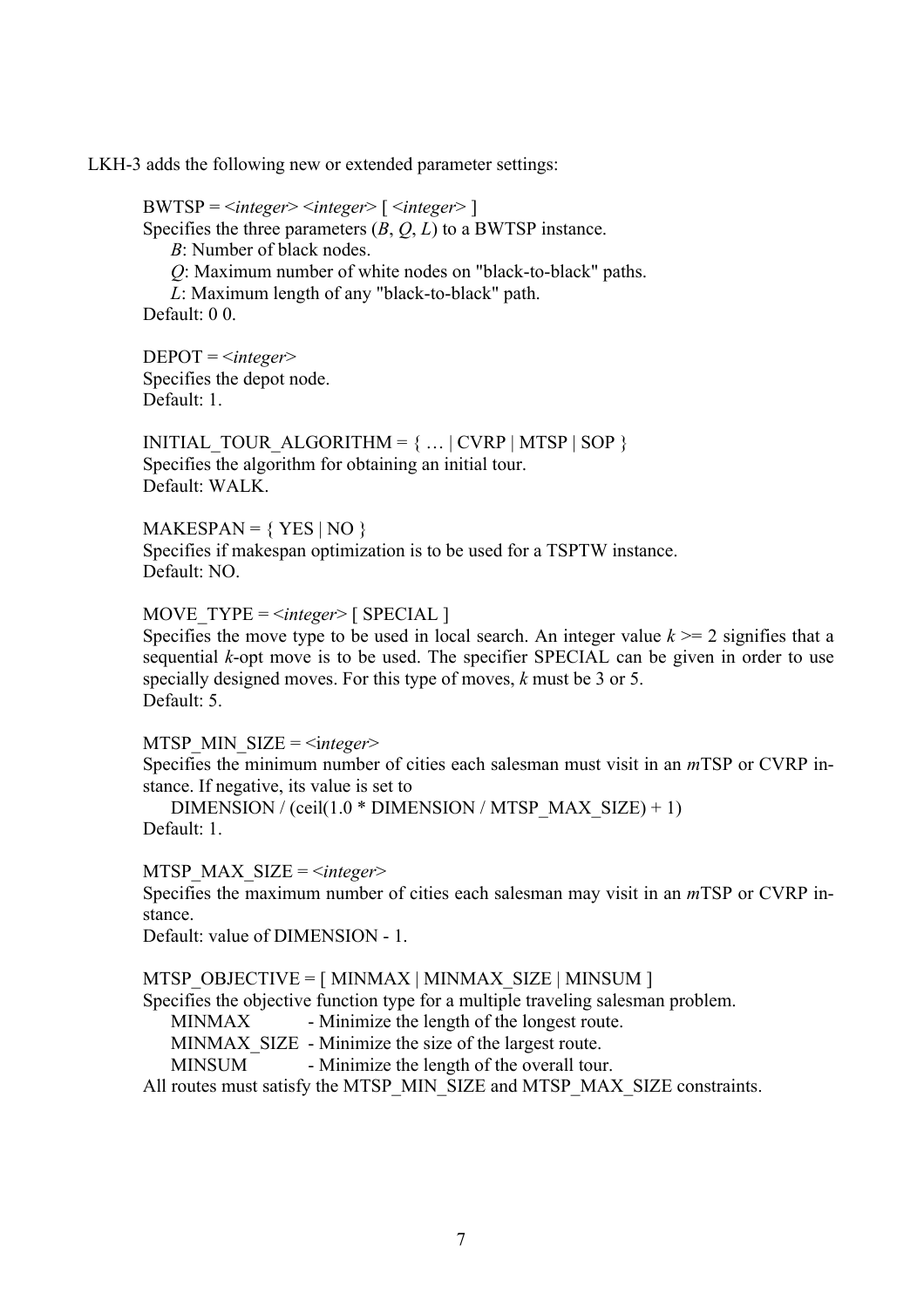MTSP\_SOLUTION\_FILE = <*string*> Specifies the name of a file where the solution of an *m*TSP (or VRP) instance is to be written.

SALESMEN = <*intege*r> Specifies the number of salesmen/vehicles. Default: 1.

SCALE = <*integer*> Scale factor for Euclidean instances. Default: 1.

SINTEF\_SOLUTION\_FILE = <*string*> Specifies the name of a file where the solution of an *m*TSP or VRP instance is to be written. The solution is written in SINTEF format.

VEHICLES = <*integer*> Specifies the number of vehicles/salesmen. Default: 1.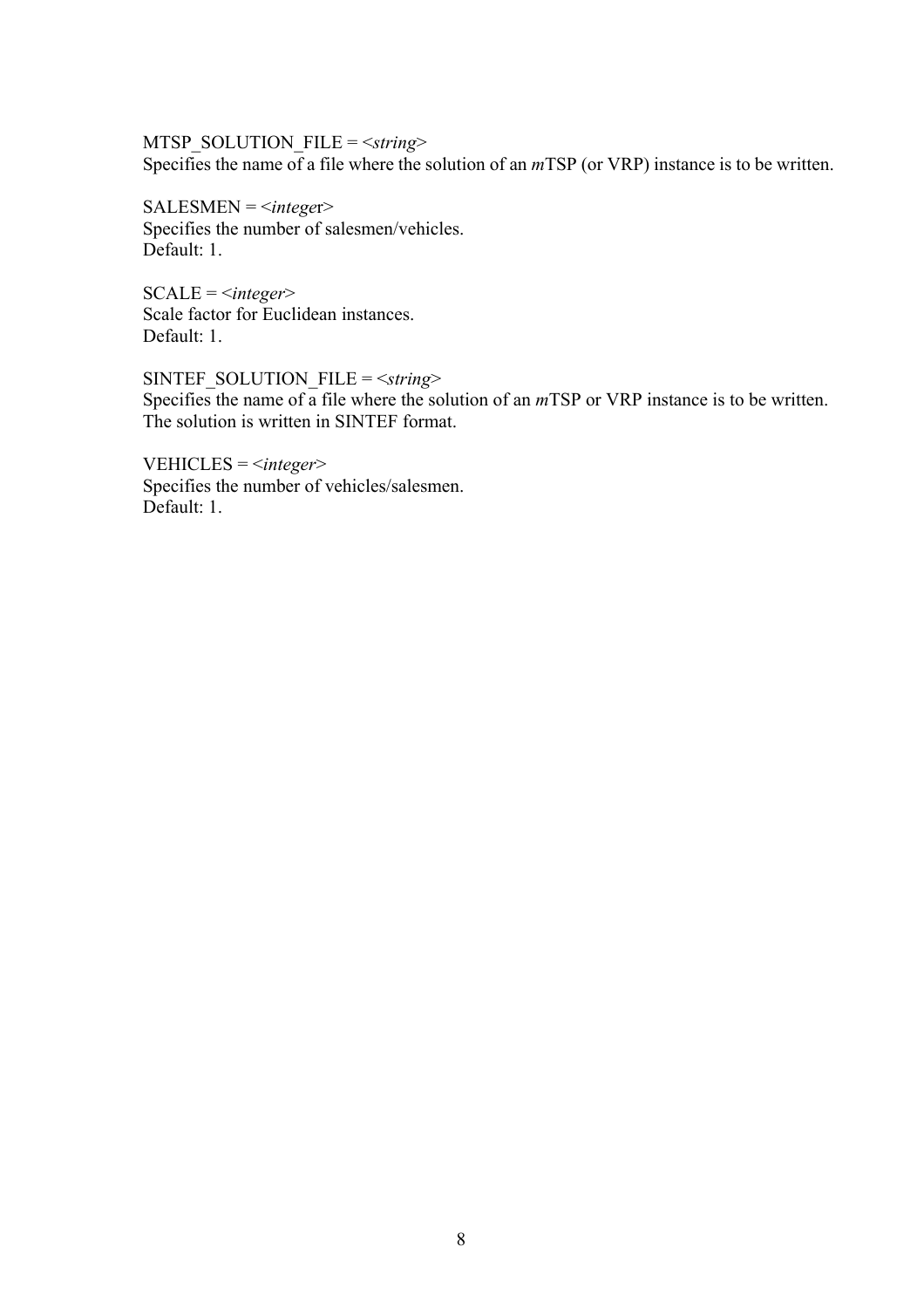## **4. Summary of benchmark tests**

LKH-3 has been tested extensively on benchmark instances from the literature. The table below summarizes the results. The first two columns give the problem type and number of test instances for this type. The three last columns give the number of times the solution found by LKH-3 was better than, equal to, or worse than the best known solution (BKS).

| Problem type    | Instances | $<$ BKS          | $= BKS$ | $>$ BKS          |
|-----------------|-----------|------------------|---------|------------------|
| <b>ACVRP</b>    | 32        | 0                | 32      | 0                |
| <b>BWTSP</b>    | 38        | $\overline{0}$   | 38      | $\overline{0}$   |
| <b>CCVRP</b>    | 164       | 53               | 74      | 37               |
| <b>CVRP</b>     | 509       | 44               | 327     | 138              |
| <b>CVRPTW</b>   | 405       | $\mathbf{2}$     | 302     | 101              |
| <b>DCVRP</b>    | 22        | $\mathbf{1}$     | 17      | 4                |
| 1-PDTSP         | 2036      | 380              | 1528    | 78               |
| $m$ -PDTSP      | 892       | 118              | 724     | 50               |
| $m1$ -PDTSP     | 1178      | 21               | 1157    | $\boldsymbol{0}$ |
| $m$ TSP         | 127       | 51               | 72      | 4                |
| <b>MTRP</b>     | 1040      | 7                | 1033    | $\overline{0}$   |
| <b>MTRPD</b>    | 180       | $\boldsymbol{0}$ | 180     | $\boldsymbol{0}$ |
| <b>OVRP</b>     | 111       | 4                | 101     | 6                |
| <b>PDPTW</b>    | 222       | 3                | 180     | 139              |
| <b>PDTSP</b>    | 163       | 5                | 156     | $\overline{2}$   |
| <b>PDTSPF</b>   | 77        | $\mathbf{2}$     | 47      | 28               |
| <b>PDTSPL</b>   | 126       | 15               | 97      | 14               |
| <b>RCTVRP</b>   | 378       | 79               | 283     | 16               |
| <b>RCTVRPTW</b> | 24        | $\overline{0}$   | 24      | $\overline{0}$   |
| <b>SOP</b>      | 163       | 9                | 150     | 4                |
| <b>TRP</b>      | 130       | 21               | 109     | $\boldsymbol{0}$ |
| <b>TSPPD</b>    | 600       | $\overline{0}$   | 600     | $\boldsymbol{0}$ |
| <b>TSPTW</b>    | 900       | 47               | 853     | $\boldsymbol{0}$ |
| <b>VRPB</b>     | 149       | 4                | 141     | 4                |
| <b>VRPBTW</b>   | 15        | 3                | 12      | $\boldsymbol{0}$ |
| <b>VRPMPD</b>   | 70        | 9                | 55      | 6                |
| <b>VRPMPDTW</b> | 70        | 9                | 53      | 8                |
| <b>VRPSPD</b>   | 266       | 20               | 148     | 98               |
| <b>VRPSPDTW</b> | 68        | 46               | 20      | $\overline{2}$   |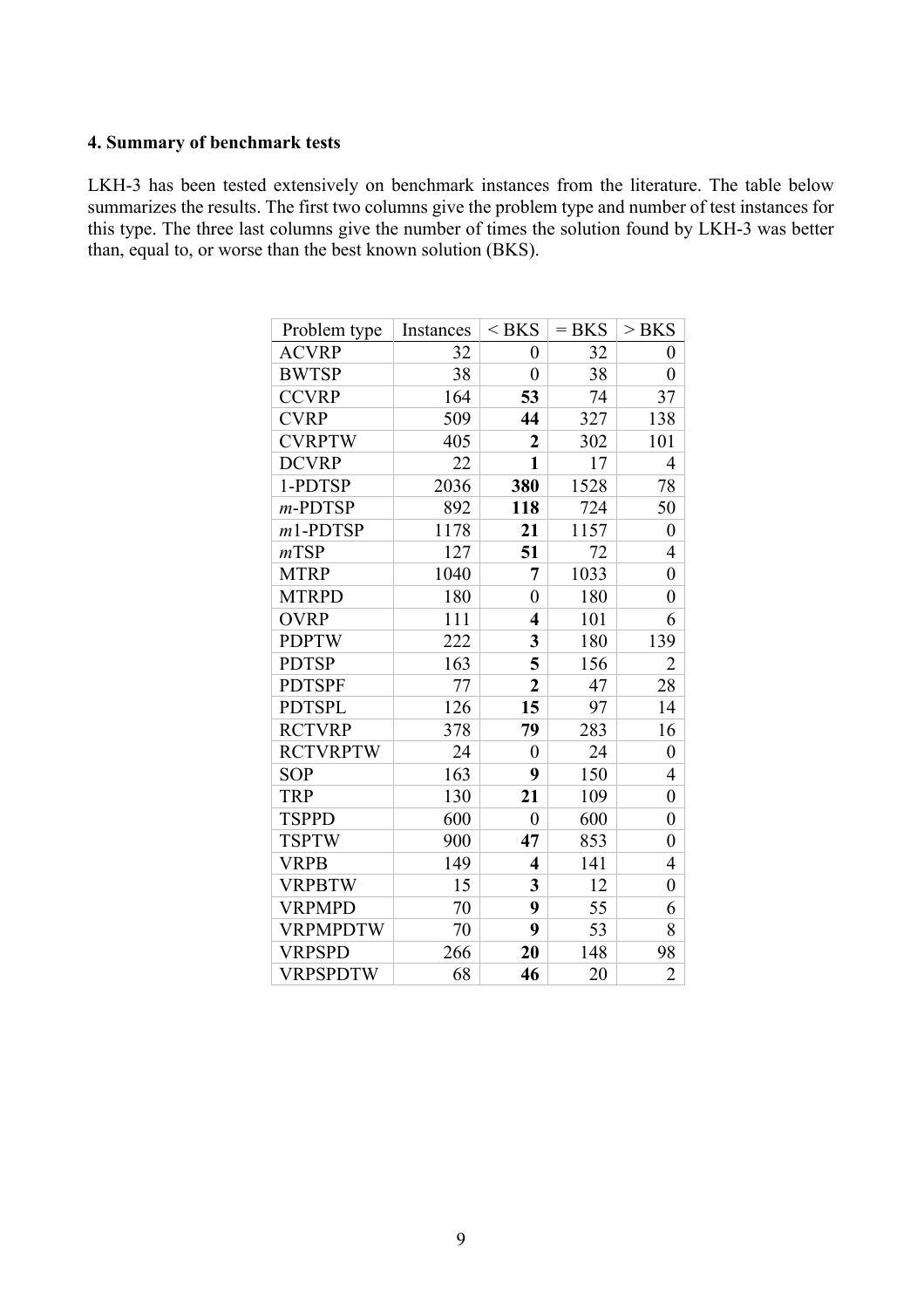## **5. Conclusions**

LKH-3 is based on the simple idea of transforming the problems to standard traveling salesman problems and handling the involved constraints by means of penalty functions. Despite its simplicity, extensive testing on benchmark instances from the literature has shown that LKH-3 is effective for solving a variety of problem types. Best known solutions are often obtained, and in some cases, new best solutions are found.

The program is free of charge for academic and non-commercial use and can be downloaded in source code via http://webhotel4.ruc.dk/~keld/research/LKH-3. A comprehensive library of test instances (about 10,000) and the best solutions obtained by LKH-3 for these instances can also be downloaded. A comparison with the best known solutions are given in tables.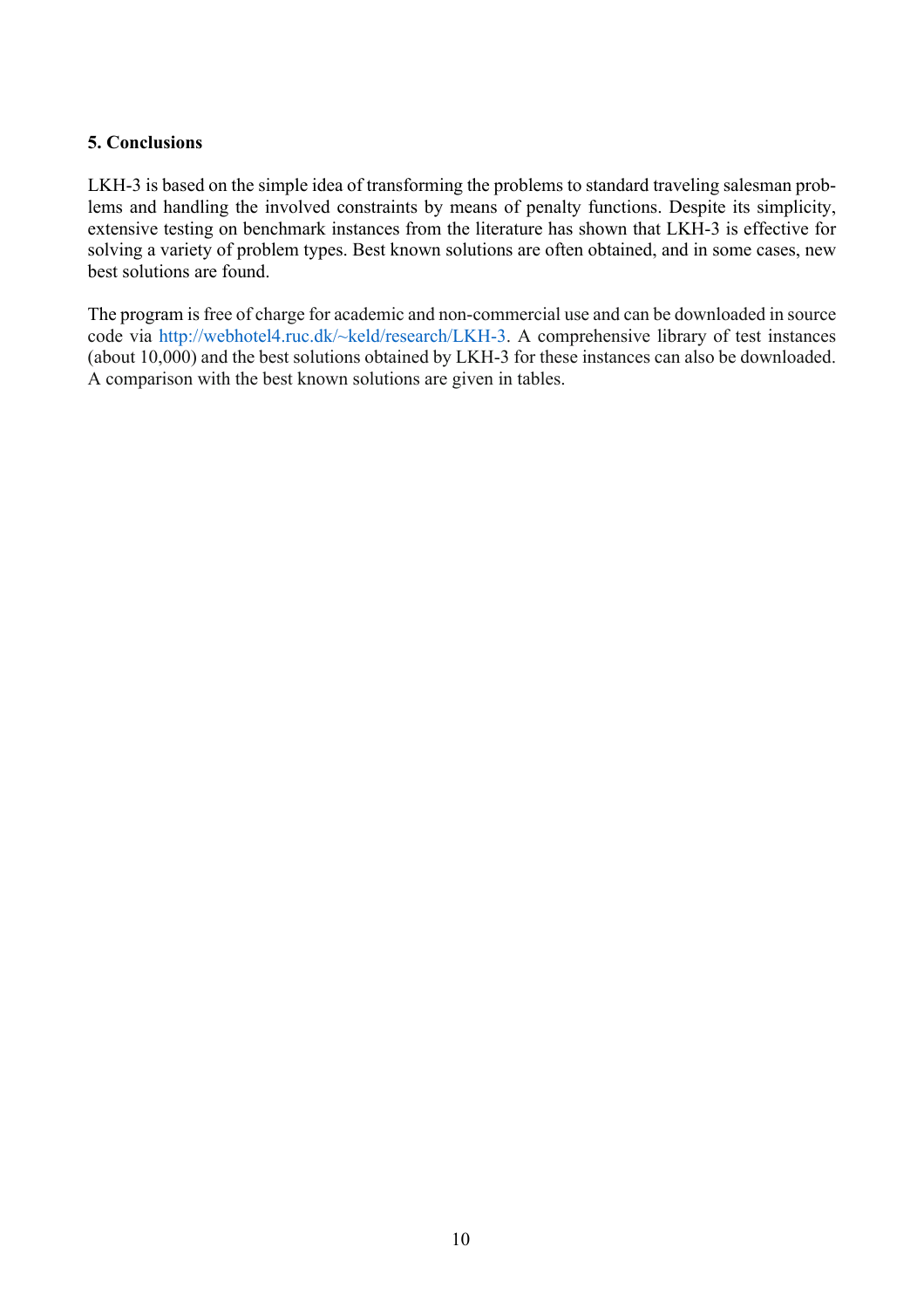#### **References**

- [1] Helsgaun, K.: *An Effective Implementation of the Lin-Kernighan Traveling Salesman Heuristic*. Eur. J. Oper. Res., 126(1):106-130 (2000)
- [2] Helsgaun, K.: *General k-opt submoves for the Lin-Kernighan TSP heuristic.*  Math. Prog. Comput., 1(2-3):119-163 (2009)
- [3] Lin. S., Kernighan, B. W.: *An Effective Heuristic Algorithm for the Traveling-Salesman Problem*. Oper. Res. 21, 498-516 (1973)
- [4] Bektas, T.: *The multiple traveling salesman problem: an overview of formulations and solution procedures*. Omega, 34(3):209-219 (2006)
- [5] Johnson D.S., Gutin G., McGeoch L.A., Yeo A., Zhang W., Zverovitch A.: *Experimental Analysis of Heuristics for the ATSP*. In: Gutin G., Punnen A.P. (eds.): The Traveling Salesman Problem and Its Variations. Combinatorial Optimization, vol. 12. Springer, Boston, MA (2007)
- [6] Rao, M. R.: *A note on the multiple traveling salesman problem*. Oper. Res., 28(3):628–32 (1980)
- [7] Jonker, R., Volgenant, T.: *Technical Note - An Improved Transformation of the Symmetric Multiple Traveling Salesman Problem*. Oper. Res., 36(1):163-167 (1988)
- [8] Jonker, R., Volgenant, T.: *Transforming asymmetric into symmetric traveling salesman problems*. Oper. Res. Let., 2:161-163 (1983)
- [9] Fredman, M. L., Johnson, D. S., McGeoch, L. A.: *Data Structures for Traveling Salesmen*. J. Algorithms, 16:432-479 (1995)
- [10] Reinelt, G.: *TSPLIB - A Traveling Salesman Problem Library*. ORSA J. Comput., 3(4):376-385 (1991)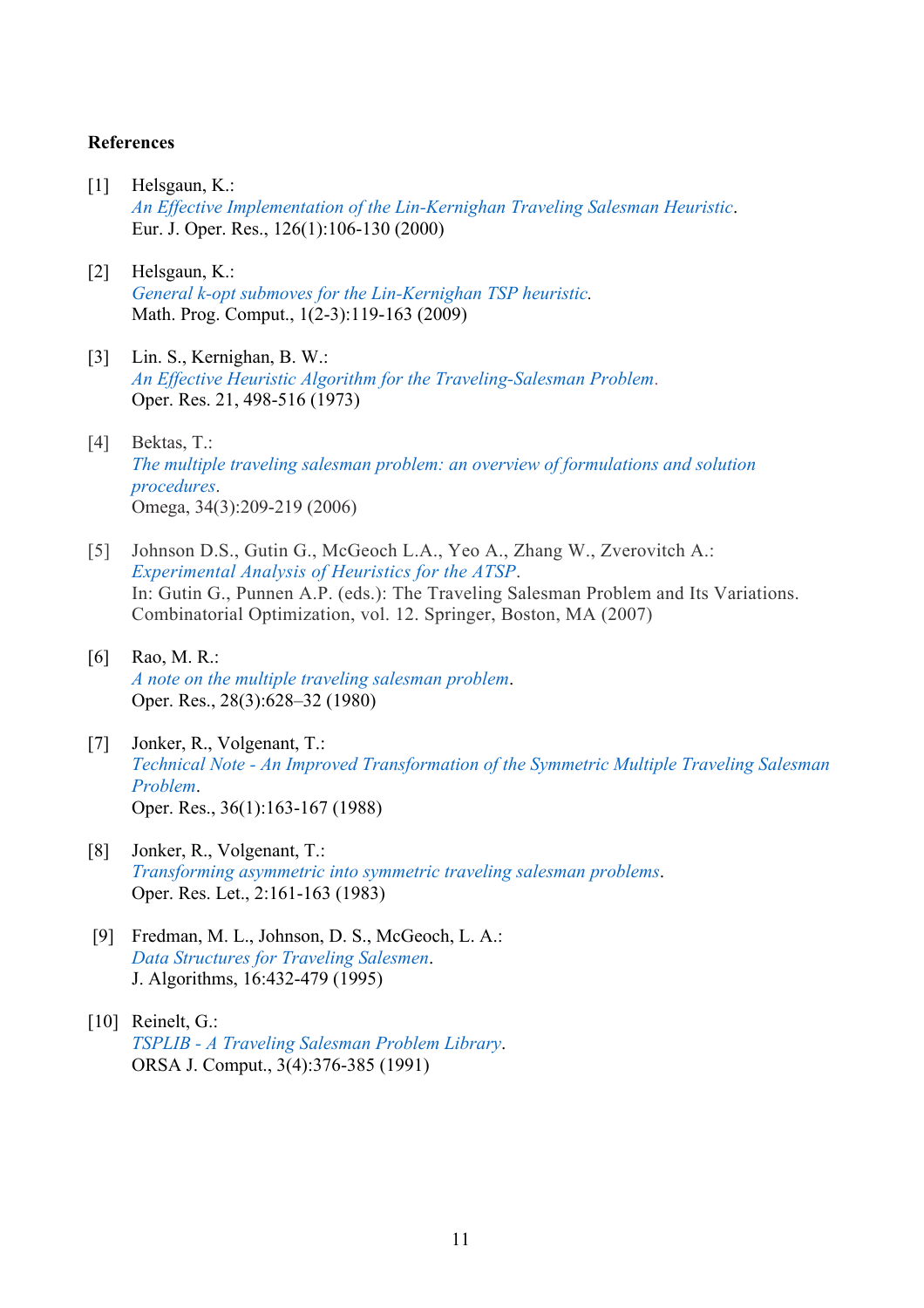**Problem-specific literature**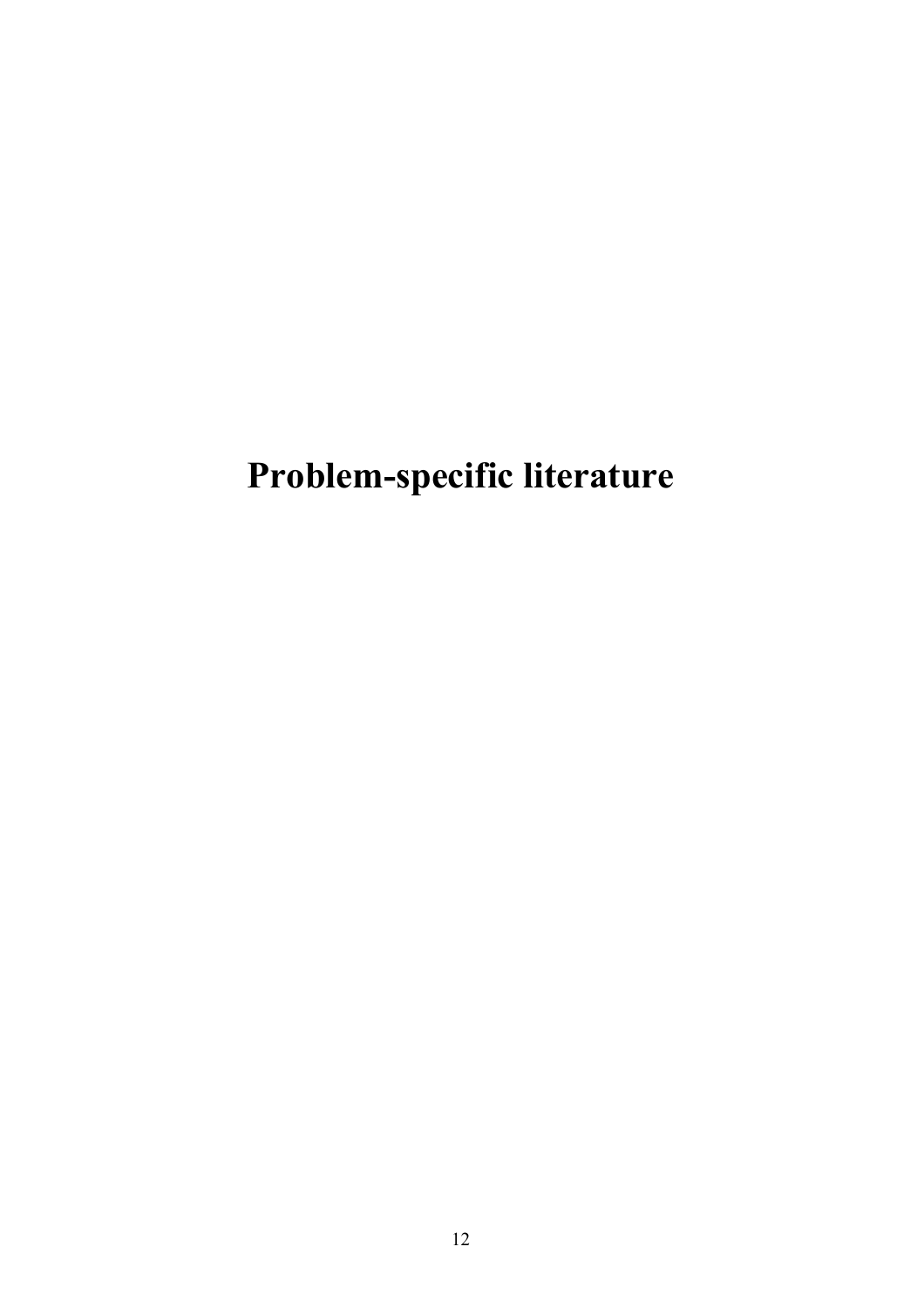**ACVRP**: Asymmetric capacitated vehicle routing problem

Batsyn, M., Goldengorin, B., Kocheturov, A., Pardalos, P. M.:

*Tolerance-Based vs. Cost-Based Branching for the Asymmetric Capacitated Vehicle Routing Problem*.

In: Proceedings of the Second International Conference on Network Analysis:1-10 (2013)

Fischetti, M., Toth, P., Vigo, D.,

*A Branch-And-Bound Algorithm for the Capacitated Vehicle Routing Problem on Directed Graphs*. Oper. Res., 42(5):846-859 (1994)

Leggieri, V., Haouari, M.: *A matheuristic for the asymmetric capacitated vehicle routing problem*. Discrete Appl. Math., Available online 6 May (2016)

Vigo, D.:

*A Heuristic Algorithm for the Asymmetric Capacitated Vehicle Routing Problem*. Eur. J. Oper. Res., 89(1):108-126 (1996)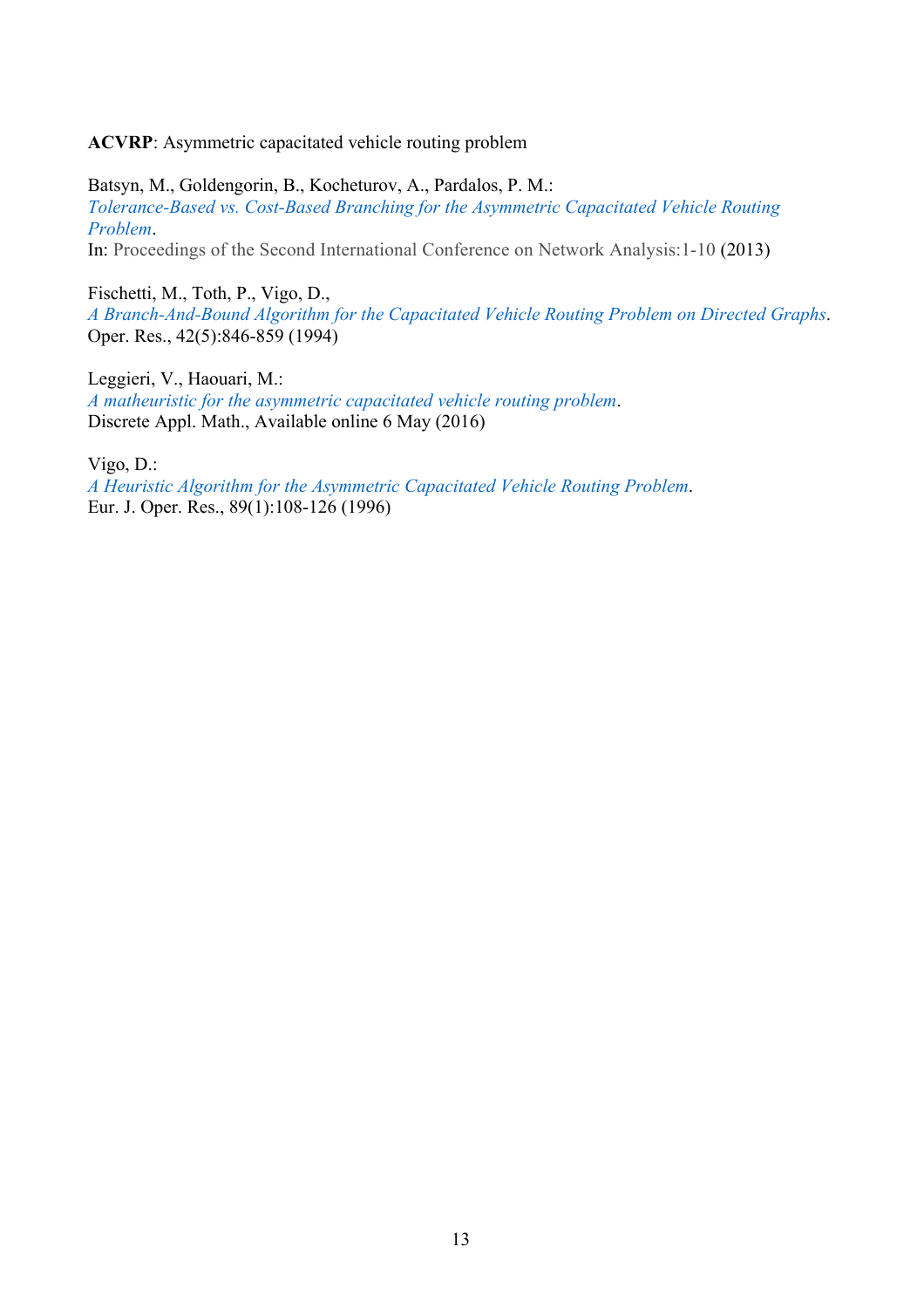**BWTSP**: Black and white traveling salesman problem

Bhattacharya, B.., Hu, Y., Kononov, A.: *Approximation Algorithms for the Black and White Traveling Salesman Problem*. Lecture Notes in Computer Science, 4598:493-503 (2007)

Bourgeois, M., Laporte, G., Semet, F.: *Heuristics for the black and white traveling salesman problem*. Comput. Oper. Res., 30(1):75-85 (2003)

Ghiani, G., Laporte, G., Semet, F.: *The Black and White Traveling Salesman Problem*. Oper. Res., 54(2): 366-378 (2006)

Gouveia, L., Leitner, M., Ruthmair, M.: *Extended formulations and branch-and-cut algorithms for the Black-and-White Traveling Salesman Problem*. Eur. J. Oper. Res., 262(3):908-928 (2017)

Li, H., Alidaee, B.: *Tabu search for solving the black-and-white travelling salesman problem*. J. Oper. Res. Soc., 67(8):1061-1078.

Muter, I.: *A new formulation and approach for the black and white traveling salesman problem*. Comput. Oper. Res., 53: 96-106 (2015)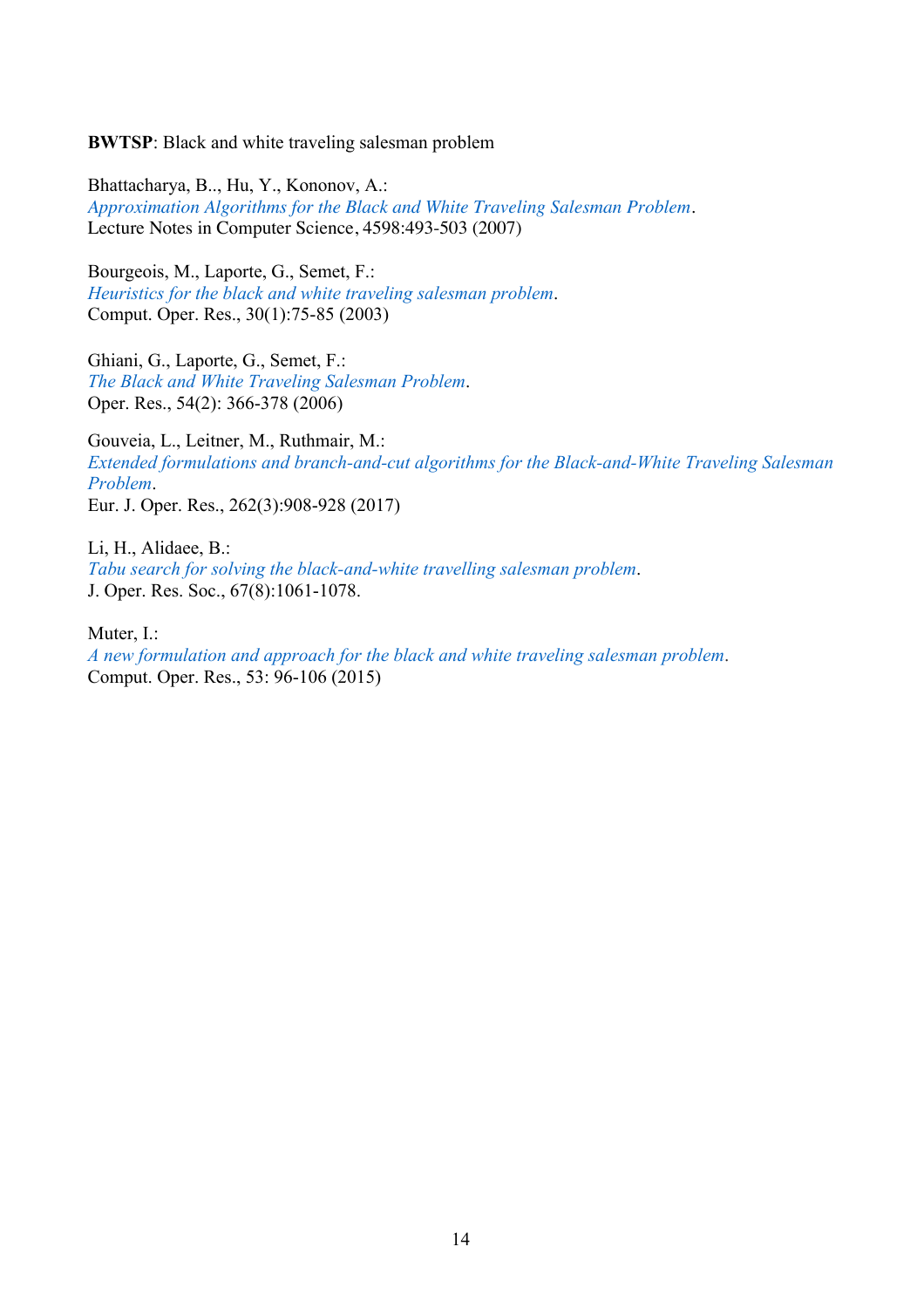**1-PDTSP**: One-commodity pickup-and-delivery traveling salesman problem

Erdoğan G., Laporte, G., Calvo, R. W.: *The One Commodity Pickup and Delivery Traveling Salesman Problem with Demand Intervals*. CIRRELT 46 (2013)

Guerine, M., Rossetiand, I., Plastino, A.: *Extending the hybridization of metaheuristics with data mining: Dealing with sequences*. Intell. Data Anal., 20(5):1133-1156 (2016)

Hernández-Pérez, H., Salazar-González, J-J.: *A branch-and-cut algorithm for a traveling salesman problem with pickup and delivery*. Discrete Appl. Math., 145(1):126-139 (2004)

Hernández-Pérez, H., Salazar-González, J-J.: *Heuristics for the One-Commodity Pickup-and-Delivery Traveling Salesman Problem*. Trans. Sci., 38(2):245-255 (2004)

Hernández-Pérez, H., Salazar-González, J-J.: *The One-commodity Pickup-and-Delivery Traveling Salesman Problem: Inequalities and Algorithms*. Networks, 50(4):258-272 (2007).

Hernández-Pérez, H., Rodríguez-Martín, I., Salazar-González, J-J.: *A hybrid GRASP/VND heuristic for the One-Commodity Pickup-and-Delivery Traveling Salesman Problem*. Comput. Oper. Res., 36(5):1639-1645 (2009)

Hosny, M. I., Mumford, C. L.: *Solving the One-Commodity Pickup and Delivery Problem Using an Adaptive Hybrid VNS/SA Approach*. J. Heu., 16 (3):417-439 (2010)

Luong, B. T.: *One commodity pickup and delivery traveling salesman problem and an extension formulations and algorithms*. MSc thesis, Purdue University (2011)

Mladenovic N., Uroševic, D., Hanafi, S., Ilic A.: *A general variable neighborhood search for the one-commodity pickup-and-delivery travelling salesman problem*. Eur. J. Oper. Res., 220(1):270-285 (2012)

Mosheiov, G., *The travelling salesman problem with pick-up and delivery*. Eur. J. Oper. Res., 79(2):299-310 (1994)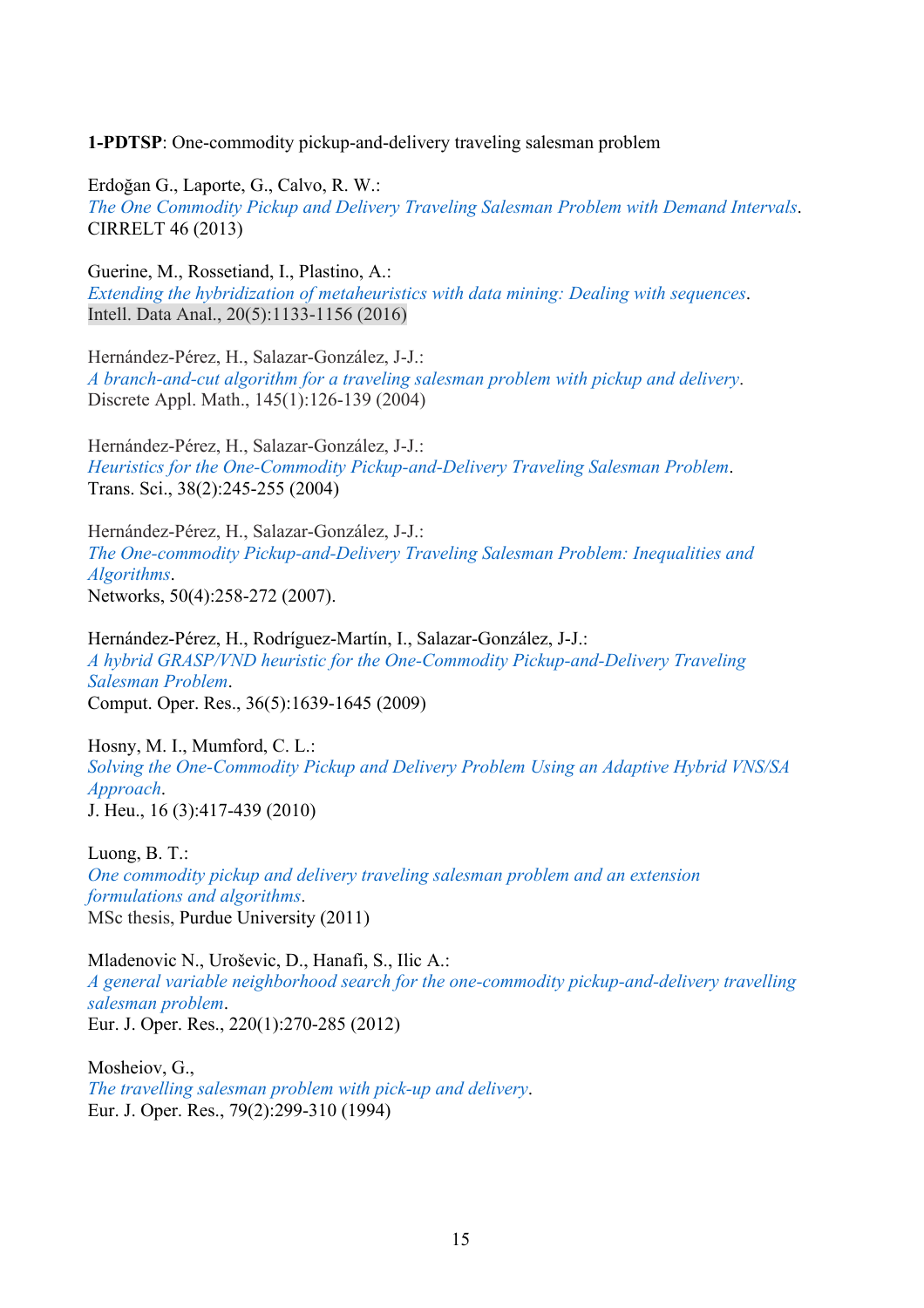Ren, L., Duhamel, C., Quilliot, A.:

*A hybrid ILS/VND heuristic for the One-Commodity Pickup-and-Delivery Traveling Salesman Problem*.

In: Proceedings of International Workshop on Green Supply Chain, GSC (2012).

Yahyaoui, H., Tlili, T., Krichen, S.:

*A Randomized Multi-start Genetic Algorithm for the One-Commodity Pickup-and-Delivery Traveling Salesman Problem*.

In: Advances in Swarm and Computational Intelligence, LNCS 9142:4549 (2015)

F. Zhao, F., Li, S., Sun, J., Mei, D.: *Genetic algorithm for the one-commodity pickup-and-delivery traveling salesman pr*oblem. Comput. Ind. Eng., 56(4):16421648 (2009)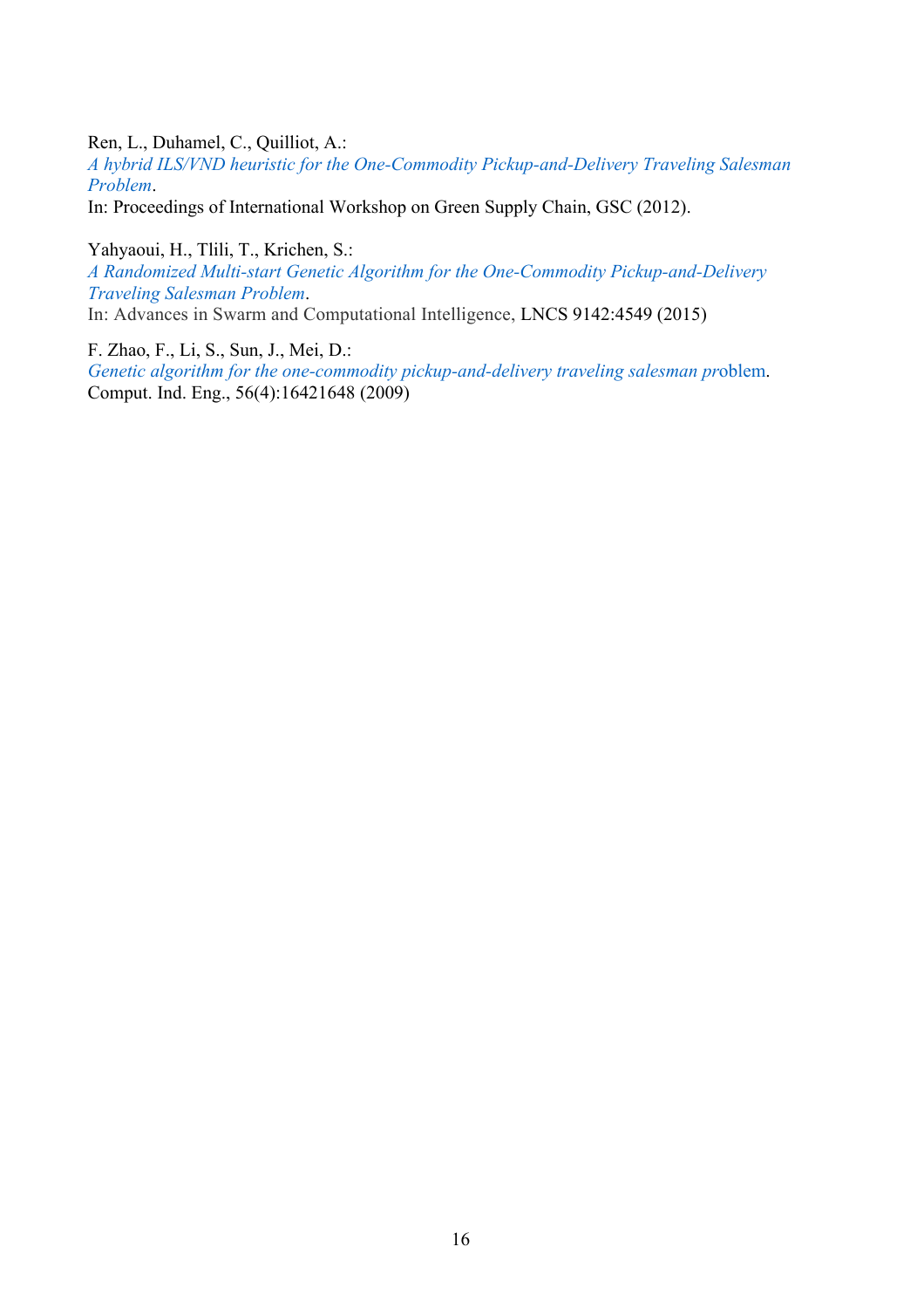**CCVRP**: Cumulative capacitated vehicle routing problem

Ke, L., Feng, Z.: *A two-phase metaheuristic for the cumulative capacitated vehicle routing problem*. Comput. Oper. Res., 40(2):633-638 (2013)

Lysgaard, J., Wøhlk, S.: *A branch-and-cut-and-price algorithm for the cumulative capacitated vehicle routing problem*. Eur. J. Oper. Res., 236(3):800-810 (2014)

Ngueveu, S. U., Prins, C., Calvo, R. W.: *An effective memetic algorithm for the cumulative capacitated vehicle routing problem*. Comput. Oper. Res., 37(11):1877-1885 (2010)

Ribeiro, M. R, Laporte, G.: A*n adaptive large neighborhood search heuristic for the cumulative capacitated vehicle routing problem*. Comput. Oper. Res., 39(3):728-735 (2012)

Sze. J. F, Salhi, S, Wassan, N.: *The cumulative capacitated vehicle routing problem with min-sum and min-max objectives: An effective hybridisation of adaptive variable neighbourhood search and large neighbourhood search*. Transp. Res., Part B, 101:162-184 (2017)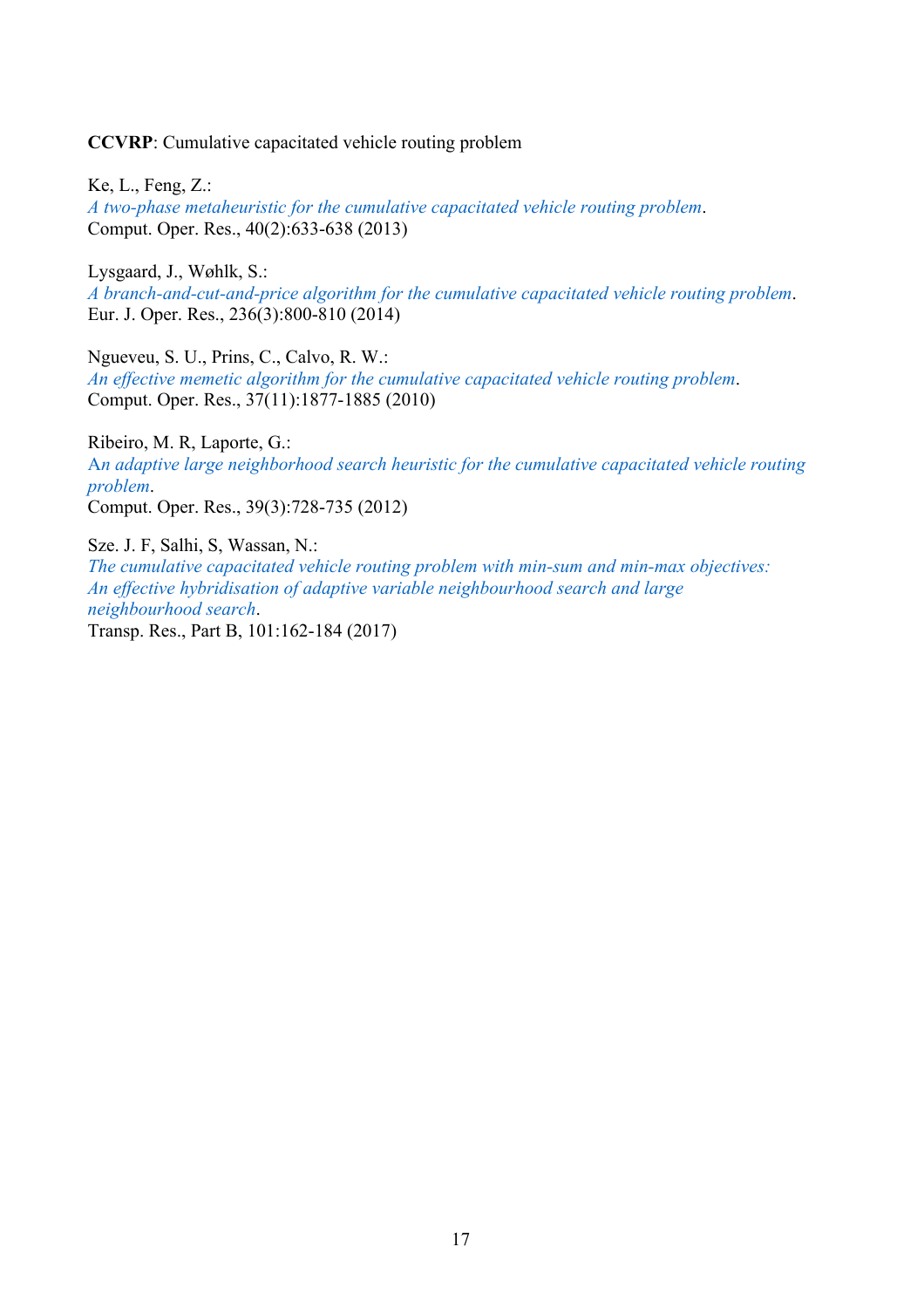### **CVRP**: Capacitated vehicle routing problem

Alba, E., Dorronsoro, B.:

*A Hybrid Cellular Genetic Algorithm for the Capacitated Vehicle Routing Problem*. In: Engineering Evolutionary Intelligent Systems:379-422 (2008)

Augerat, P., Belenguer, J. M., Benavent, E., Corberin, A., Naddef, D.: *Separating capacity constraints in the CVRP using tabu search*. Eur. J. Oper. Res., 106(2-3):546-557 (1998)

Beasly, J E.: *Route first--Cluster second methods for vehicle routing*. Omega, 11(4):403-408 (1983)

Bjarnadóttir, A. S.: *Solving the Vehicle Routing Problem with Genetic Algorithms*. MSc thesis, Technical University of Denmark (2004)

Brajevic, I.: *Artificial bee colony algorithm for the capacitated vehicle routing problem*. In: Proceedings of the European Computing Conference 2011:239-244 (2011)

Bräysy, O.: *Fast Local Searches For The Vehicle Routing Problem With Time Windows*. INFOR, 40(4):319-330 (2002)

Breedam, A. V.: *An Analysis of the Behavior of Heuristics for the Vehicle Routing Problem for a selection of problems with Vehicle-related, Customer-related, and Time-related Constraints*. PhD thesis, University of Antwerp (1994)

Breedam, A. V., *Comparing descent heuristics and metaheuristics for the vehicle routing problem*. Comput. Oper. Res., 28(4):289-315 (2001)

Breedam, A. V.: *A parametric analysis of heuristics for the vehicle routing problem with side-constraints*. Eur. J. Oper. Res., 137(2):348-370 (2002) Chen, P., Huang, H., Dong, X.: *Iterated variable neighborhood descent algorithm for the capacitated vehicle routing problem*. Expert Syst. Appl., 37(2):1620-1627 (2010)

Christofides, N., Eilon, S.: *An algorithm for the vehicle-dispatching problem*. Oper. Res. Quart., 20:309–318 (1969)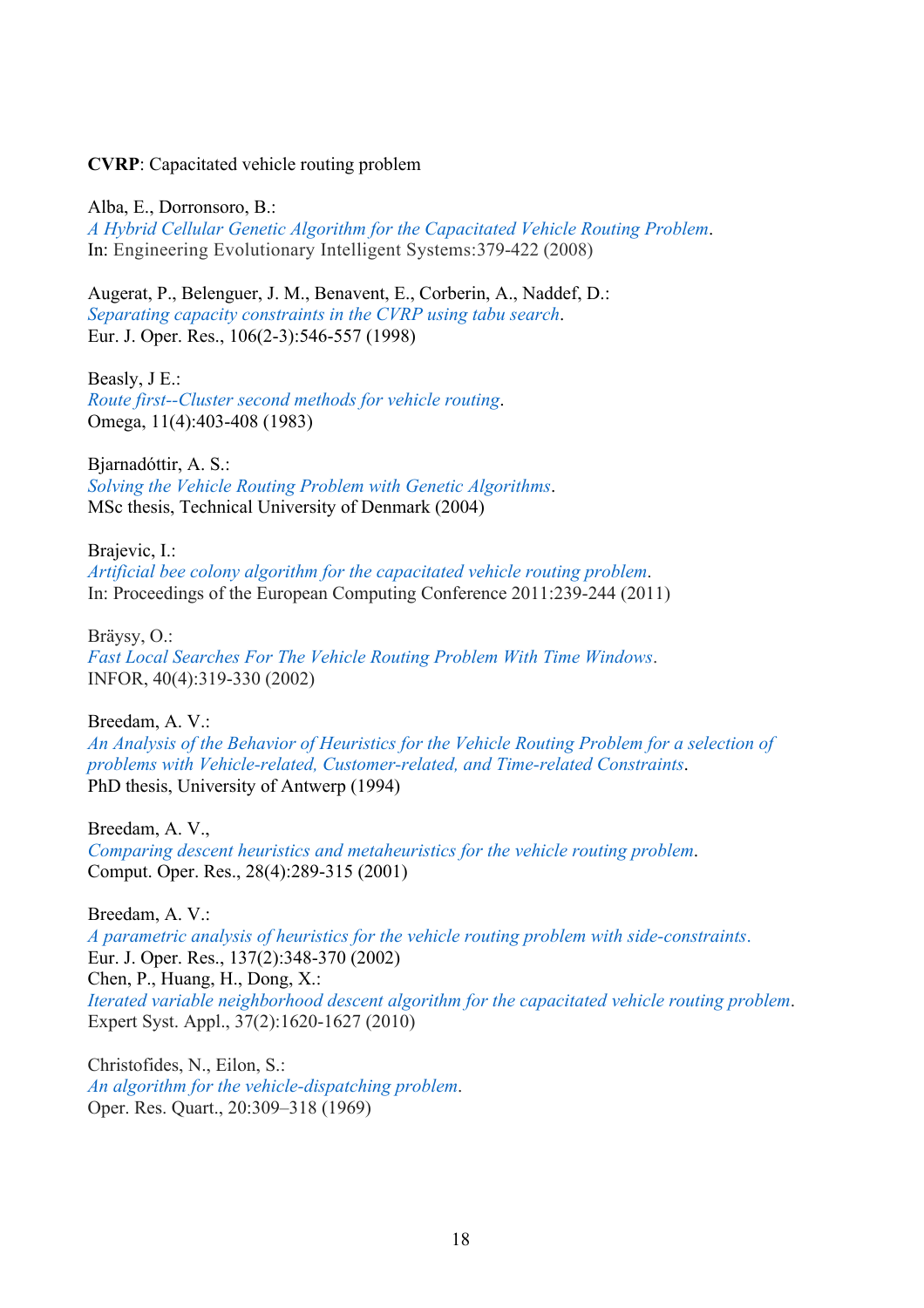Christofides, N., Mingozzi, A., Toth, P.: The vehicle routing problem. In Christofides, N., Mingozzi, A., Toth, P., Sandi, C. (Eds.): *Combinatorial optimization: vol. 1*, pp. 315–338, (1979).

Cordeau, J-F., Gendreau, M., Hertz, A., Laporte, G., Sormany, J-S.: *New Heuristics for the Vehicle Routing Problem*. In: Logistics Systems: Design and Optimization:279-297 (2004)

Dorronsoro, B., Aria, D., Luna, F., Nebro, A. J., Alba, E.: *A grid-based hybrid cellular genetic algorithm for very large scale instances of the CVRP*. In: Proceedings 21st European Conference on Modelling and Simulation:759-765 (2007)

Fan, Z., Tu, W., Li, Q., Shaw, S-L., Chen, S., Chen, B. Y.: *A Voronoi neighborhood-based search heuristic for distance/capacity constrained very large vehicle routing problems*. Int. J. Geogr. Inf. Sci., 27(4):741-764 (2013)

Fischetti, M., Toth, P.: *A new ILP-based refinement heuristic for Vehicle Routing Problems*. Math. Prog., 105(2):471-499 (2006)

Fisher, M. L., Jaikumar, R.: *A generalized assignment heuristic for vehicle routing*. Networks, 11(3): 109-124 (1981)

Fosin, J., Caric, T., Ivanjko, E.: *Vehicle Routing Optimization Using Multiple Local Search Improvements*. Automatika, 55(2):124-132 (2014)

Frutos, M., Tohmé, F.: *A New Approach to the Optimization of the CVRP through Genetic Algorithms*. AJOR, 2(4):495-501 (2012)

Fukasawa, R., Longo, H., Lysgaard, J., Aragäo, M. P. de, Reis, M., Uchoa, E., Werneck, R.F.: *Robust Branch-and-Cut-and-Price for the Capacitated Vehicle Routing Problem*. Math. Prog., Ser. A, 106:491511 (2006)

Funke, B., Grünert, T., Irnich, S.: *Local Search for Vehicle Routing and Scheduling Problems: Review and Conceptual Integration*. J. Heu., 11(4):267306 (2005)

Gendreau, M., Hertz, A., Laporte, G.: *A Tabu Search Heuristic for the Vehicle Routing Problem*. Manage. Sci., 40(10):1276-1290 (1994)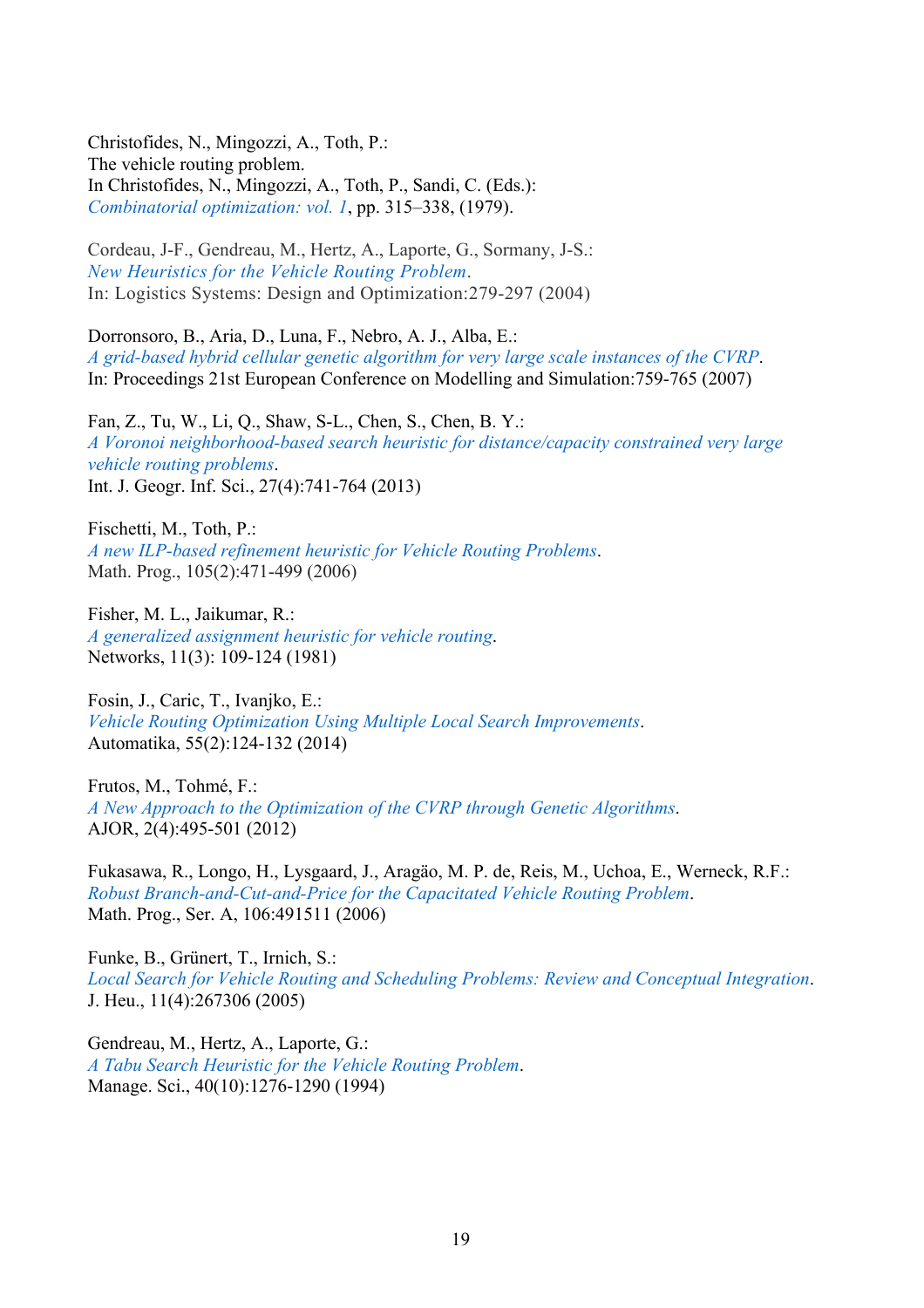Golden, B. L., Wasil, E. A., Kelly, J. P., Chao, I-M.: *The Impact of Metaheuristics on Solving the Vehicle Routing Problem: Algorithms, Problem Sets, and Computational Results*. In: Fleet Management and Logistics (T. G. Crainic. T. G. Laporte, G., eds.). Kluwer Academic, Boston, pp. 33–56 (1998)

Golden, B. L, Magnanti, T. L., Nguen, H. Q.: *Implementing vehicle routing algorithms*. Networks, 7(2):113-148 (1977)

Gröer, C.: *Parallel and serial algorithms for vehicle routing problems*. PhD thesis, University of Maryland (2008)

Gröer, C., Golden, B., Wasil, E.: *A library of local search heuristics for the vehicle routing problem*. Math. Prog. Comput., 2(2):79101 (2010)

Guimarans, D., Herrero, R., Riera, D., Juan, A. A., Ramos, J. J.: *Combining probabilistic algorithms, Constraint Programming and Lagrangian Relaxation to solve the Vehicle Routing Problem*. Ann. Math. Artific. Intell., 62(3-4):299315 (2011)

Guimarans, D., Herrero, R., Riera, D., Juan, A.A, J. J. Ramos, J. J.: *Solving Vehicle Routing Problems Using Constraint Programming and Lagrangean Relaxation in a Metaheuristics Framework*. IJISSCM, 4(2):61-81 (2011)

Hasle, G., Kloster, O.; *Industrial Vehicle Routing*. In: Geometric Modelling, Numerical Simulation, and Optimization: Applied Mathematics at SINTEF (2007)

Irnich, S., Funke, B., Grünert, T.: *Sequential search and its application to vehicle-routing problems*. Comput. Oper. Res., 33(8):24052429 (2005)

Irnich, S.: *A Unified Modeling and Solution Framework for Vehicle Routing and Local Search-Based Metaheuristics*. INFORMS J. Comput., 20(2):270-287 (2008)

Jin, J., Crainic, T. G., Løkketangen, A.: *A Cooperative Parallel Metaheuristic for the Capacitated Vehicle Routing Problem*. Comput. Oper. Res., 44:33-41 (2014)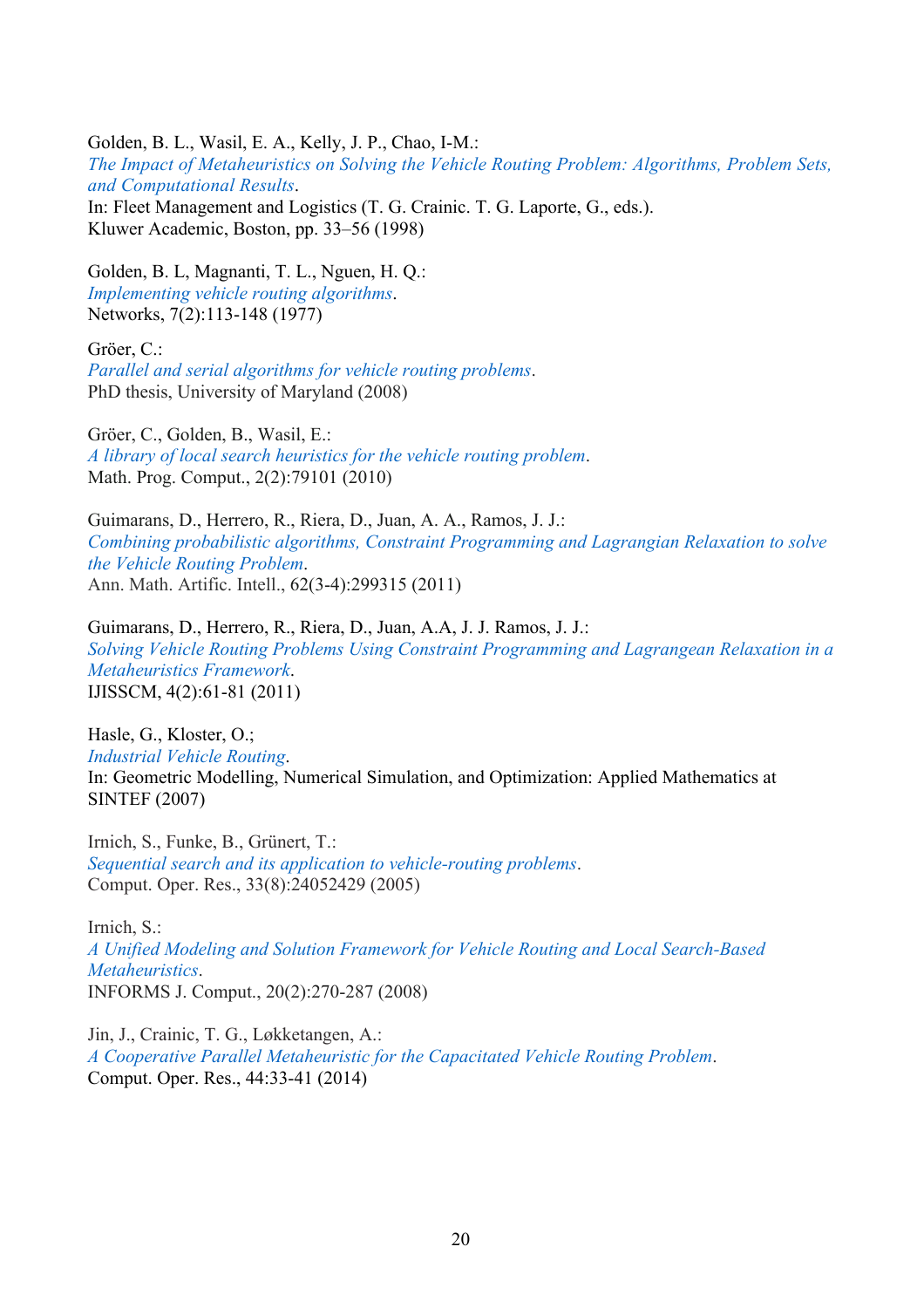Juan, A. A., Faulin, J., Jorba, J., Barrios, B.: *SR-2: A Hybrid Algorithm for the Capacitated Vehicle Routing Problem*. Faculty Research & Creative Works, Paper 586 (2008)

Juan, A. A., Faulin, J., Ruiz, R., Barrios, B., Caballé, S.: *The SR-GCWS hybrid algorithm for solving the capacitated vehicle routing Problem*. Appl. Soft Comput., 10(1):215224 (2010)

Kindervater, G. A. P., Savelsbergh, M. W. P.: *Vehicle Routing 2: Handling Side Constraints*. Technical report, School of Industrial and Systems Eng., Georgia Institute of Tech. (1995)

Kubiak, M., Wesolek, P.: *Accelerating Local Search in a Memetic Algorithm for the Capacitated Vehicle Routing Problem*. In: EvoCOP 2007:99-107, 2007.

Kytöjoki, J., Nuortio, T., Bräysy, O., Gendreau, M.: *An efficient variable neighborhood search heuristic for very large scale vehicle routing problems*. Comput. Oper. Res., 34(3):2743-2757 (2007)

Laporte, G.: *The Vehicle Routing Problem: An overview of exact and approximate algorithms.* Eur. J. Oper. Res., 59(3): 345-358 (1992)

Laporte, G., Gendreau, M., Potvin, J-Y., Semet, F.: *Classical and modern heuristics for the vehicle routing problem*. Int. T. Oper. Res., 7(4-5):285-300 (2000)

Layeb, A., Ammi, M., Chikhi, S.: *A GRASP Algorithm Based on New Randomized Heuristic for Vehicle Routing Problem*. J. Comput. Inf. Tech., Volume 21(1), pp. 35-46, 2013.

Li, F., Golden B., Wasil, E.: *Very large-scale vehicle routing: new test problems, algorithms, and results*. Comput. Oper. Res., 32(5):1165-1179 (2005)

Liu, W., Li, X.: *A Problem-Reduction Evolutionary Algorithm for Solving the Capacitated Vehicle Routing Problem*. Math. Prob. Eng., Article ID 165476, 11 pages, 2015.

Marinakis, Y., Marinaki, M., Dounias, G.: *Honey Bees Mating Optimization algorithm for large scale vehicle routing problems*. Nat. Comput., 9(1):527 (2010)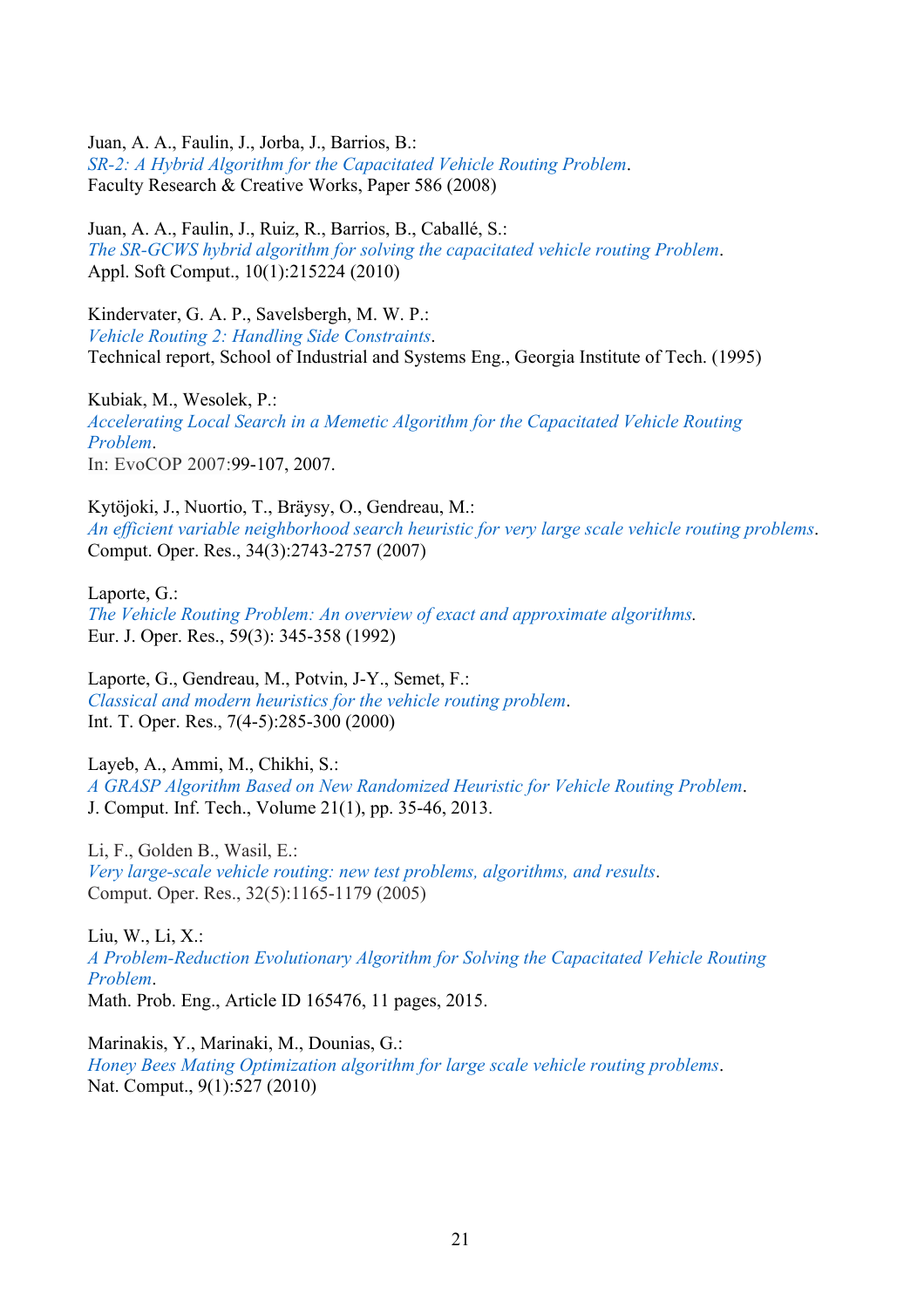Naddef, D., Rinaldi, G.; *Branch and cut algorithms for the vehicle routing problem*. Istituto di analisi dei sistemi ed informatica, R. 515 (1999)

Nagata, Y., Bräysy, O.: *Edge Assembly-Based Memetic Algorithm for the Capacitated Vehicle Routing Problem*. Networks, 54(4):205-215 (2009)

Niu, Y., Wang, S., He, J., Xiao, X.: *A novel membrane algorithm for capacitated vehicle routing problem*. Soft Comput., 19(2):471482 (2015)

Pecin, D., Pessoa, A., Poggi, M., Uchoa, E.: *Improved branch-cut-and-price for capacitated vehicle routing*. Math. Prog. Comput., 9(1):61100 (2017)

Perboli, G., Pezzellam, F., R. Tadei, R.: *EVE-OPT: a hybrid algorithm for the capacitated vehicle routing problem*. Math. Method. Oper. Res., 68(2):361382 (2008)

Pessoa, A., Aragão, M. P. De, Uchoa, E.: *Robust Branch-Cut-and-Price Algorithms for Vehicle Routing Problems*. In: The vehicle routing problem: Latest advances and new challenges: 297-325 (2008)

Pisinger, D., Ropke, S.: *A general heuristic for vehicle routing problems*. Comput. Oper. Res., 34(8):2403-2435 (2005)

Pornsing, C.; *A particle swarm optimization for the vehicle routing problem with simultaneous pickup and delivery*. Comput. Oper. Res., 36(5):1693-1702 (2009)

 $Oi, C$ .: *Vehicle Routing Optimization in Logistics Distribution using Hybrid Ant Colony Algorithm*. TELKOMNIKA, 11(9):5308~5315 (2013)

Qi, C., Li, P.:

*An Exponential Entropy-based Hybrid Ant Colony Algorithm for Vehicle Routing Optimization*. Appl. Math. Inf. Sci., 8(6):3167-3173 (2014)

Qui, S.:

*Airline crew pairing optimization problems and capacitated vehicle routing problems*. PhD thesis, Georgia Institute of Technology (2013)

Ralphs, T., Kopman, L., Pulleyblank, W., Trotter, L. E.: *On the Capacitated Vehicle Routing Problem*. Math. Prog., 94(2):343-359 (2003)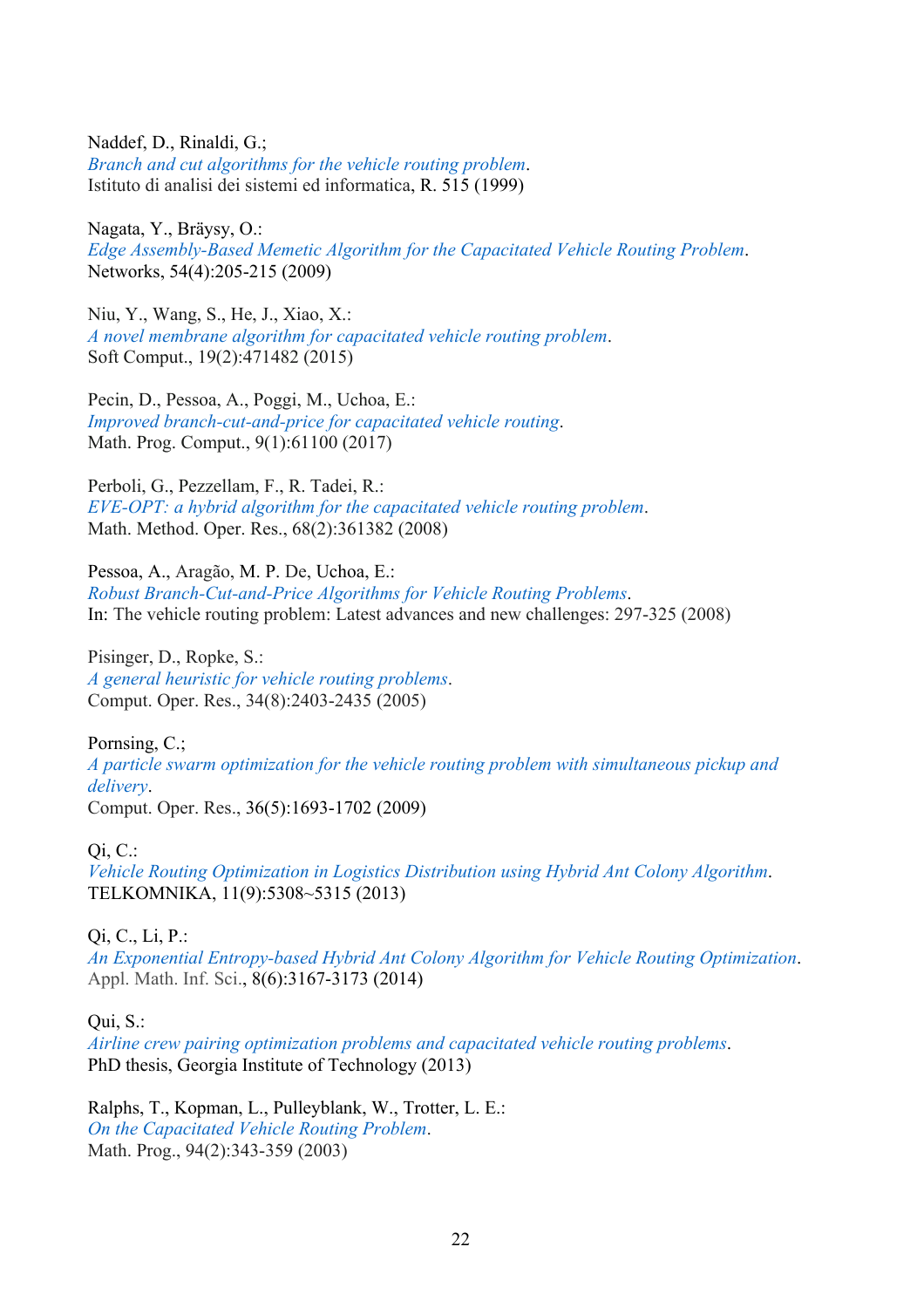Roberti, R.: *Exact Algorithms for Different Classes of Vehicle Routing Problems*. PhD thesis, University of Bologna (2012)

Rochat, Y., Taillard, É. D.:

*Probabilistic diversification and intensification in local search for vehicle routing*. J. Heur., 1(1): 147-167 (1995)

Ropke, S.:

*Heuristic and exact algorithms for vehicle routing problems*. PhD thesis, Technical University of Denmark (2005)

S. Ropke,

*Parallel large neighborhood search - a software framework*. The VIII Metaheuristics International Conference (2009)

Ruttanateerawichien, K., Kurutach, W.:

*An Improved Golden Ball Algorithm for the Capacitated Vehicle Routing Problem*. In: Bio-Inspired Computing - Theories and Applications:341-356 (2014)

Shin, K., Han, S.: *A Centroid-based Heuristic Algorithm for the Capacitated Vehicle Routing Problem*. Comput. Inf., 30(4):721732 (2011)

Snoeys, C.: *Comparison of Meta-heuristic Approaches for Large-scale Vehicle Routing Problems*. MSc thesis, Ghent University (2014)

Subramanian, S.: *Heuristic, Exact and Hybrid Approaches for Vehicle Routing Problems*. PhD thesis, Universidade Federal Fluminense (2012)

Subramanian, A., Uchoa, E., Ochi, L.S.: *A hybrid algorithm for a class of vehicle routing problems*. Comput. Oper. Res., 40(10):2519-2531 (2013)

Sze, J., F., Salhi, S., Wassan, N.: *A hybridisation of adaptive variable neighbourhood search and large neighbourhood search: Application to the vehicle routing problem*. Expert Syst. Appl., 65:383-397 (2016)

Szeto, W.Y., Wu, Y., Ho, S. C.: *An artificial bee colony algorithm for the capacitated vehicle routing problem*. Eur. J. Oper. Res, 215(1):126135 (2011)

Takes, F. W., Kosters, W. A.: *Applying Monte Carlo Techniques to the Capacitated Vehicle Routing Pro*blem. 22th Benelux Conference on Artificial Intelligence (2010)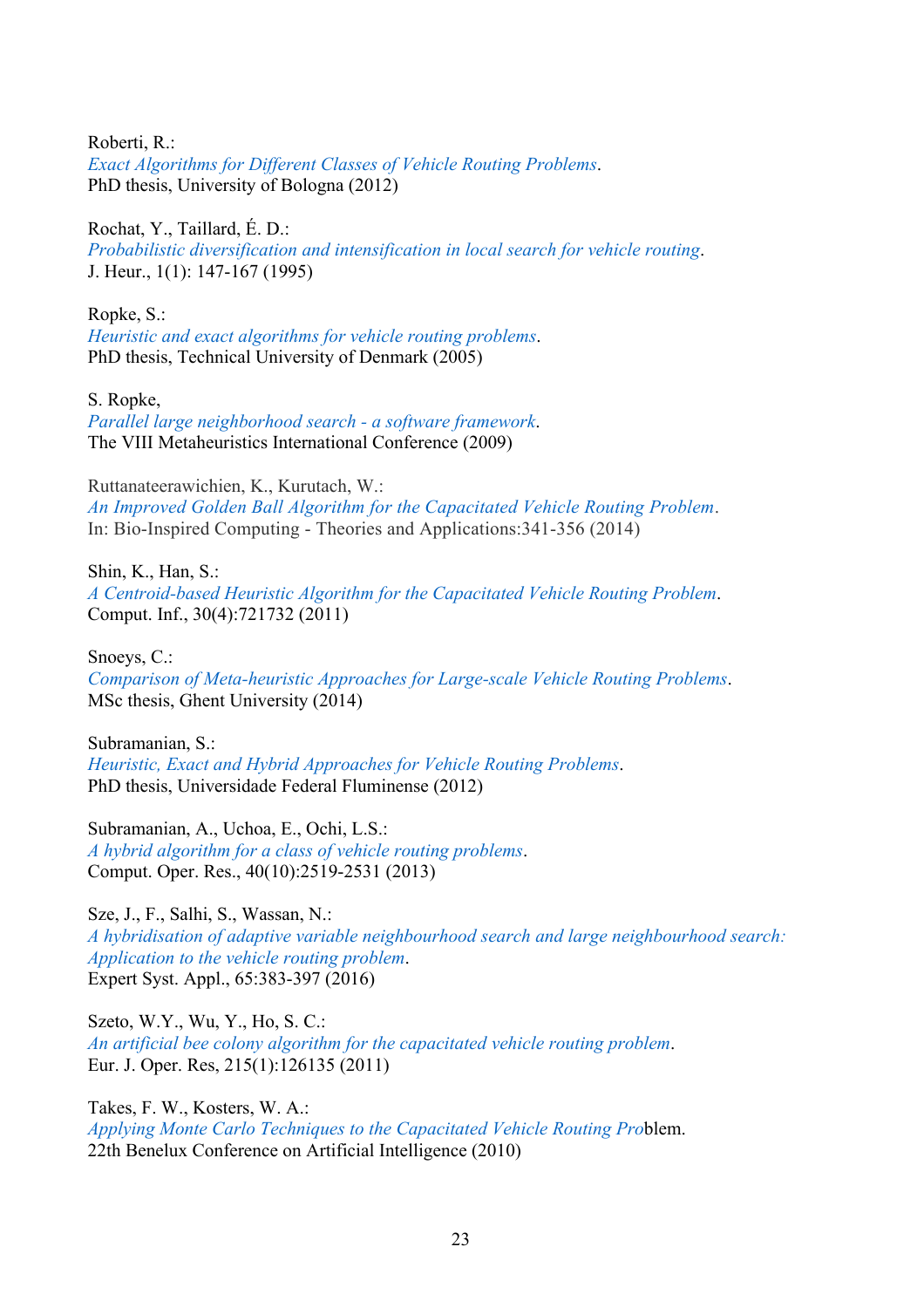Teymourian, E., Kayvanfar, V., Komaki, GH. M., Zandieh, M.: *Enhanced Intelligent Water Drops and Cuckoo Search Algorithms for Solving the Capacitated Vehicle Routing Problem*. Inf. Sci., 334-335:354-378 (2016)

Toth, P., Tramontani, A.: *An Integer Linear Programming Local Search for Capacitated Vehicle Routing Problems*. In: The Vehicle Routing Problem: Latest Advances and New Challenges: 275-295 (2008)

Toth, P., Vigo, D.: *The Granular Tabu Search and Its Application to the Vehicle-Routing Problem*. INFORMS J. Comput., 15(4):333-346 (2003)

Uchoa, E., Pecin, D., Pessoa, A., Poggi, M., Vidal, T., Subramanian, A.: *New Benchmark Instances for the Capacitated Vehicle Routing Problem*. Eur. J. Oper. Research, 257(3):845-858 (2017)

Vigo, D.:

*A Heuristic Algorithm for the Asymmetric Capacitated Vehicle Routing Problem*. Eur. J. Oper. Res., 89(1):108-126 (1996)

Volna, E., Kotyrba,M.: *Unconventional Heuristics for Vehicle Routing Problems*. J. Numer. Anal., Industrial and Applied Mathematics, 9-10(3-4):57-67 (2016)

Yousefikhoshbakht, Y., Khorram, E.: *Solving the vehicle routing problem by a hybrid meta-heuristic algorithm*. J. Ind. Eng. Int, 8(1), 11 pages, 2012.

Zachariadis, E. E., Kiranoudis, C. T.: *A Strategy for Reducing the Computational Complexity of Local Search-Based Methods, and its Application to the Vehicle Routing Problem*. Comput. Oper. Res., 37(12):2089-2105 (2010)

Zhou, Y., J. Xie, J., Zheng, H.; *A Hybrid Bat Algorithm with Path Relinking for Capacitated Vehicle Routing Problem*. Math. Prob. Eng., Article ID 392789, 10 pages (2013)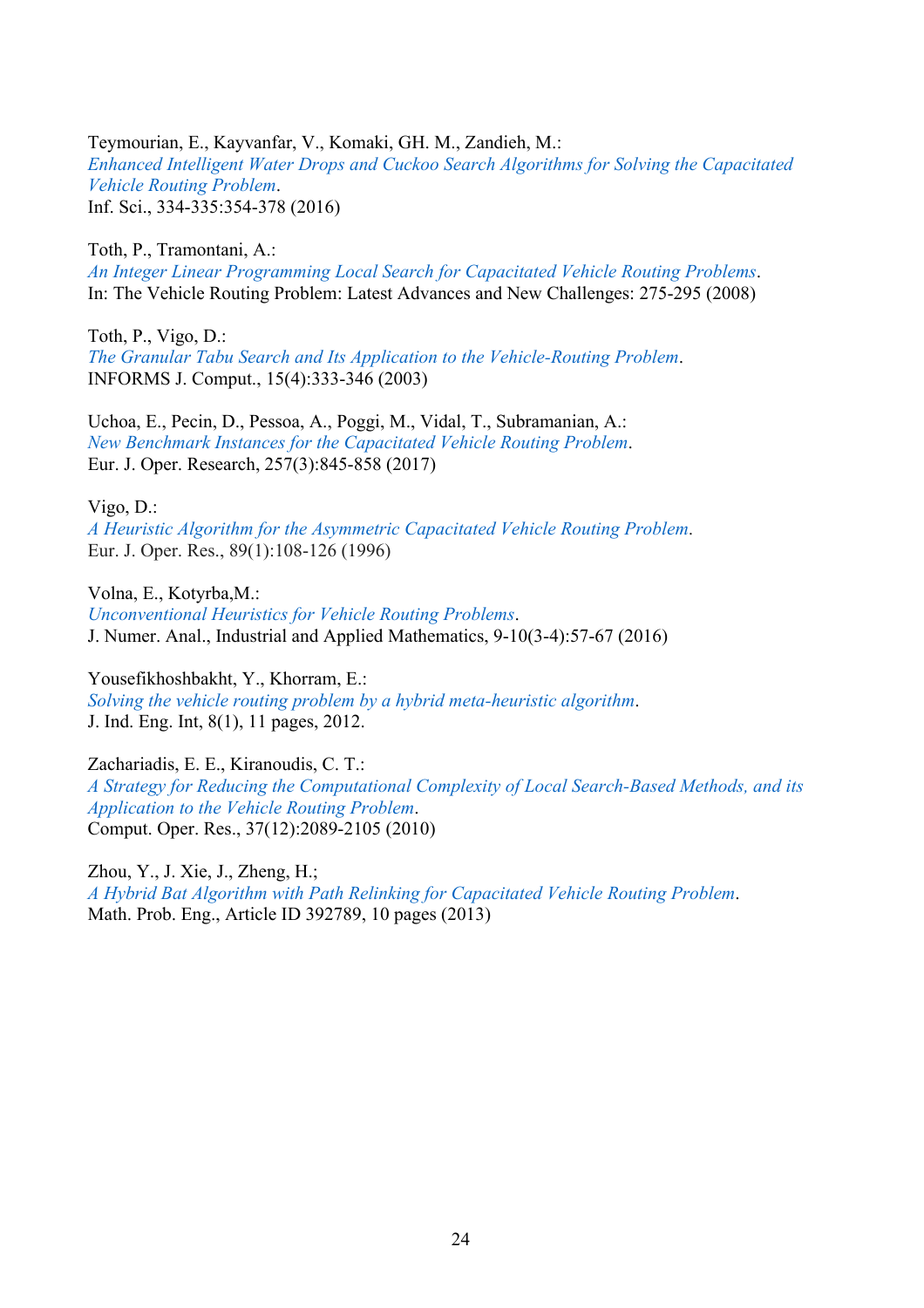**CVRPTW**: Capacitated vehicle routing problem with time windows

Alvarenga, G. B., Mateus, G. R., Tomi, G. De: *Finding Near Optimal Solutions for Vehicle Routing Problems with Time Windows Using Hybrid Genetic Algorithm*.

In: Proceedings of the Second International Workshop on Freight Transportation and Logistics (2003)

Bräysy, O., Gendreau, M.: *Vehicle Routing Problem with Time Windows, Part I: Route Construction and Local Search Algorithms*.

Transp. Sci., 39(1):104-118 (2005) Bräysy, O., Gendreau, M.: *Vehicle Routing Problem with Time Windows, Part II: Metaheuristics*. Transp. Sci., 39(1):119-139 (2005)

Cordeau, J-F., Desaulniers, G., Desrosiers, J., Solomon, M. M., Soumis, S.: *VRP with Time Windows*. In: The Vehicle Routing Problem:157-193 (2001)

Figliozzi, M.A.: *An Iterative Route Construction and Improvement Algorithm for the Vehicle Routing Problem with Soft and Hard Time Windows*. Transp. Res., Part C, Emerging Technologies, 18(5):668-679 (2010).

Gambardella, L. M., Taillard, E., Aggazzi, G.:

*MACS-VRPTW: A multiple ant colony system for vehicle routing problems with time windows*. Technical report, Istituto Dalle Molle Di Studi Sull Intelligenza Artificiale (1999)

Gehring, H., Homberger, J.: *A parallel hybrid evolutionary metaheuristic for the vehicle routing problem with time windows*. In: Proceedings of EUROGEN99:57–64 (1999)

Gendreau, M., Tarantilis, C. D.: *Solving Large-Scale Vehicle Routing Problems with Time Windows: The State-of-the-Art*. CIRRELT-2010-04 (2010)

Jepsen, M., Spoorendonk, S., Petersen, B., Pisinger, D., *A Non-Robust Branch-And-Cut-And-Price Algorithm for the Vehicle Routing Problem with Time Windows*.

Technical Report no. 06/03, DIKU, University of Copenhagen (2003)

Jepsen, M.:

*Branch-and-cut and Branch-and-Cut-and-Price Algorithms for Solving Vehicle Routing Problems*. PhD thesis, Technical University of Denmark (2011)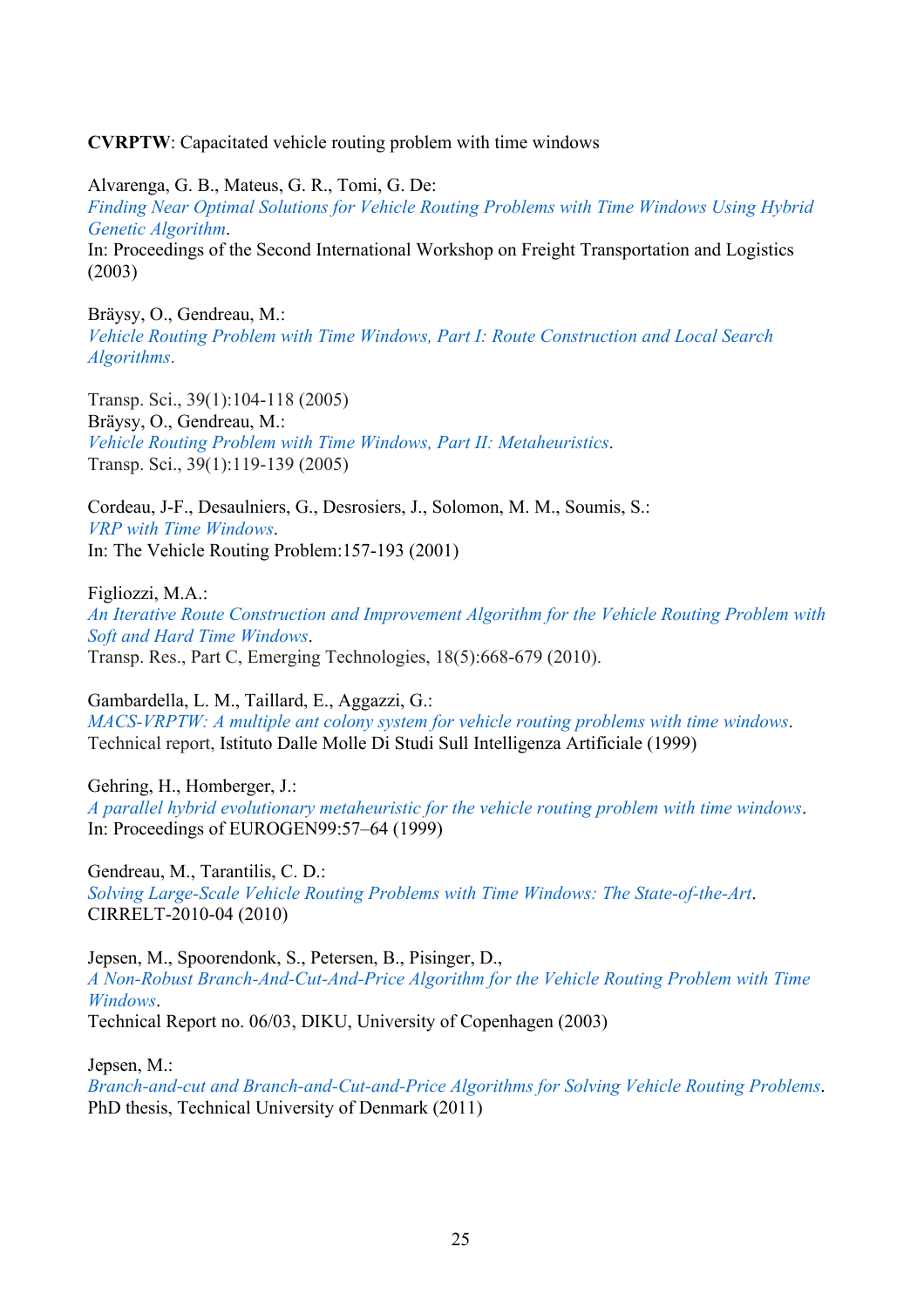Kallehauge, B.: *On the vehicle routing problem with time windows*. PhD thesis, Technical University of Denmark (2006)

Kisjes, K.; *A Quantitative Comparison of Generalized Fast Construction Heuristics for the Vehicle Routing Problem with Time Windows*. MSc thesis, Erasmus University Rotterdam (2012)

Kohl, N., Madsen, O. B. G.: *An Optimization Algorithm for the Vehicle Routing Problem with Time Windows Based on Lagrangian Relaxation*. Oper. Res., 45(3):395-406 (1997)

Larsen, J.; *Vehicle Routing with Time Windows - Finding optimal solutions efficiently*. Technical report, Technical University of Denmark (1999)

Larsen, J.: *Parallelization of the Vehicle Routing Problem with Time Windows*. PhD thesis, Technical University of Denmark (2001)

Larsen, J.; *Speeding up the solution process for the Vehicle Routing Problem with Time Windows using structural information*. Technical report, Technical University of Denmark (2001)

Lau, H. C., Sim, M., Teo, K M.; *Vehicle routing problem with time windows and a limited number of vehicles*. Eur. J. Oper. Res., 148(3):559569 (2003)

Lysgaard, J.: *Reachability Cuts for the Vehicle Routing Problem with Time Windows*. Eur. J. Oper. Res., 175(1):210-223 (2006)

Mester, D, Bräysy, O.: *Active guided evolution strategies for large-scale vehicle routing problems with time windows*. Comput. Oper. Res., 32(6):15931614 (2005)

Minocha, B., Mohan, C.: *Solution of VRPTW using controlled random search technique*. In: Proceedings of the 3rd International Conference on Electronics: 203-208 (2011)

Nalepa, J., Czech, Z. J.: *A Parallel Memetic Algorithm to Solve the Vehicle Routing Problem with Time Windows*. Studia Informatica, 33(1): 91106 (2012)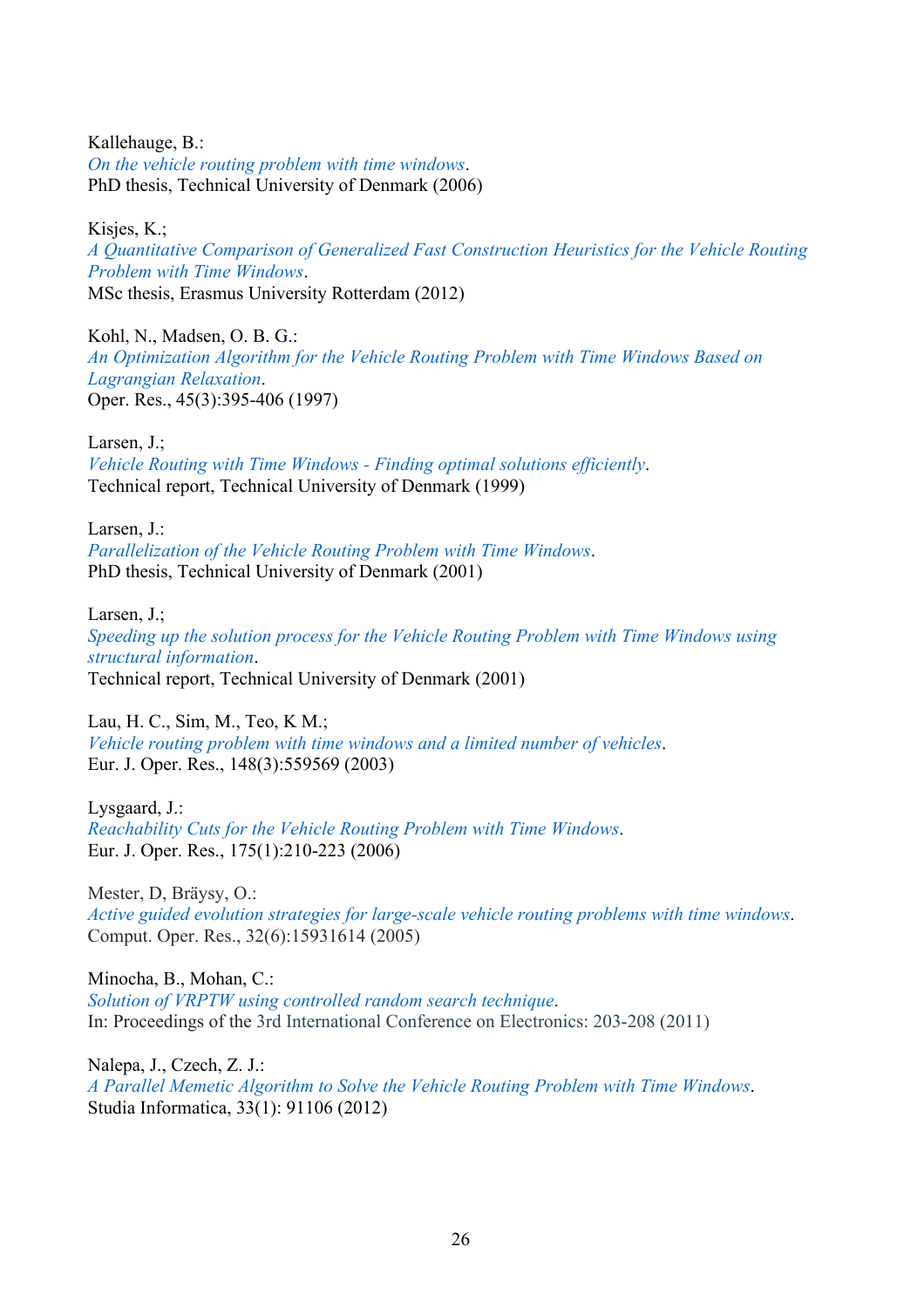Razavi, M., Eshlaghy, A. T.: *Using an Ant Colony approach for Solving capacitated Vehicle Routing Problem with time Windows*. R. J. Recent Sci., 4(2): 30-35 (2015)

Russell, R.: *Hybrid Heuristics for the Vehicle Routing Problem with Time Windows*. Transp. Sci., 29: 156-166 (1995)

Schulze, J., Fahle, T.: *A parallel algorithm for the vehicle routing problem with time window constraints*. Ann. Oper. Res., 86(0):585-607 (1999)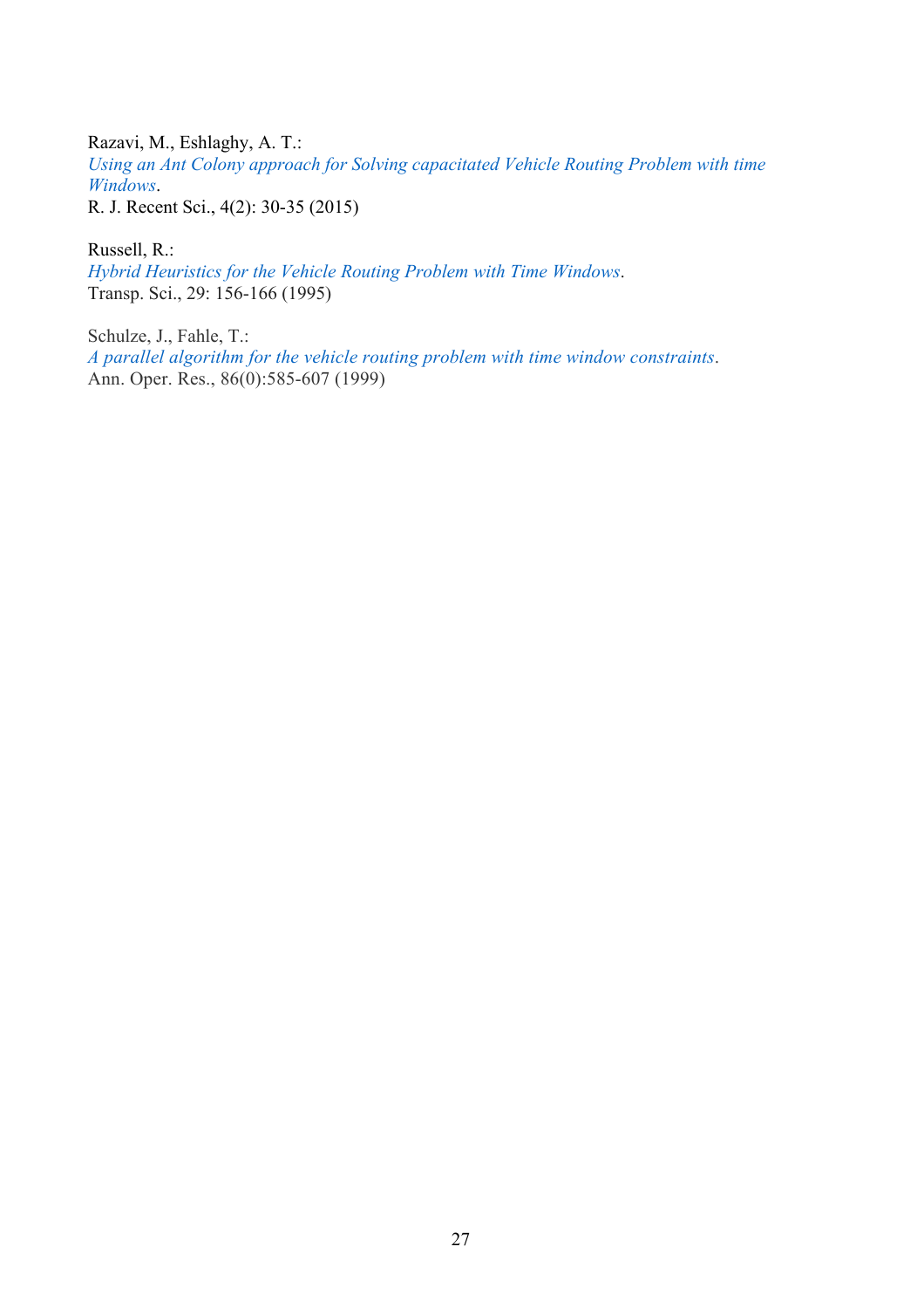**DCVRP**: Distance constrained capacitated vehicle routing problem

Almoustafa, S.: *Distance-constrained vehicle routing problem: exact and approximate solution (mathematical programming).* PhD thesis, Brunel University (2013)

Almoustafa, S., Hanafi, S., Mladenović, N.: *New exact method for large asymmetric distance-constrained vehicle routing problem*. Eur. J. Oper. Res., 226(3):386-394 (2013)

Laporte, G., Desrochers, M., Nobert, Y.: *Two exact algorithms for the distance-constrained vehicle routing problem*. Networks, 14(1):161-172 (1984)

Laporte, G., Nobert, Y., Tailefer, S.: *A branch-and-bound algorithm for the asymmetrical distance-constrained vehicle routing problem.* Math. Model., 9(12):857-868 (1987)

Viswanath N., Ravi, R.: *Approximation algorithms for distance constrained vehicle routing problems*. Networks, 59(2):209-214 (2012)

Tlili, T., Faiz, Krichen, S.: *A Hybrid Metaheuristic for the Distance-constrained Capacitated Vehicle Routing Problem*. Procedia - Soc. Beh. Sci., 109:779-783 (2014)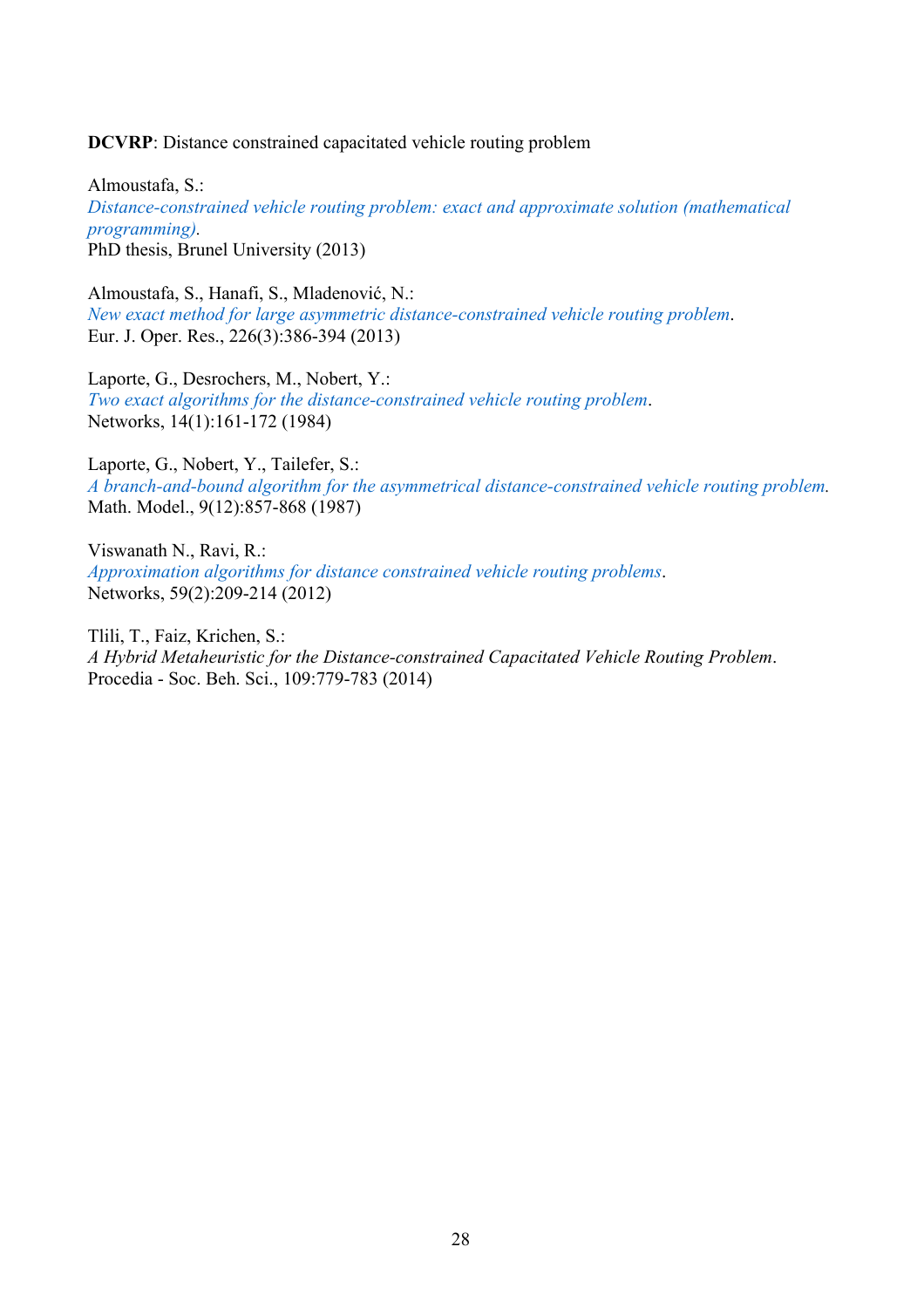**1-PDTSP**: One-commodity pickup-and-delivery traveling salesman problem

Erdoğan G., Laporte, G., Calvo, R. W.: *The One Commodity Pickup and Delivery Traveling Salesman Problem with Demand Intervals*. CIRRELT 46 (2013)

Guerine, M., Rossetiand, I., Plastino, A.: *Extending the Hybridization of Metaheuristics with Data Mining to a Broader Domain*. In: Proceedings of the 16<sup>th</sup> International Conference on Enterprise Information Systems, ICEIS: 395-406 (2014)

Guerine, M., Rossetiand, I., Plastino, A.: *Extending the hybridization of metaheuristics with data mining: Dealing with sequences*. Intell. Data Anal., 20(5):1133-1156 (2016)

Hernández-Pérez, H., Salazar-González, J-J.: *A branch-and-cut algorithm for a traveling salesman problem with pickup and delivery*. Discrete Appl. Math., 145(1):126-139 (2004)

Hernández-Pérez, H., Salazar-González, J-J.: *Heuristics for the One-Commodity Pickup-and-Delivery Traveling Salesman Problem*. Trans. Sci., 38(2):245-255 (2004)

Hernández-Pérez, H., Salazar-González, J-J.: *The One-commodity Pickup-and-Delivery Traveling Salesman Problem: Inequalities and Algorithms*. Networks, 50(4):258-272 (2007).

Hernández-Pérez, H., Rodríguez-Martín, I., Salazar-González, J-J.: *A hybrid GRASP/VND heuristic for the One-Commodity Pickup-and-Delivery Traveling Salesman Problem*. Comput. Oper. Res., 36(5):1639-1645 (2009)

Hosny, M. I., Mumford, C. L.: *Solving the One-Commodity Pickup and Delivery Problem Using an Adaptive Hybrid VNS/SA Approach*. J. Heu., 16 (3):417-439 (2010)

Luong, B. T.: *One commodity pickup and delivery traveling salesman problem and an extension formulations and algorithms*. MSc thesis, Purdue University (2011)

Mladenovic N., Uroševic, D., Hanafi, S., Ilic A.: *A general variable neighborhood search for the one-commodity pickup-and-delivery travelling salesman problem*. Eur. J. Oper. Res., 220(1):270-285 (2012)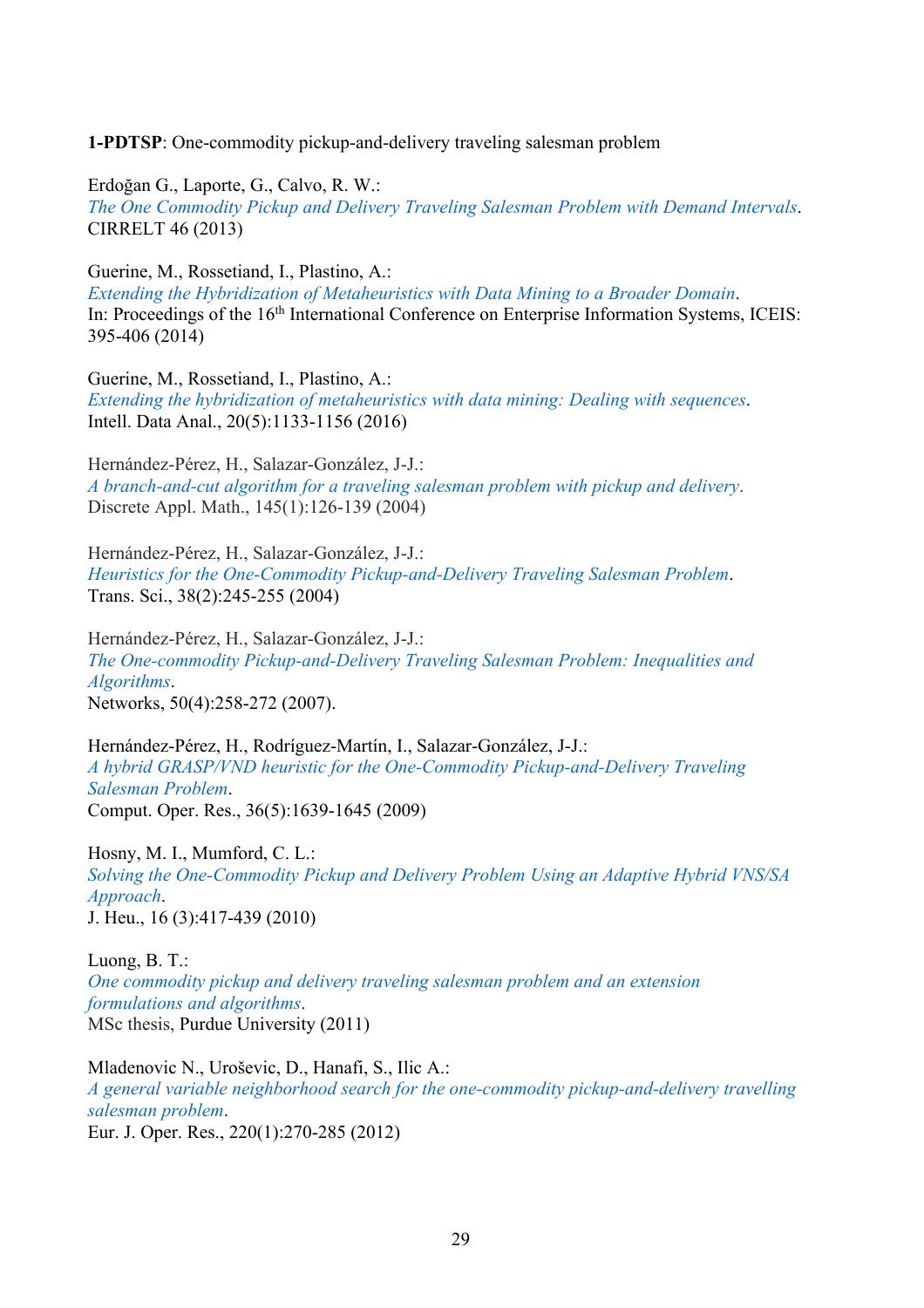Ren, L., Duhamel, C., Quilliot, A.:

*A hybrid ILS/VND heuristic for the One-Commodity Pickup-and-Delivery Traveling Salesman Problem*.

In: Proceedings of International Workshop on Green Supply Chain, GSC (2012).

Yahyaoui, H., Tlili, T., Krichen, S.:

*A Randomized Multi-start Genetic Algorithm for the One-Commodity Pickup-and-Delivery Traveling Salesman Problem*.

In: Advances in Swarm and Computational Intelligence, LNCS 9142:4549 (2015)

F. Zhao, F., Li, S., Sun, J., Mei, D.: *Genetic algorithm for the one-commodity pickup-and-delivery traveling salesman problem*. Comput. Ind. Eng., 56(4):16421648 (2009)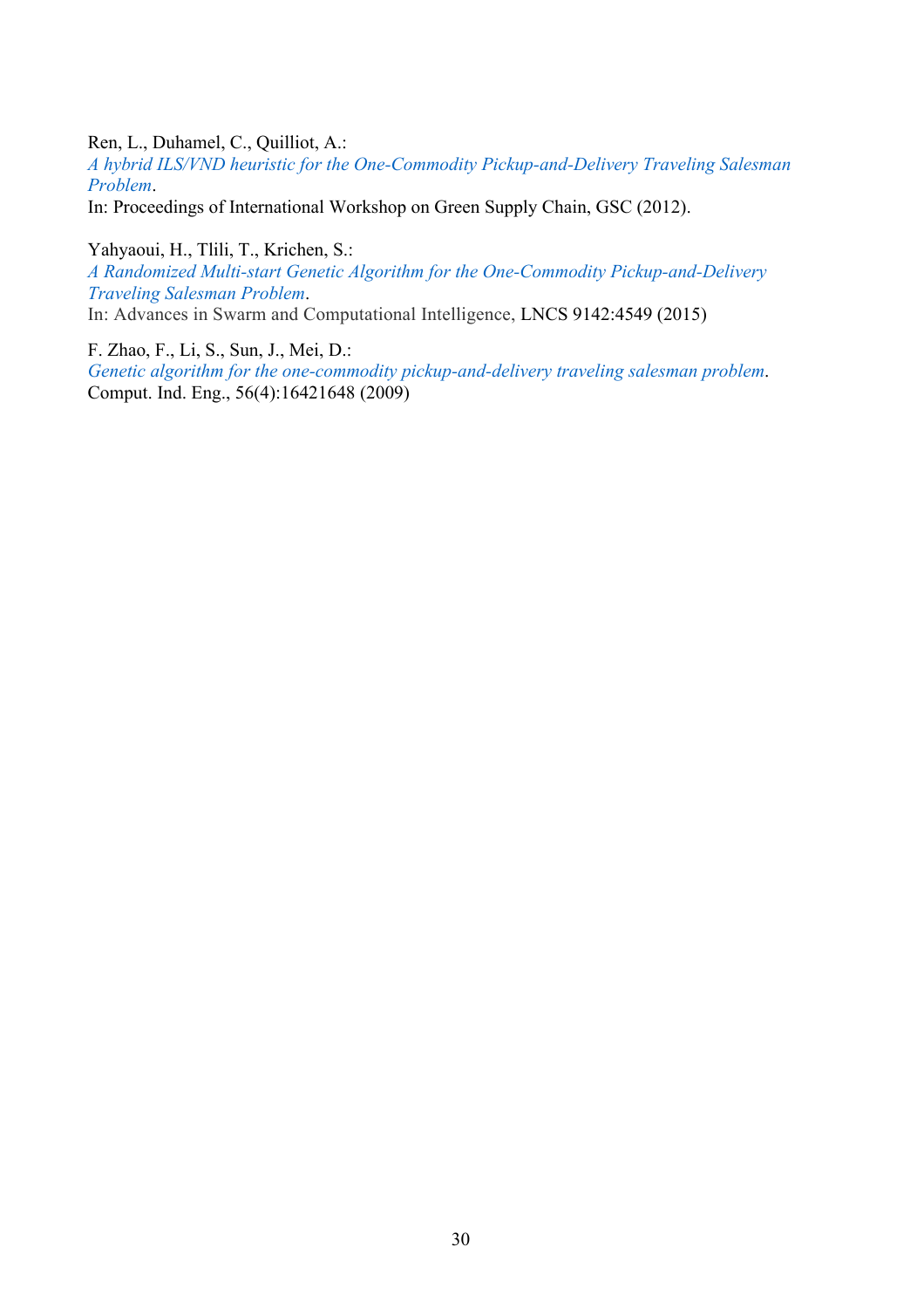*m***-PDTSP**: Multi-commodity pickup-and-delivery traveling salesman problem

Eskildsen, C. B.: *A meta-heuristic for the multi-commodity Pickup-and-Delivery Traveling Salesman Problem*. MSc thesis, Aarhus University (2015)

Hernandez-Pérez, H., Rodríguez-Martín, I., Salazar-González, J-J.: *A hybrid heuristic approach for the multi-commodity pickup-and-delivery traveling salesman problem*.

Eur. J. Oper. Res., 251(1):44-52 (2016)

Hernandez-Pérez, H., Salazar-González, J-J.: *The Multi-commodity Pickup-and-Delivery Traveling Salesman Problem*. Networks, 63(1):46-59 (2014)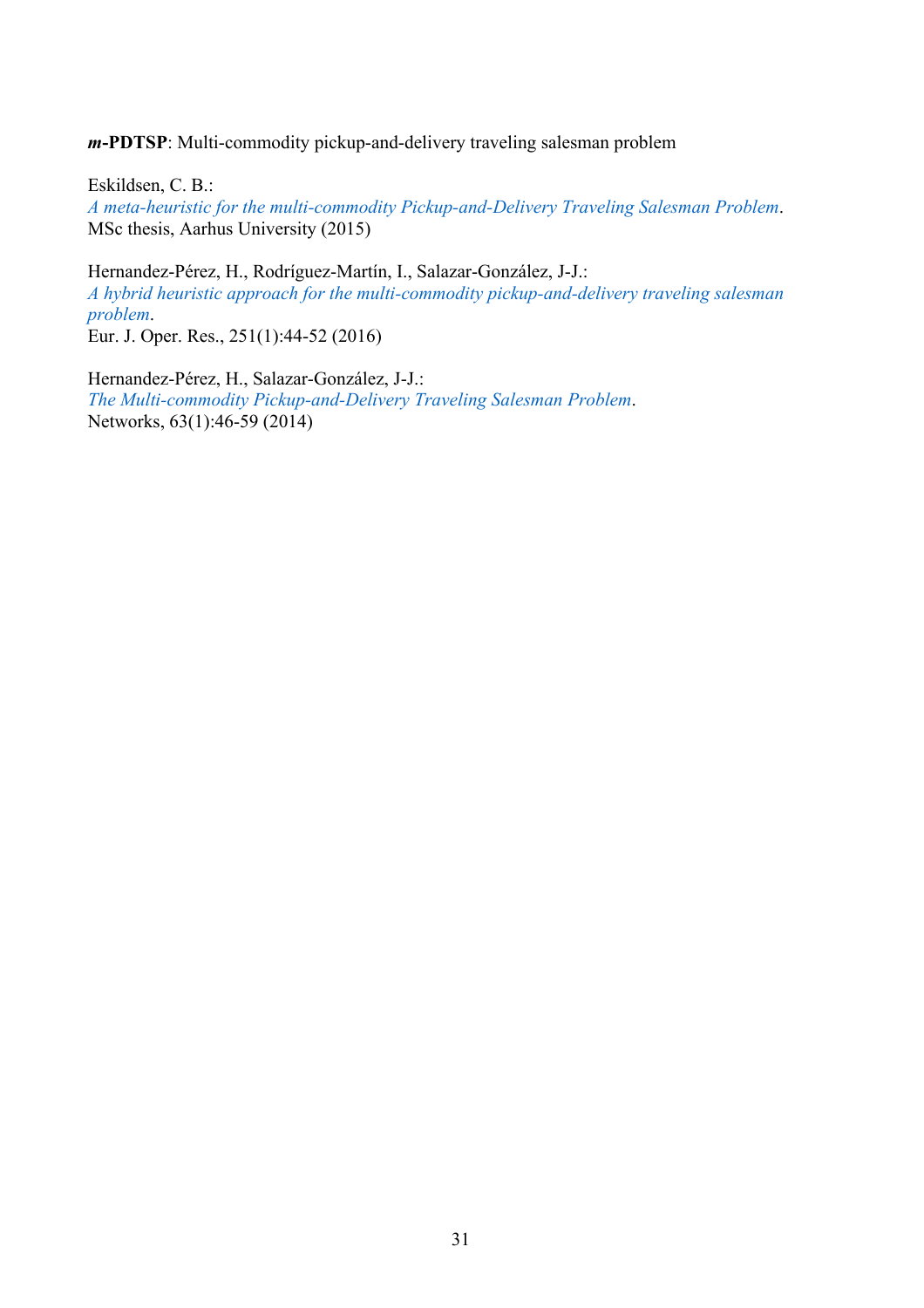*m***1-PDTSP**: Multi-commodity one-to-one pickup-and-delivery traveling salesman problem

Hernandez-Pérez, H., Salazar-González, J-J.: *The multi-commodity one-to-one pickup-and-delivery traveling salesman problem*. Eur. J. Oper. Res., 196(3): 987-995 (2009)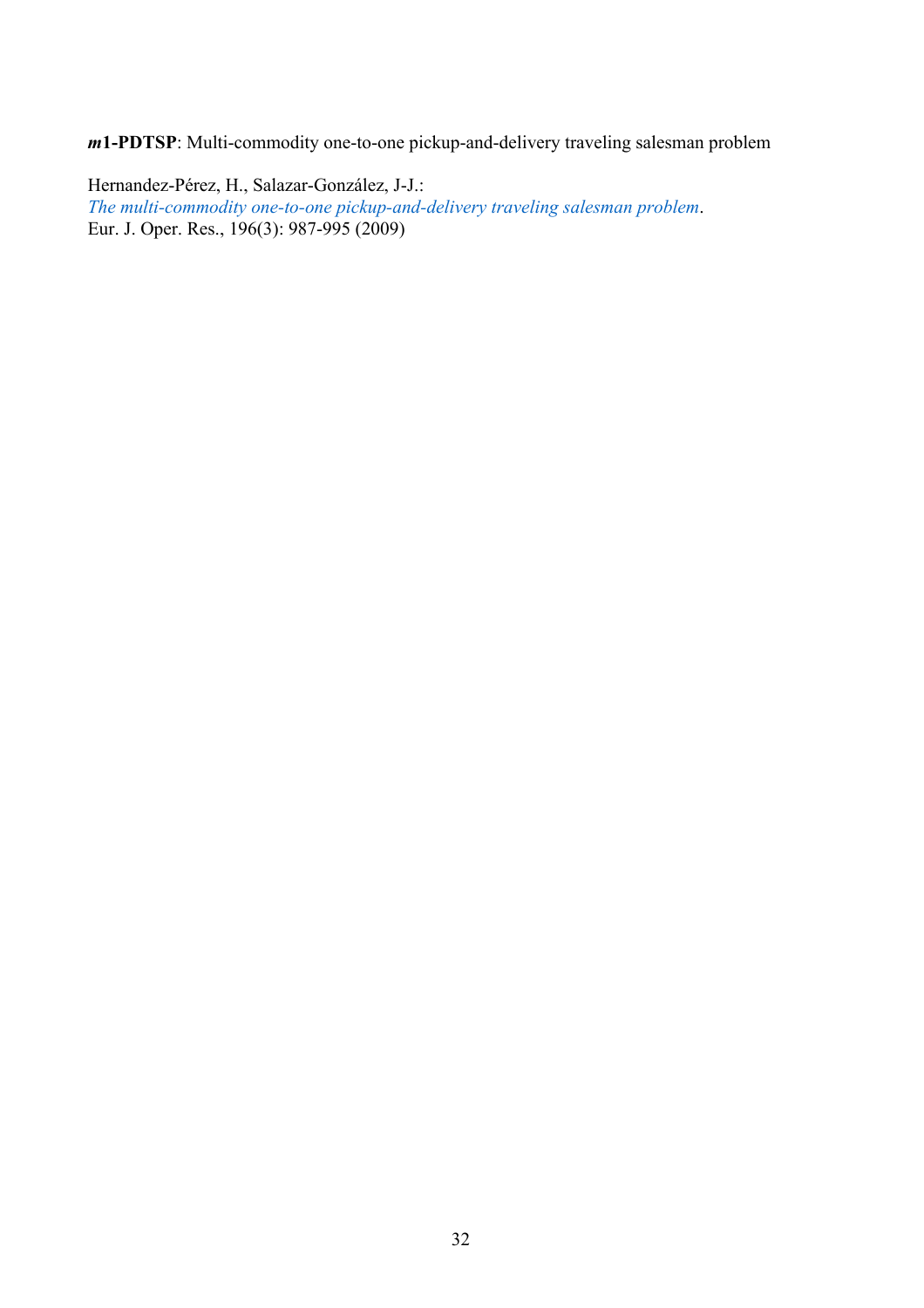8401 S"Y1/:'>/%":+-5%/'(,"+%>-'+=-(">+4?/%= "

X(B%+6"j@S "

=0L.)\*%+31&,-\*'(.)\*%.+31,-710.,%&8010%.+-'-+3+.1&,0'42.7%\*610+ @" 7'("#1+M'0\$9" #\$%08"-0M%(:"i('5%+0':I"J8H!FK

" X(B%+6"j@6"\*-+-6"Z@6"W%+I-6"#@S ""  $1"#$$$ %&'"(")\$\*)+(),--%&(\$.+)-/0,'%+&\$.+)\$-/0'%\*0"\$'),1"0%&(\$)"\*,%)-"&\$\*)#20"-#+-(0>6"[%0@"3+88SORTEa!"J8H!OK

" " "

"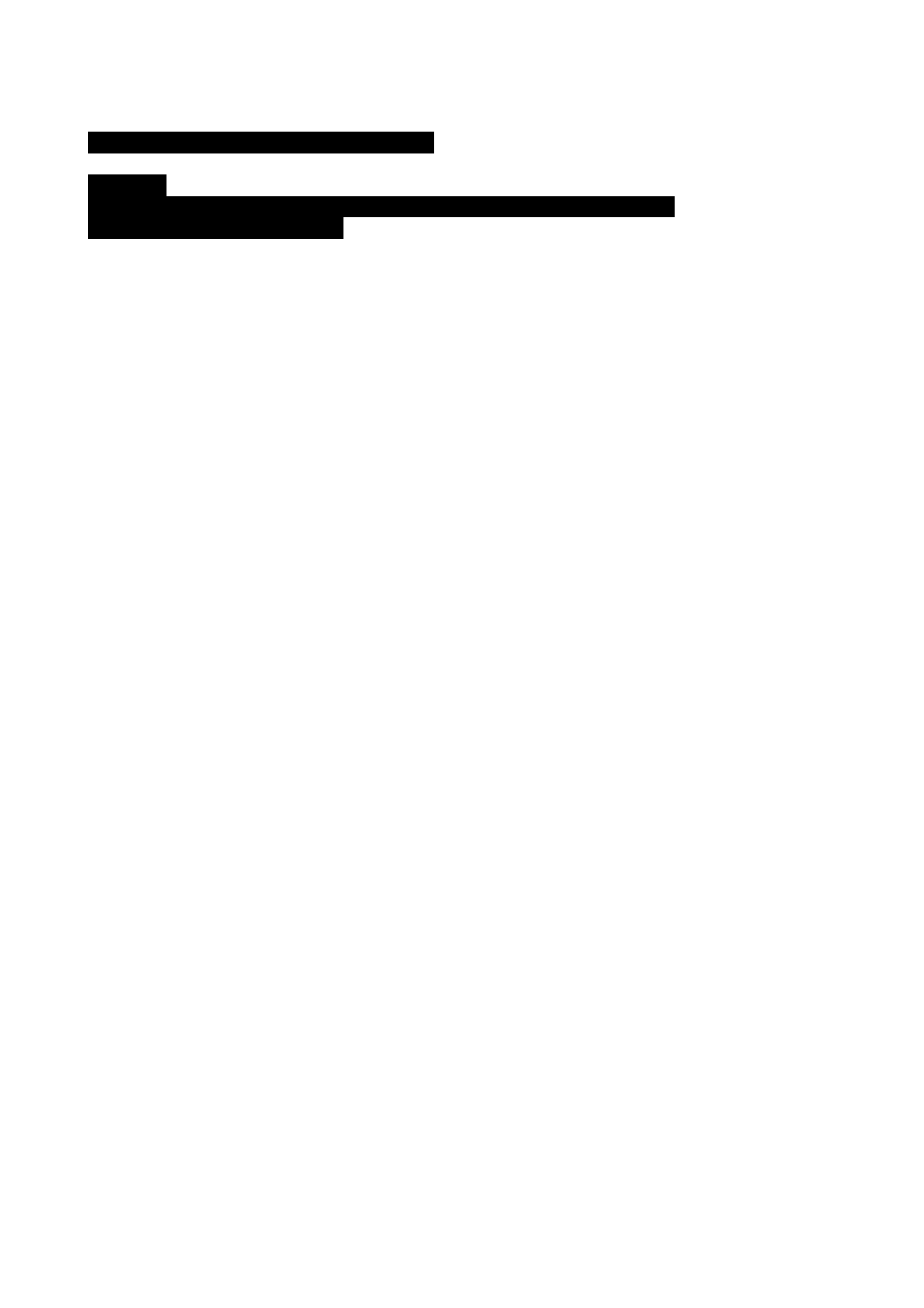**MTRPD**: Multiple traveling repairman problem with distance constraints

Luo, Z., Qin, H., Lim, A.: *Branch-and-price-and-cut for the multiple traveling repairman problem with distance constraints*. Eur. J. Oper. Res., 234(1):49-60 (2014)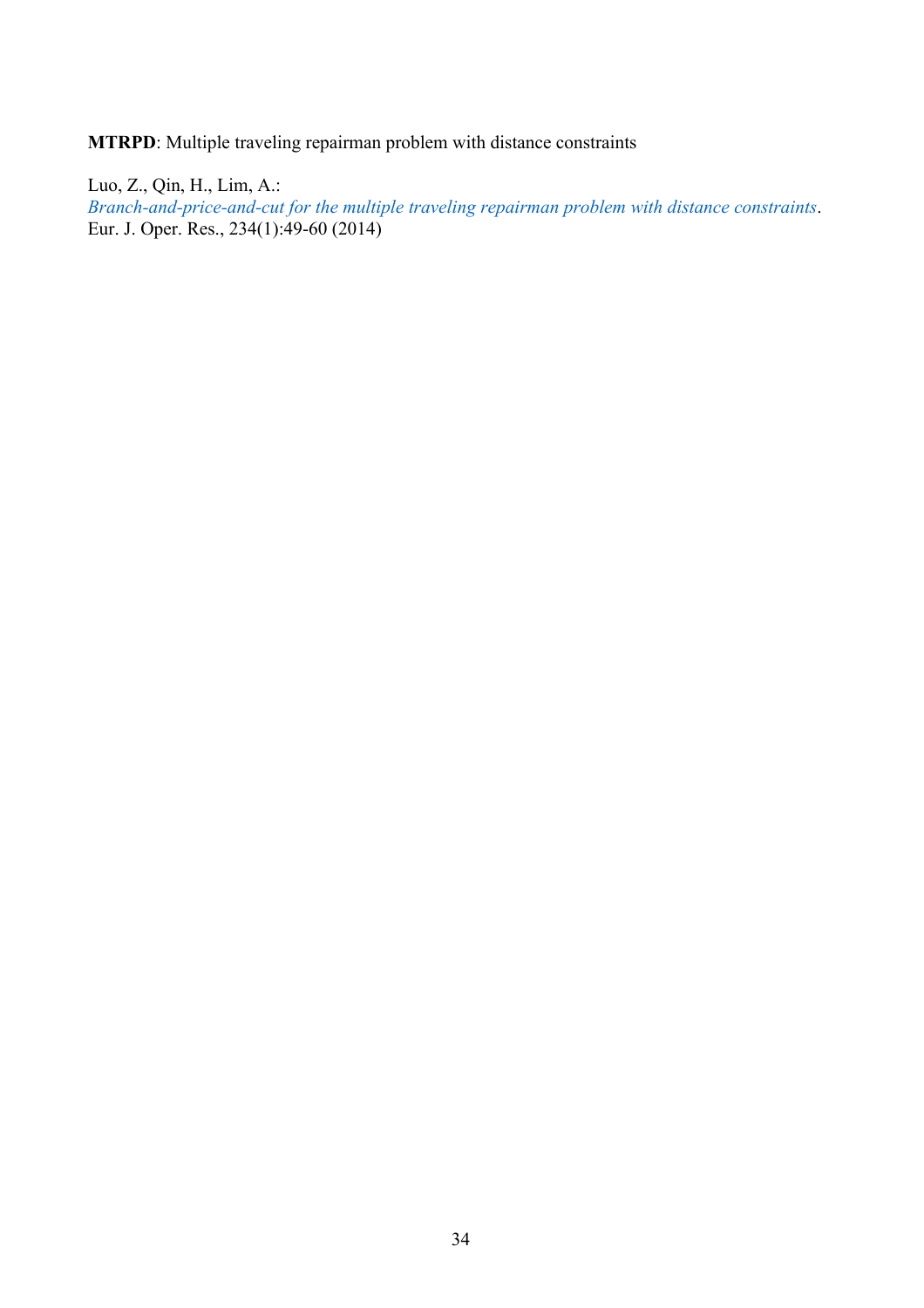*m***TSP**: Multiple traveling salesmen problem

Applegate, D., Cook, W., Dash, S.; Rohe, A.: *Solution of a min-max vehicle routing problem*. INFORMS J. Comput., 14(2):132-143 (2002)

Baranwal, M., Roehl, B., Salapaka, S. M.:

*A Deterministic Annealing Approach to the Multiple Traveling Salesmen and Related Problems*. arXiv:1604.04169 (2016)

Bektas, T., *The multiple traveling salesman problem: an overview of formulations and solution procedures*. Omega, 34(3):209-219 (2004)

Bolaños, R. I., Toro, E. M. O., Granada, M. E.: *A population-based algorithm for the multi travelling salesman problem*. Int. Ind. Eng. Comput., 7(2):245-256 (2016)

Carter, E., *Design and Application of Genetic Algorithms for the Multiple Traveling Salesperson Assignment Problem*. PhD thesis, Virginia Polytechnic Institute and State University (2003)

Carter E., and Ragsdale, C.:

*A new approach to solving the multiple traveling salesperson problem using genetic algorithms*. Eur. J. Oper. Res., 175(1):246-257 (2006)

Chen, S. H.: *Minimization of the Total Traveling Distance and Maximum Distance by Using a Transformed-Based Encoding EDA to Solve the Multiple Traveling Salesmen Problem*. Math. Prob. Eng., Article ID 640231, 13 pages (2015)

Cornu, M., Cazenave, T., Vanderpooten, D.: *Perturbed Decomposition Algorithm applied to the multi-objective Traveling Salesman Problem*. Comput. Oper. Res., 79:314-330 (2017)

França, P.M., Gendreau, M., Laporte, G., Müller, F.: *The m-Traveling Salesman Problem with Minimax Objective*. Transp. Sci., 29(3):267-275 (1995)

Gavish, B., Srikanth, K.: *An Optimal Solution Method for Large-Scale Multiple Traveling Salesmen Problems*. Oper. Res., 34(5):698-717 (1986)

Golden, B. L., Laporte, G., Taillard, É. D.: *An Adaptive Memory Heuristic for a Class of Vehicle Routing Problems with Minmax Objective*. Comput. Oper. Res., 24(5):445-452 (1997)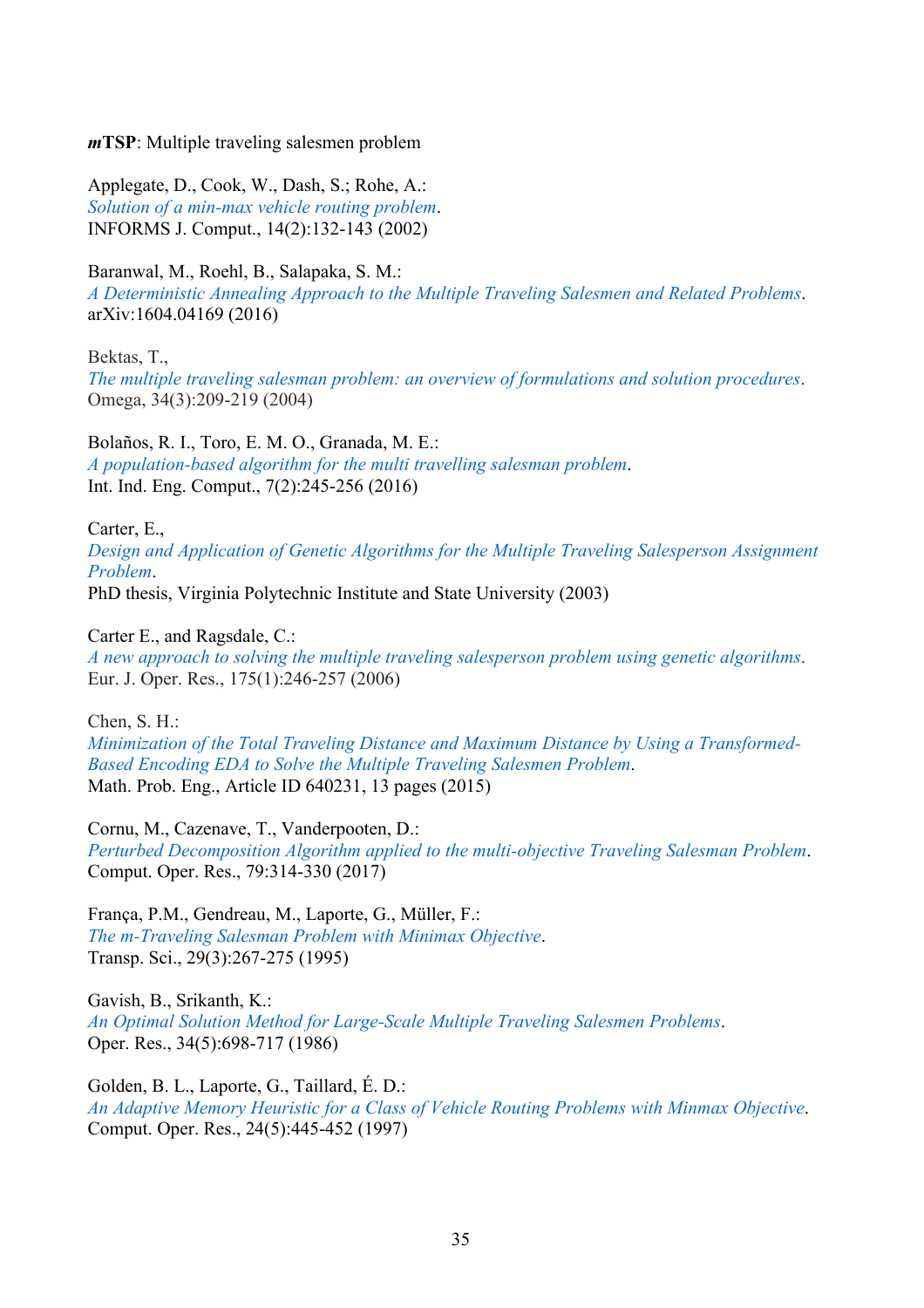GuoXing, Y.: *Transformation of Multi-Depot Multi-Salesmen Problem to the standard Traveling Salesman Problem*. Eur. J. Oper. Res., 81(3):557-560 (1995)

Hingrajiya, K. H., Gupta, R. K., Chandel, G. S.: *An Approach for Solving Multiple Travelling Salesman Problem using Ant Colony Optimization*. Comput. Eng. Intell. Syst., 6(2)13-17 (2015)

Hong S., Padberg, M. W.: *Technical Note - A Note on the Symmetric Multiple Traveling Salesman Problem with Fixed Charges*. Oper. Res., 2(5):871-874 (1977)

Hosseinabadi, A. A. R., Kardgar, M., Shojafar, M., Shamshirband, S., Abraham A.: *GELS-GA: Hybrid Metaheuristic Algorithm for Solving Multiple Travelling Salesman Problem*. ISDA14':76-81 (2014)

Jonker, R., Volgenant, T.: *Technical Note - An Improved Transformation of the Symmetric Multiple Traveling Salesman Problem*. Oper. Res., 36(1):163-167 (1988)

Junjie, P., Dingwei, W.: *An Ant Colony Optimization Algorithm for Multiple Travelling Salesman Problem*. ICICIC'06, 4 pages (2006)

Kara, I., Bektas, T.: *Integer linear programming formulations of multiple salesman problems and its variations*. Eur. J. Oper. Res., 174(3):1449-1458 (2006)

Király, A., Abonyi, J.: *Optimization of Multiple Traveling Salesmen Problem by a Novel Representation based Genetic Algorithm*. Intell. Comput. Optim. Eng., 366:241-269 (2011)

Kivelevitch, E., Cohen, K., Kumar, M.: *A Market-based Solution to the Multiple Traveling Salesmen Problem*. J. Intell. Rob. Syst., 72(1):21-40 (2013)

Kota, L., Jarmai, K.: *Mathematical modeling of multiple tour multiple traveling salesman problem using evolutionary programming*. Appl. Math. Mod., 39(12):3410-3433 (2015)

Larki, H., Yousefikhoshbakht, M.: *Solving the Multiple Traveling Salesman Problem by a Novel Metaheuristic Algorithm*. J. Optim. Ind. Eng., 7(16): 55-63 (2014)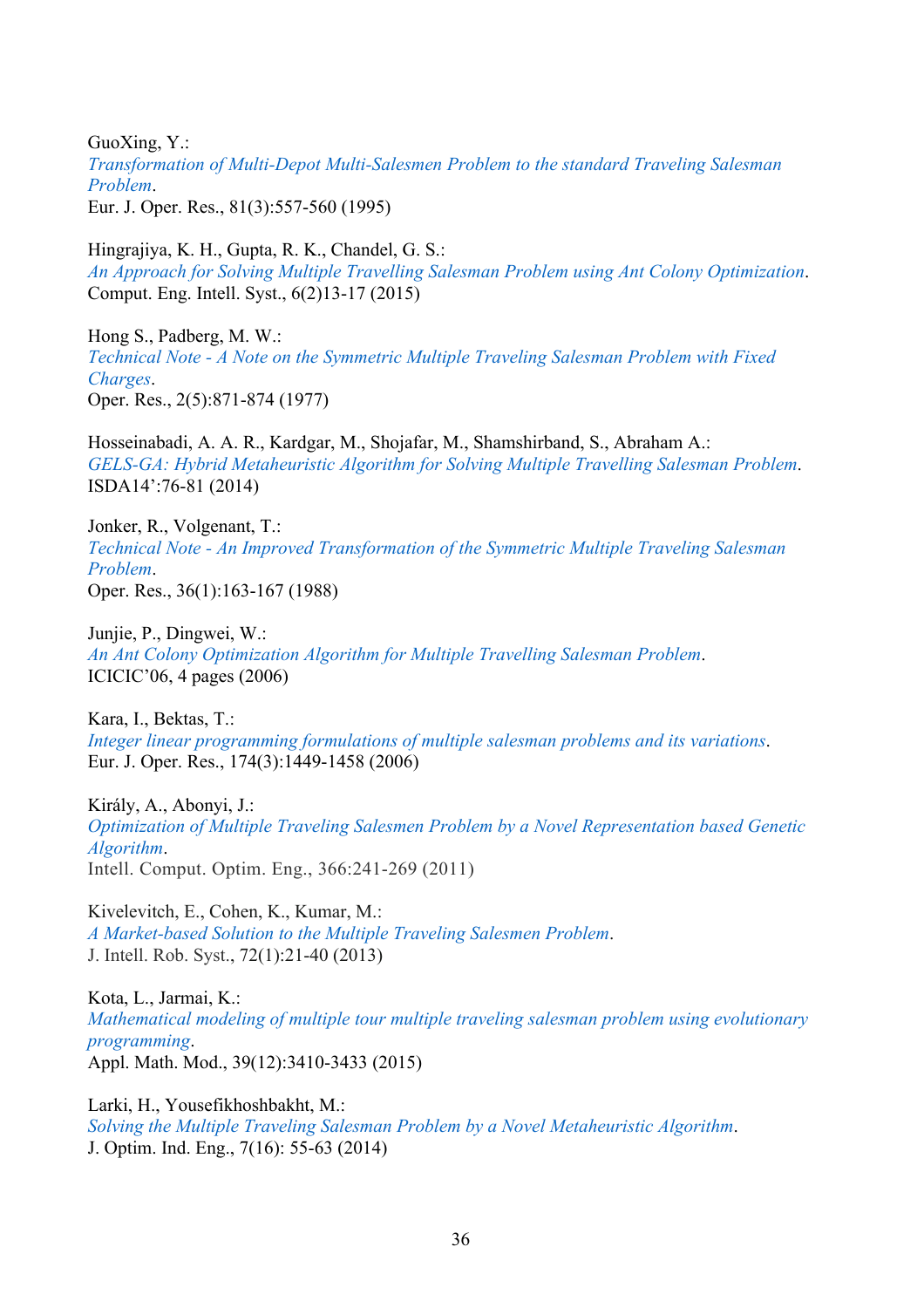Latah, M.: *Solving Multiple TSP Problem by K-Means and Crossover based Modified ACO Algorithm*. Int. J. Eng. Res. Tech., 5(2):430-434 (2016)

Masutti, T. A. S., Castro, L. N. De: *Neuro-immune approach to solve routing problems*. Neurocomputing, 72(10-12):2189-2197 (2009)

Mohammadpour, T., Yadollahi, M.: *Solving the Problem of Multiple Travelling Salesman Problem Using Hybrid Gravitational Algorithm*. Int. J. Comm., 3:32-37 (2014)

Necula, R., Breaban, M., Raschip, M.: *Performance Evaluation of Ant Colony Systems for the Single-Depot Multiple Traveling Salesman Problem*. International Conference on Hybrid Artificial Intelligence Systems:257-268 (2015)

Necula, R., Breaban, M., Raschip, M.: *Tackling the Bi-criteria Facet of Multiple Traveling Salesman Problem with Ant Colony Systems*. IEEE 27th International Conference on Tools with Artificial Intelligence:873-882 (2015)

Rostam, A. S., Mohanna, F., Keshavarz, H., Hosseinabadi, A. A. R.; *Solving Multiple Traveling Salesman Problem using the Gravitational Emulation Local Search Algorithm*. Appl. Math. Inf. Sci., 9(2):1-11 (2015)

Russell, R. A.; *Technical Note - An Effective Heuristic for the M-Tour Traveling Salesman Problem with Some Side Conditions*. Oper. Res., 25(3):517-524 (1977)

Salas, Y. J. C., Ledón, R. A., Machado, N. I. C., Nowé, A.: *Multi-type ant colony system for solving the multiple traveling salesman problem*. Revista Tecnica de la Facultad de Ingenieria Universidad del Zulia, 35(3): 311-320 (2012)

Sarin, S. C., Sherali, H. D., Judd, J. D., Tsai, P-F., *Multiple asymmetric traveling salesmen problem with and without precedence constraints: Performance comparison of alternative formulations*. Comput. Oper. Res., 51: 64-89 (2014)

Sedighpour, M., Yousefikhoshbakht, M., Darani, N. M.: *An Effective Genetic Algorithm for Solving the Multiple Traveling Salesman Problem*. J. Opt. Ind. Eng., 8:73-79 (2011)

Singh, A., Baghel, A. S.: *A new grouping genetic algorithm approach to the multiple traveling salesperson problem*. Soft Comput., 13(1):95-101 (2009)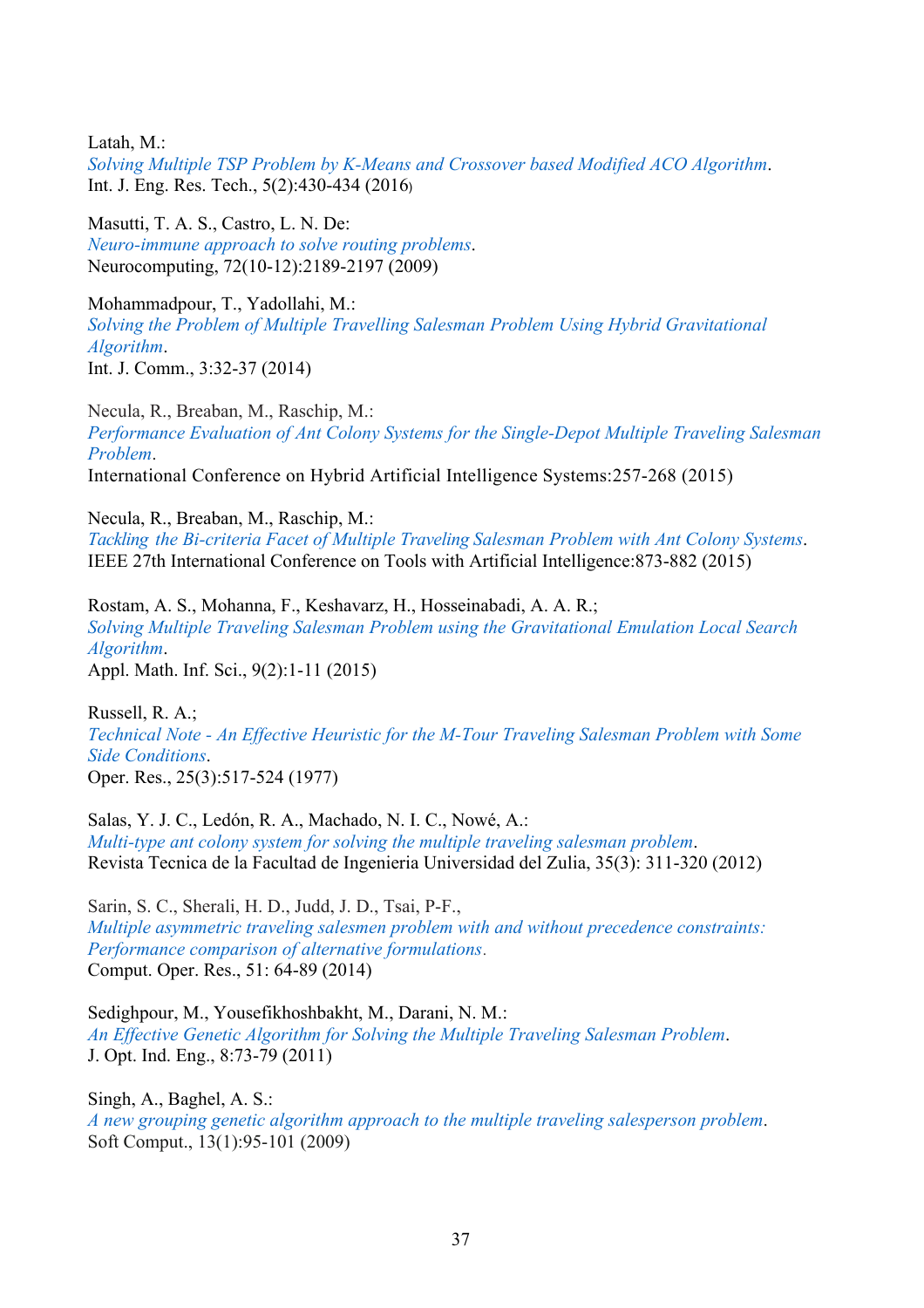Singh, A.:

*A Review on Algorithms Used to Solve Multiple Travelling Salesman Problem*. Int. Res. J. Eng. Tech., 3(4):598-603 (2016)

Somhom, S., Modares, A., Enkawa, T.:

*Competition-based neural network for the multiple travelling salesmen problem with minmax objective'*.

Comput. Oper. Res., 26(4):395-407 (1999)

Soylu, B.: *A general variable neighborhood search heuristic for multiple traveling salesmen problem*. Comput. Ind. Eng., 90: 390-401 (2015)

P. Venkatesh, P., Singh, A.: *Two metaheuristic approaches for the multiple traveling salesperson problem*. Appl. Soft Comput., 26:74-89 (2015)

Wacholder, E., Han J., Mann, R. C.: *A Neural Network Algorithm for the Multiple Traveling Salesmen Problem*. Biol. Cybern., 61(1):11-19 (1989)

Wang, Y., Chen, Y., Lin, Y.: *Memetic algorithm based on sequential variable neighborhood descent for the minmax multiple traveling salesman problem*. Comput. Ind. Eng., 106:105-122 (2017)

Yousefikhoshbakht, M., Sedighpour, M.: *A combination of sweep algorithm and elite ant colony optimization for solving the multiple traveling salesman problem*. Proceedings of the Romanian Academy - Series A, 13(4):295-301 (2012)

Yousefikhoshbakht, M., Didehvar, F., Rahmati, F.: *Modification of the Ant Colony Optimization for Solving the Multiple Traveling Salesman Problem*. Romanian Journal of Information Science and Technology, 16(1):65-80 (2013)

Yu Q., Wang, D., Lin, D., Li, Y., Wu, C.: *A Novel Two-Level Hybrid Algorithm for Multiple Traveling Salesman Problems*. International Conference in Swarm Intelligence:497-503 (2012)

Yuan, Y., Skinner, B., Huang, S., Liu, D.: *A new crossover approach for solving the multiple travelling salesmen problem using genetic algorithms*. Eur. J. Oper. Res., 228(1):72-82 (2013)

Zhou, H., Wei, Y.: *Optimization of Minimum Completion Time MTSP Based on the Improved DE*. Proceedings of the First international conference on Advances in Swarm Intelligence - Volume Part I:489-498 (2010)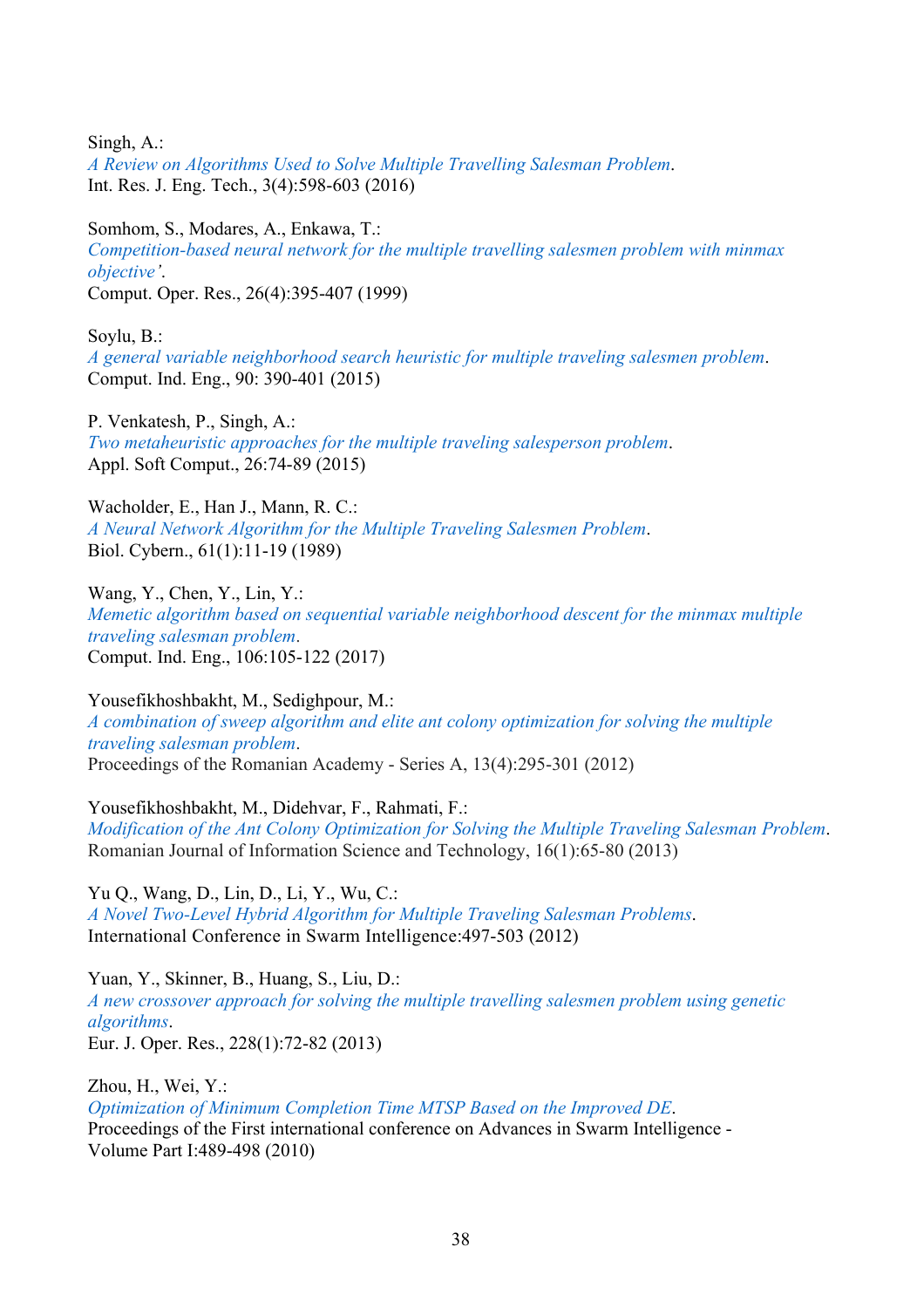**OVRP**: Open vehicle routing problem

Fleszar, K., Osman, I. H., Hindi, K. S.: *A variable neighbourhood search algorithm for the open vehicle routing problem*. Eur. J. Oper. Res., 195(3):803-809 (2009)

Li, F., Golden, B., Wasil, E.: *The open vehicle routing problem: Algorithms, large-scale test problems, and computational results*. Comput. Oper. Res., 34(10):2918-2930 (2007)

Repoussis, P. P., Tarantilis, C. D., Bräysy, O., Ioannou, G.: *A hybrid evolution strategy for the open vehicle routing problem*. Comput. Oper. Res., 37(3):443-455 (2010)

Salari, M., Toth, P., Tramontani, A.: *An ILP improvement procedure for the Open Vehicle Routing Problem*. Comput. Oper. Res., 37(12):2106-2120 (2010)

Subramanian, S.: *Heuristic, Exact and Hybrid Approaches for Vehicle Routing Problems*. PhD thesis, Universidade Federal Fluminense (2012)

Subramanian, A., Uchoa, E., Ochi, L.S.: *A hybrid algorithm for a class of vehicle routing problems*. Comput. Oper. Res., 40(10):2519-2531 (2013)

Zachariadis, E. E., Kiranoudis, C. T.: *An open vehicle routing problem metaheuristic for examining wide solution neighborhoods*. Comput. Oper. Res., 37(4):712-723 (2010)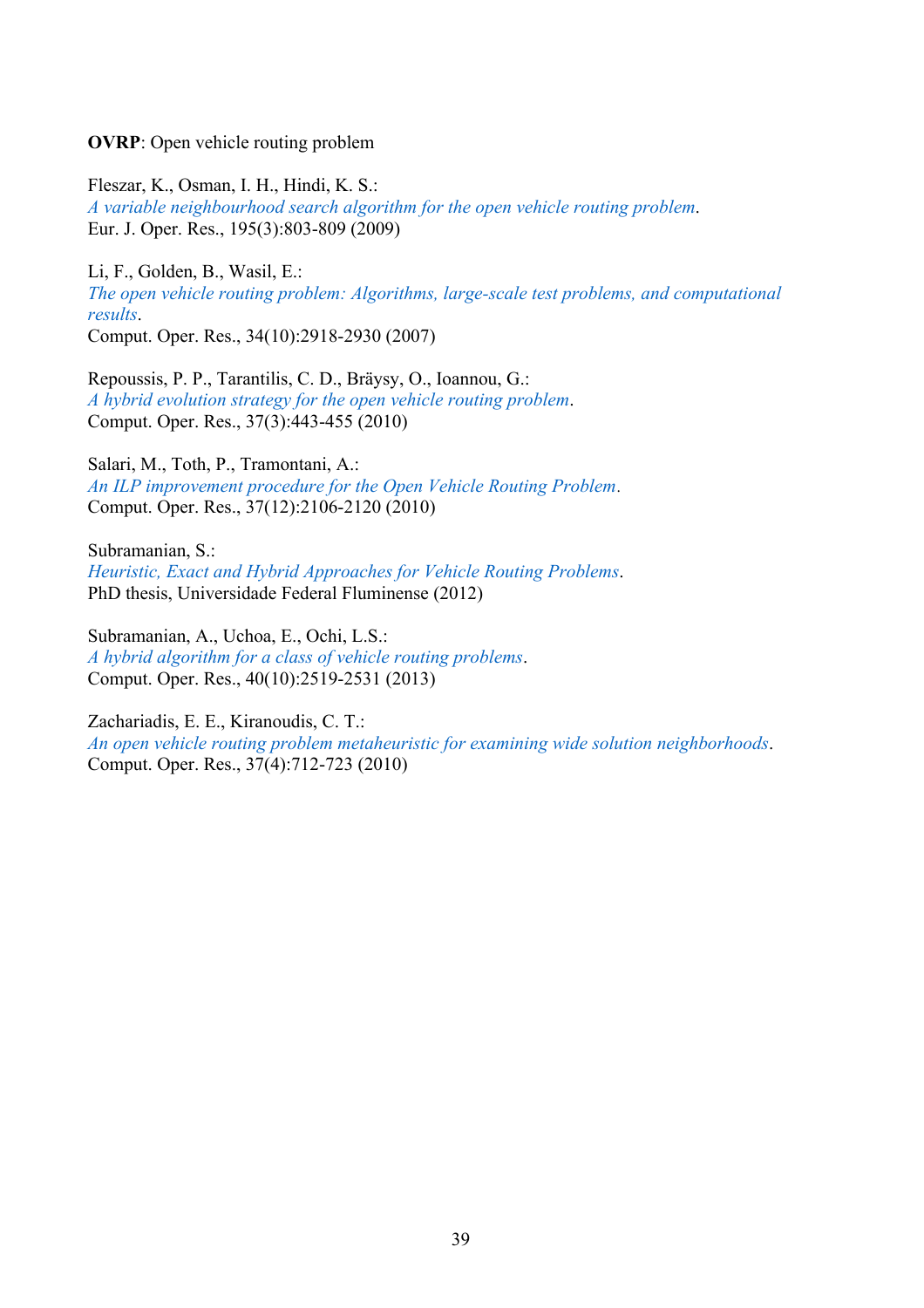**PDPTW**: Pickup-and-delivery problem with time windows

Bartolini, E.: *Algorithms for Network Design and Routing Problems*. PhD thesis, University of Bologna (2009)

Baldacci, R., Bartolini, E., Mingozzi, A.: *An Exact Algorithm for the Pickup and Delivery Problem with Time Windows*. Oper. Res., 59(2):414-426 (2011)

Bent, R., Hentenryck, P. Van: *A two-stage hybrid algorithm for pickup and delivery vehicle routing problems with time windows*. Comput. Oper. Res., 33(4):875-893 (2006)

Bettinelli, A.: *Mathematical Programming Algorithms for Transportation Problems*. PhD thesis, University of Milano (2009)

Furtado, M. G. S., Munari P., Morabito, R.: *Pickup and delivery problem with time windows: a new compact two-index formulation*. Oper. Res. Lett., 45(4):334-341 (2017)

Ganesh, K., Narendran, T. T.: *CLOVES: A cluster-and-search heuristic to solve the vehicle routing problem with delivery and pick-up*. Eur. J. Oper. Res., 178(3):699-717 (2007)

Hosny, M. I., Mumford, C. L.: *The Single Vehicle Pickup and Delivery Problem with Time Windows: Intelligent Operators for Heuristic and Metaheuristic Algorithms*. J. Heu., 16(3):417-439 (2010)

Hosny, M. I., Mumford, C. L.: *Constructing initial solutions for the multiple vehicle pickup and delivery problem with time windows*. Journal of King Saud University - Computer and Information Sciences, 24(1): 59-69 (2012)

Kalina; P., Vokínek, J.: *Parallel Solver for Vehicle Routing and Pickup and Delivery Problems with Time Windows Based on Agent Negotiation*. IEEE International Conference on Systems, Man, and Cybernetics, 6 pages (2012)

Li, H., Lim, A.: *A Metaheuristic for the Pickup and Delivery Problem with Time Windows*. Int. J. Art. Tools, 12(2):173-186 (2003).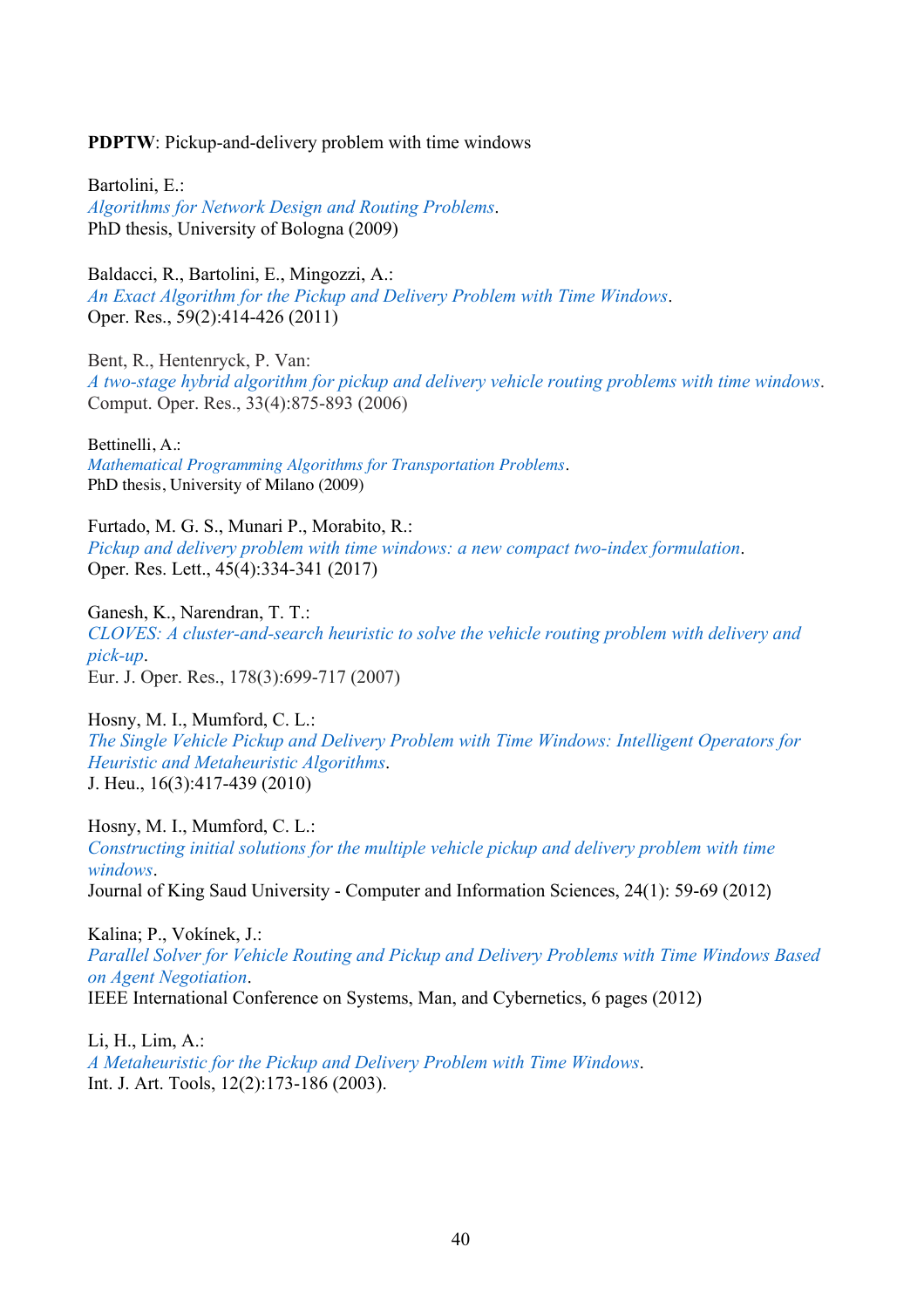Lu, Q., Dessouky, M. M.: *A New Insertion-based Construction Heuristic for Solving the Pickup and Delivery Problem with Time Windows*. Eur. J. Oper. Res., 175(2):672-687 (2005)

Nanry, W. P., Barnes, J. W.: *Solving the pickup and delivery problem with time windows using reactive tabu search*. Transp. Res., Part B, 34(2):107-121 (2000)

Ropke, S., Pisinger, D.: *An Adaptive Large Neighborhood Search Heuristic for the Pickup and Delivery Problem with Time Windows*. Transp. Sci., 40(4):455-472 (2006)

Ropke, S., Cordeau, J-F.: *Branch-and-Cut-and-Price for the Pickup and Delivery Problem with Time Windows*. Transp. Sci., 43(3):267-286 (2009)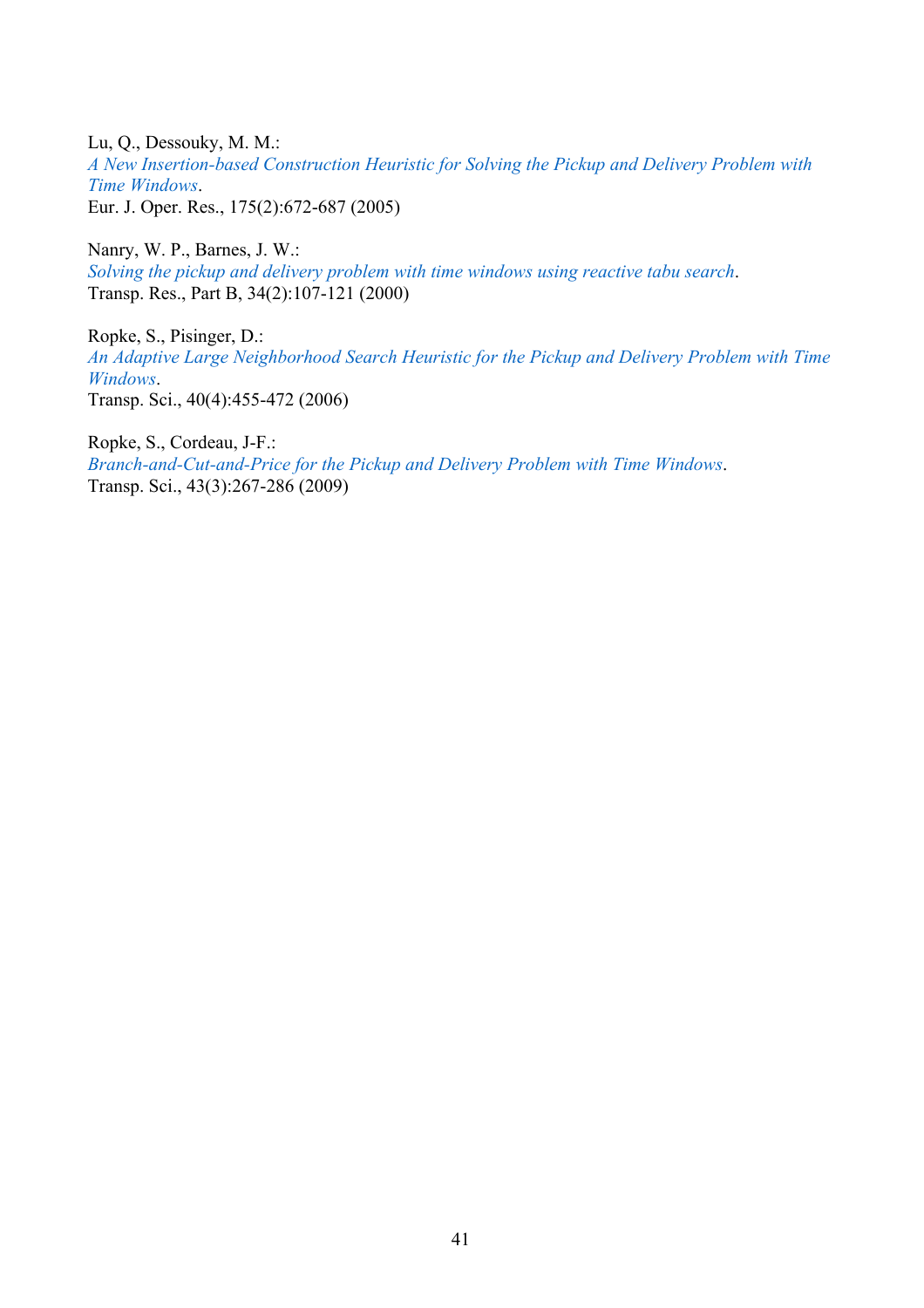**PDTSP**: Pickup-and-delivery traveling salesman problem

Dumitrescu, I., Ropke, S, Cordeau, J.-F., Laporte, G.: *The traveling salesman problem with pickup and delivery: polyhedral results and a branch-andcut algorithm*. Math. Prog., 121(1):269-305 (2010)

Gendreau, M., Laporte, G., Vigo, D.: *Heuristics for the traveling salesman problem with pickup and delivery*. Comput. Oper. Res., 26(7):699-714 (1999)

Renaud, J., Boctor, F. F., Ouenniche, J.: *A heuristic for the pickup and delivery traveling salesman problem*. Comput. Oper. Res., 27(9):905-916 (2000)

Renaud, J., Boctor, F. F., Laporte, G.: *Perturbation heuristics for the pickup and delivery traveling salesman problem*. Comput. Oper. Res., 29(9):1129-1141 (2002)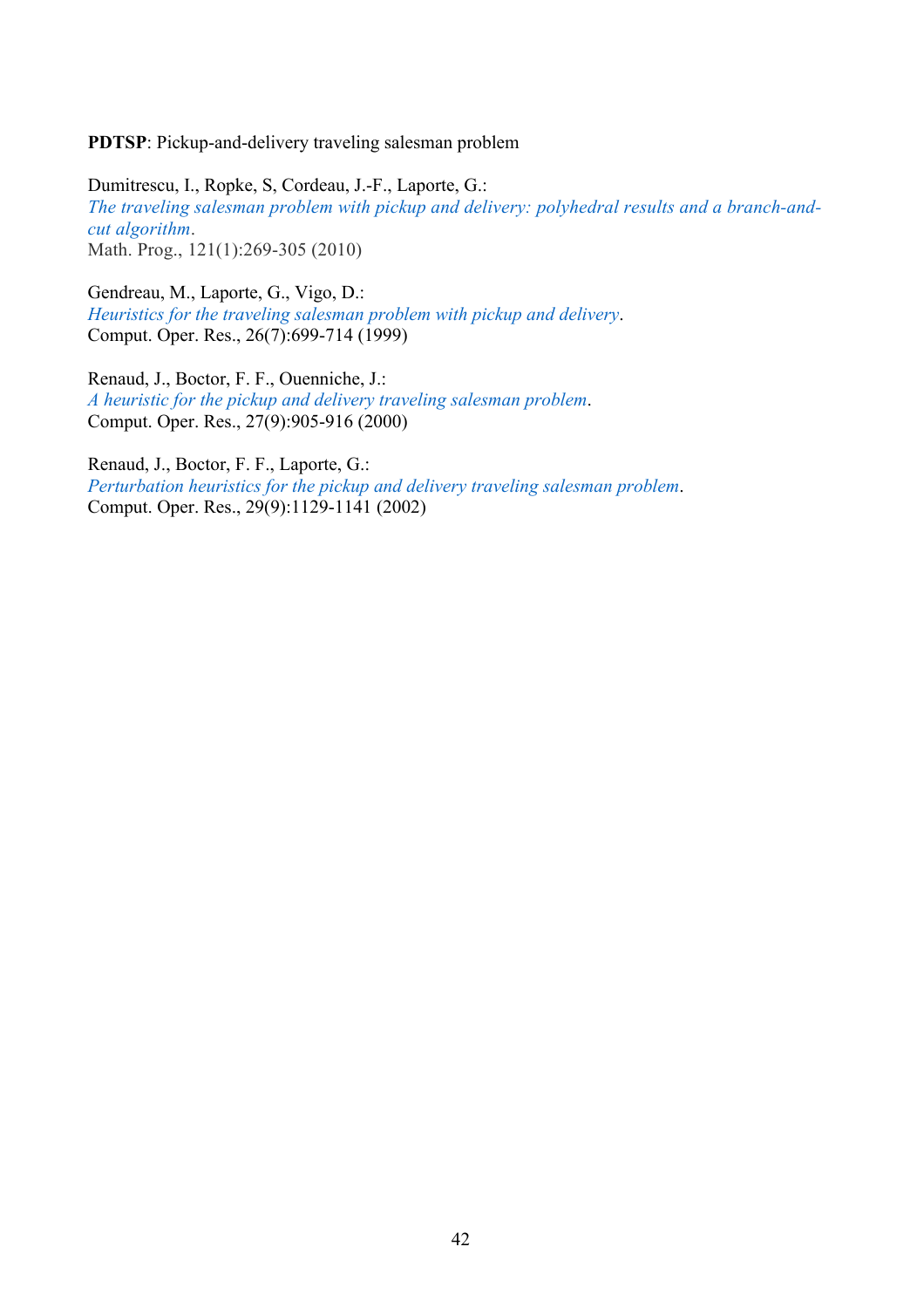**PDTSPF**: Pickup-and-delivery traveling salesman problem with FIFO loading

Erdoğan, G., Cordeau, J-F., Laporte, G.: *The pickup and delivery traveling salesman problem with first-in-first-out loading*. Comput. Oper. Res., 36(6):1800-1808 (2009)

Wei, L, Qin, H., Zhu, W., Wan, L.: *A study of perturbation operators for the pickup and delivery traveling salesman problem with LIFO or FIFO loading*. J. Heu., 21(5):617-639 (2015)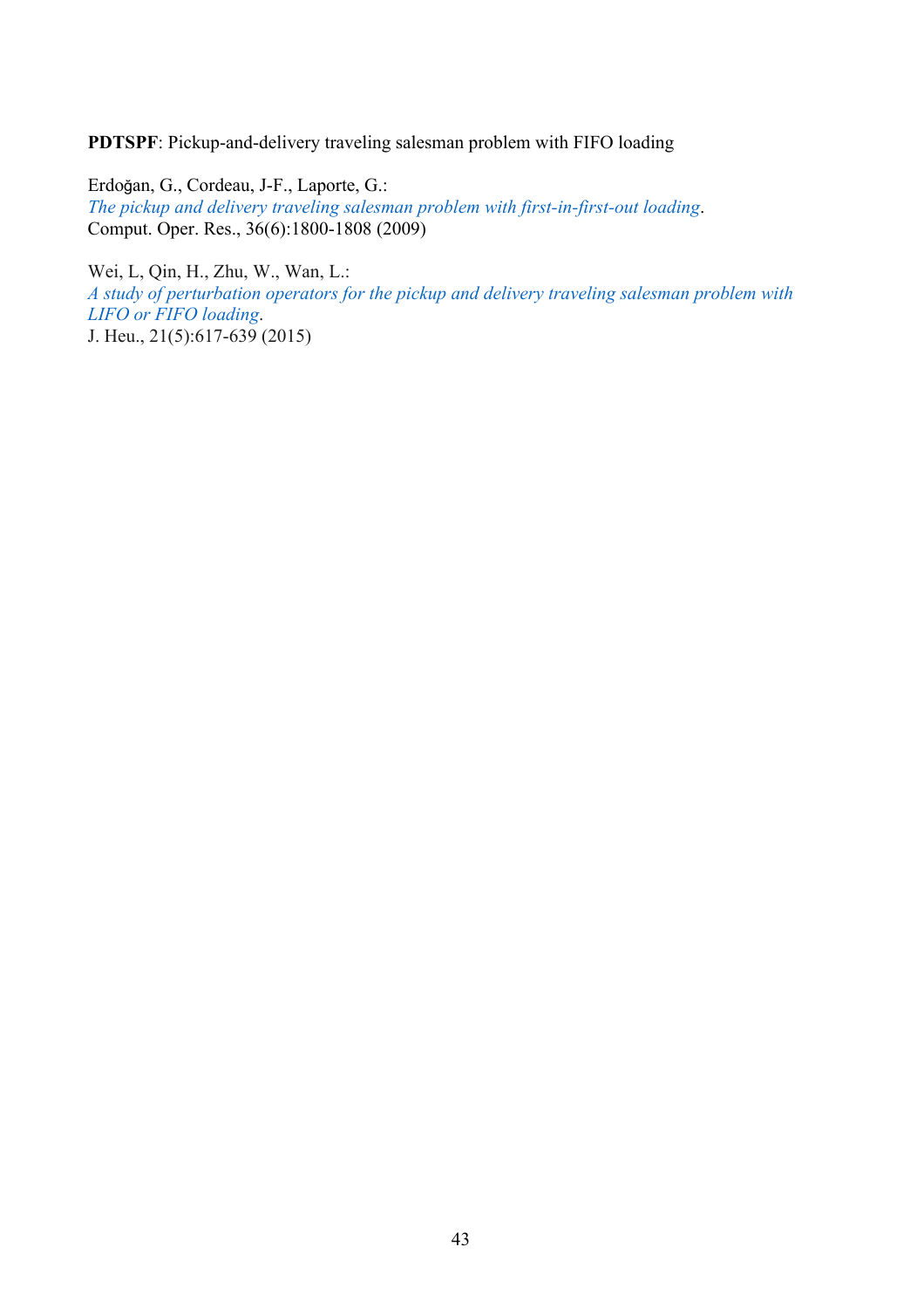**PDTSPL**: Pickup-and-delivery traveling salesman problem with LIFO loading

Carrabs, F., Cordeau, J-F., Laporte, G.: *Variable Neighborhood Search for the Pickup and Delivery Traveling Salesman Problem with LIFO Loading*. INFORMS J. Comput., 19(4):618-632 (2007)

Cheang, B., Gao, X., Lim, A., Qin, H., Zhu, W.: *Multiple pickup and delivery traveling salesman problem with last-in-first-out loading and distance constraints*. Eur. J. Oper. Res., 223(1):60-75 (2012)

Li, Y., Lim, A., Oon, W-C., Qin, H., Tu, D.: *The tree representation for the pickup and delivery traveling salesman problem with LIFO loading*. Comput. Oper. Res., 212(3):482-496 (2011)

Wei, L, Qin, H., Zhu, W., Wan, L.: *A study of perturbation operators for the pickup and delivery traveling salesman problem with LIFO or FIFO loading*. J. Heu., 21(5):617-639 (2015)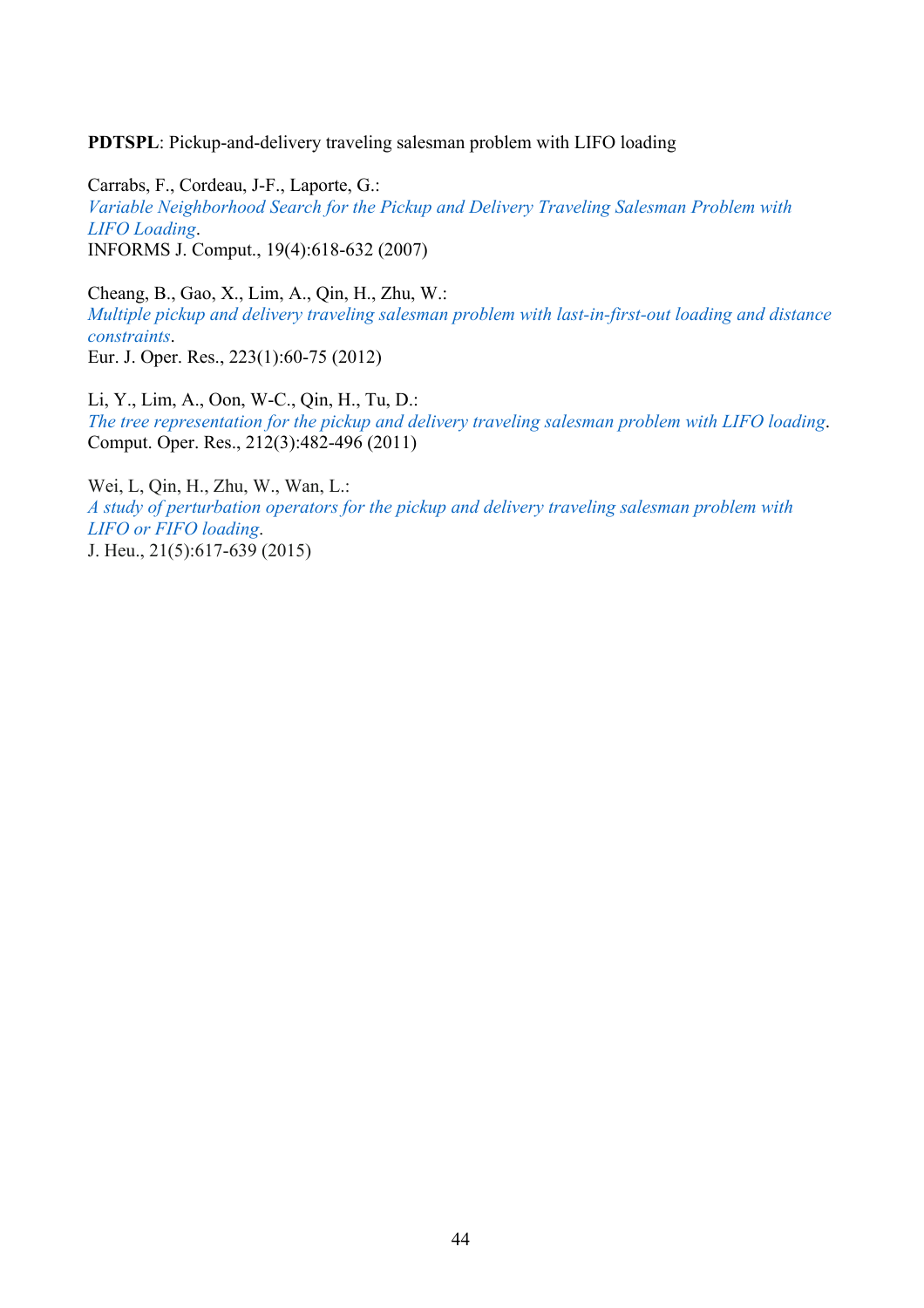**RCTVRP**: Risk-constrained cash-in-transit vehicle routing problem

Talarico, L.: *Secure Vehicle Routing: models and algorithms to increase security and reduce costs in the cash-in-transit sector*. PhD thesis, Universiteit Antwerpen (2015)

Talarico, L., Sörensen, K., Springael, J.: *Metaheuristics for the risk-constrained cash-in-transit vehicle routing problem*. Eur. J. Oper. Res., 144(3):457470 (2015)

Talarico, L., Springael, J., Sörensen, K., Talarico, F.: *A large neighbourhood metaheuristic for the risk-constrained cash-in-transit vehicle routing problem*. Comput. Oper. Res., 78:547-556 (2017)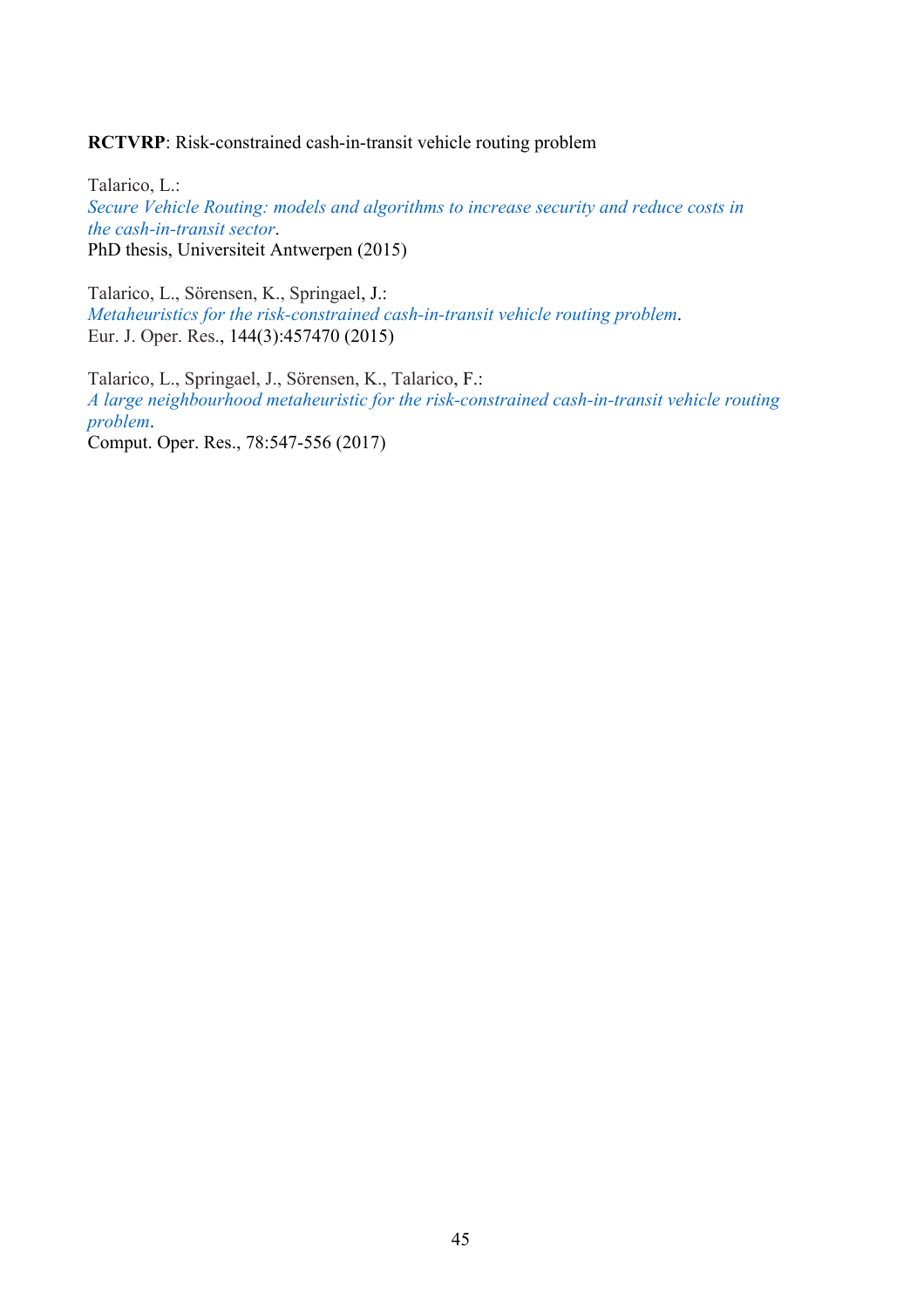**RCTVRPTW**: Risk-constrained cash-in-transit vehicle routing with time windows

Talarico, L., Sörensen, K., Springael, J.: *The risk-constrained cash-in-transit vehicle routing problem with time window*. Research paper, University of Antwerp (2013)

Talarico, L.: *Secure Vehicle Routing: models and algorithms to increase security and reduce costs in the cash-in-transit sector*. PhD thesis, Universiteit Antwerpen (2015)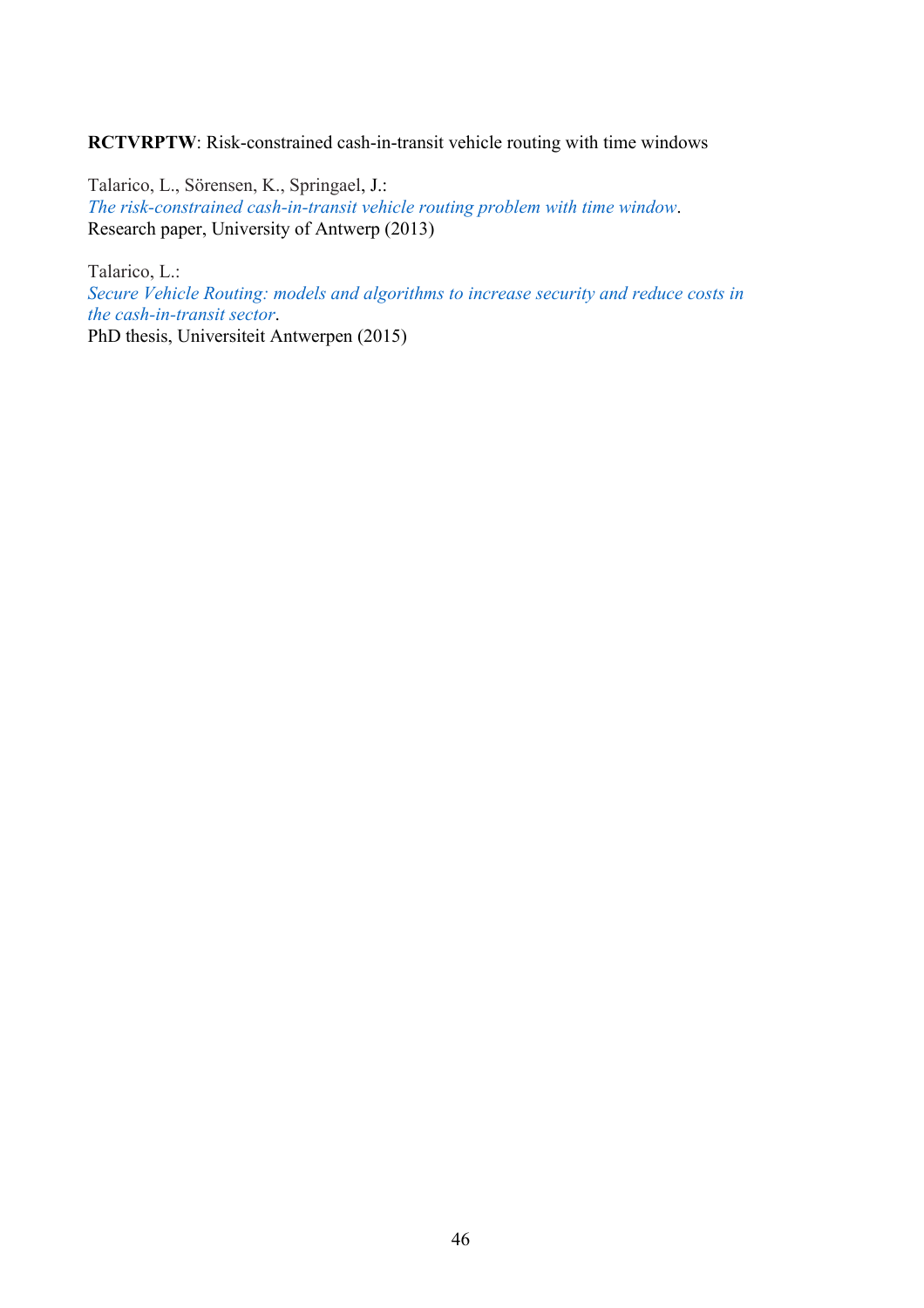**SOP**: Sequential ordering problem

Anghinolfi, D., Montemanni, R., Paolucci, M., Gambardella, L. M.: *A hybrid particle swarm optimization approach for the sequential ordering problem*. Comput. Oper. Res., 38(7):1076-1085 (2011)

Ascheuer, N., Jünger, M., Reinelt, G.: *A Branch & Cut Algorithm for the Asymmetric Traveling Salesman Problem with Precedence Constraints*. Comput. Optim. Appl., 17(1):61-71 (2000)

Ezzat, A., Abdelbar, A. M., Wunsch II, D. C.: *A bare-bones ant colony optimization algorithm that performs competitively on the sequential ordering problem*. Mem. Comput., 6(1):19-29 (2014)

Gambardella, L. M., Dorigo, M.: *An Ant Colony System Hybridized with a New Local Search for the Sequential Ordering Problem*. INFORMS J. Comput., 12(3):237-255 (2000)

Gambardella, L. M., Montemanni, R., Weyland, D.: *An Enhanced Ant Colony System for the Sequential Ordering Problem*. Oper. Res. Proc. 2011:355-360 (2012)

Gambardella, L. M., Montemanni, R., Weyland, D.: *Coupling ant colony systems with strong local searches*. Eur. J. Oper. Res., 220(3):831-843 (2012)

Gambardella, L. M.: *Coupling Ant Colony System with Local Search*. PhD thesis, IRIDIA, Université Libre de Bruxelles (2015)

Gouveia, L., Ruthmair, M.: *Load-Dependent and Precedence-Based Models for Pickup and Delivery Problems*. Comput. Oper. Res., 63:56-71 (2015)

Guerriero, F., Mancini, M.: *A cooperative parallel rollout algorithm for the sequential ordering problem*. Par. Comput. 29(5):663-677 (2003)

Montemanni, R., Smith, D. H., Gambardella, L. M.: *A Heuristic Manipulation Technique for the Sequential Ordering Problem*. Comput. Oper. Res., 35(12):3931-3944 (2008)

Montemanni, R., Mojana, Caro, M., A. Di, Gambardella, L. M.: *A decomposition-based exact approach for the sequential ordering problem*. J. Appl. Oper. Res., 5(1):2-13 (2013)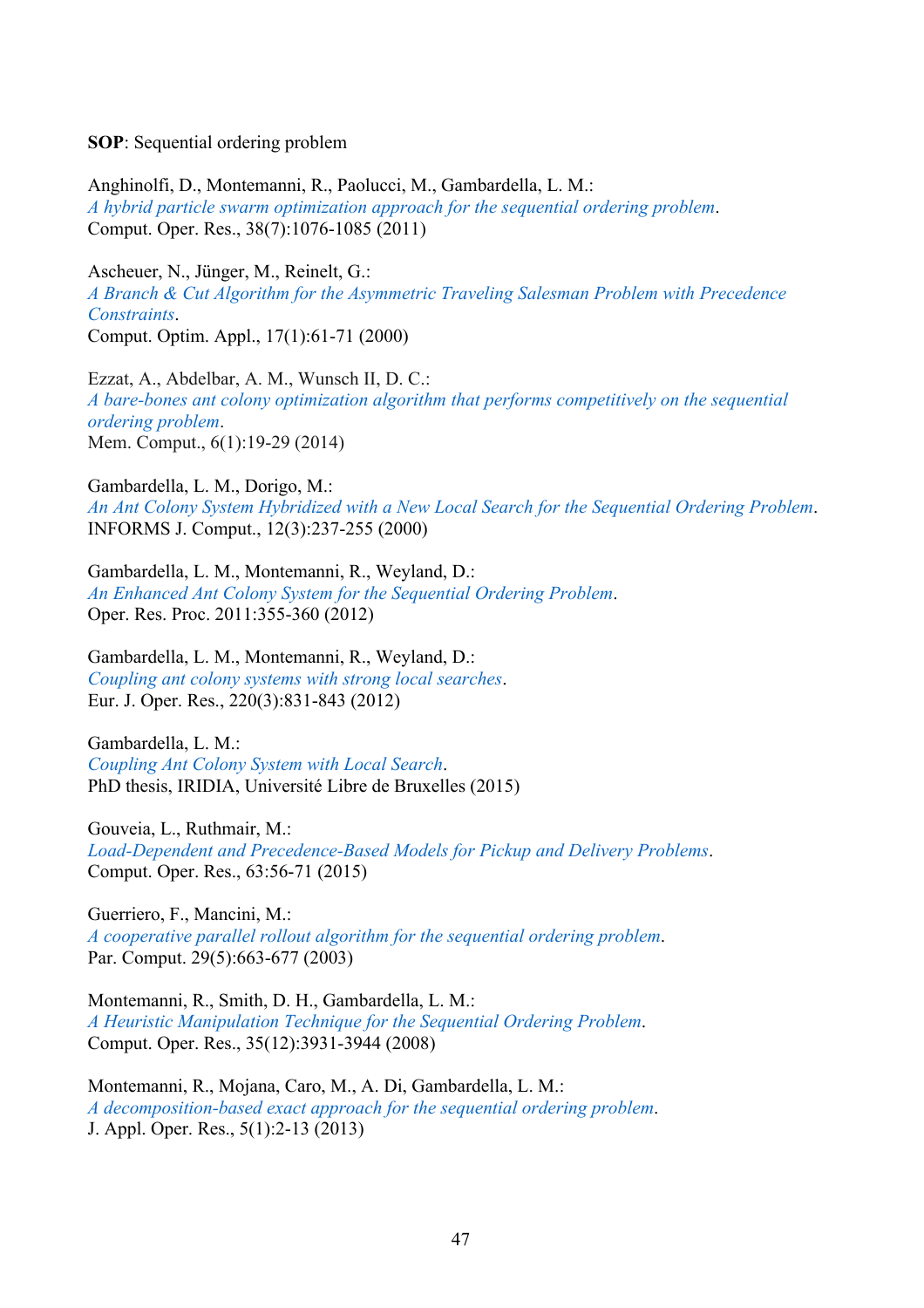Moon, C., Kim, J., Choi, G., Seo, Y.:

*An efficient genetic algorithm for the traveling salesman problem with precedence constraints*. Eur. J. Oper. Res., 140(3):606-617 (2002)

Nikolakopoulos, A., Sarimveis, H.: *A threshold accepting heuristic with intense local search for the solution of special instances of the traveling salesman problem*. Eur. J. Oper. Res., 177(3):1911-1929 (2007)

Papapanagiotou, V., Jamal, J., Montemanni, R., Shobaki, G., Gambardella, L. M.: *A comparison of two exact algorithms for the sequential ordering problem*. Technical Report No. IDSIA-12-15, IDSIA / USI-SUPSI (2015)

Psaraftis, H. N.: *k-Interchange procedures for local search in a precedence-constrained routing problem*. Eur. J. Oper. Res., 13(4):391-402 (1983)

Seo, D-I., Moon, B-R.: *A Hybrid Genetic Algorithm Based on Complete Graph Representation for the Sequential Ordering Problem*. GECCO 2003, LNCS 2723:669-680 (2003)

Shobaki, G., Jamal, J.: *An exact algorithm for the sequential ordering problem and its application to switching energy minimization in compilers*. Comput. Optim. Appl., 61(2):343-372 (2015)

Skinderowicz, R.: *Population-Based Ant Colony Optimization for Sequential Ordering Problem*. ICCCI 2015, Part II, LNCS 9330:99-109 (2015)

Skinderowicz, R.: *An improved Ant Colony System for the Sequential Ordering Problem'*. Comput. Oper. Res., 86:1-17 (2017)

Sung, J, Jeong, B.: *An Adaptive Evolutionary Algorithm for Traveling Salesman Problem with Precedence Constraints*. Scientific World J., Article ID 313767, 11 pages (2014)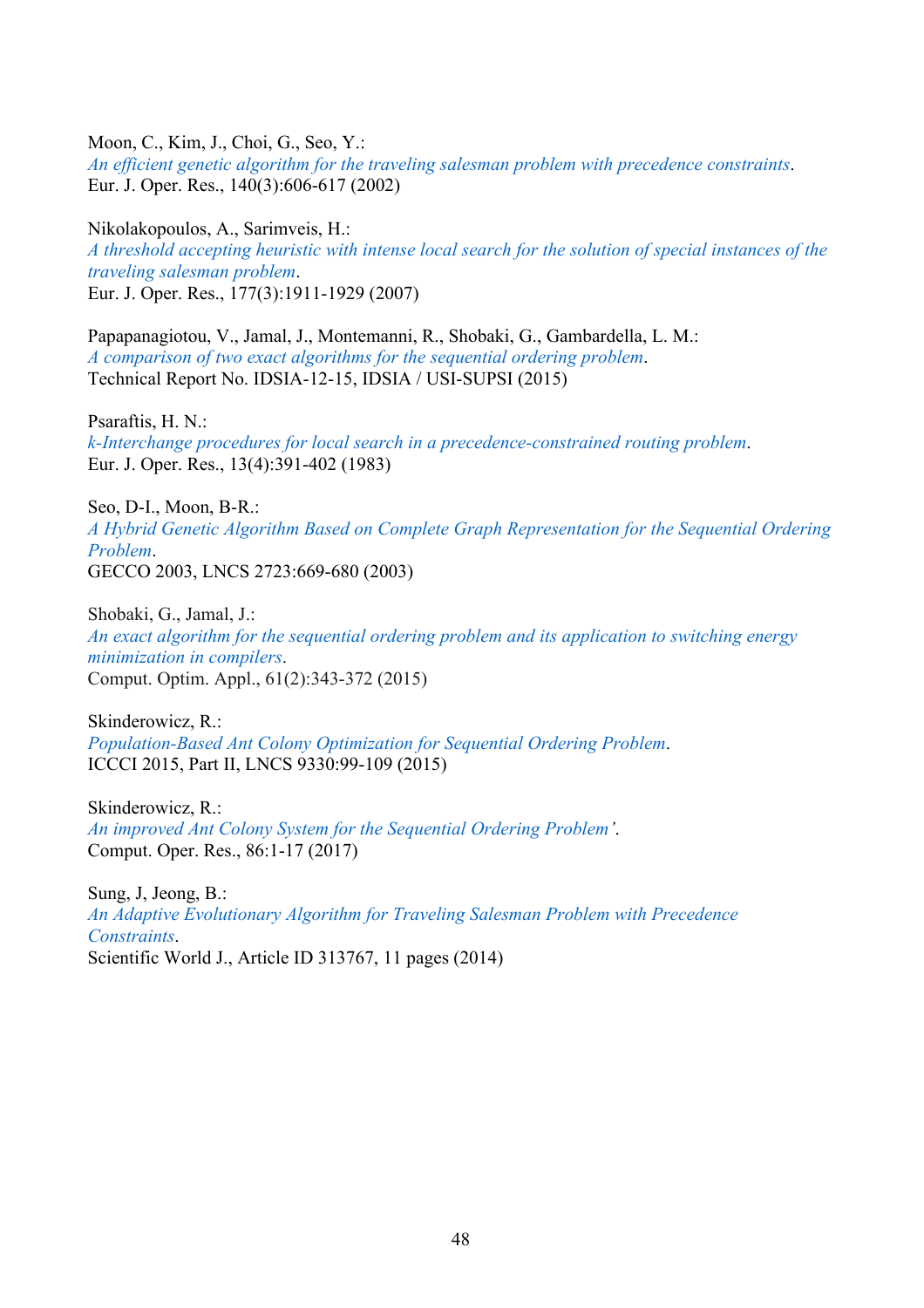**TRP**: Traveling repairman problem

Blum, A. Chalasani, P., Coppersmith, D., Pulleyblank, B., Raghavan, P., Sudan, M.: *The Minimum Latency Problem*. STOC '94:163-171 (1994)

Salehipour, A., Sörensen, K., Goos, P., Bräysy, O.: *Efficient GRASP+VND and GRASP+VNS metaheuristics for the traveling repairman problem*. 4OR-Q. J. Oper. Res, 9:189–209 (2011)

Silva M. M., Subramanian, A., Vidal T., Ochi, L. S.: *A simple and effective metaheuristic for the Minimum Latency Problem*. Eur. J. Oper. Res., 221(3):513-520 (2012)

Wu, B. Y., Huang, Z-N., Zhan, F-J.: *Exact algorithms for the minimum latency problem*. Inf. Proc. Lett., 92(6): 303-309 (2004)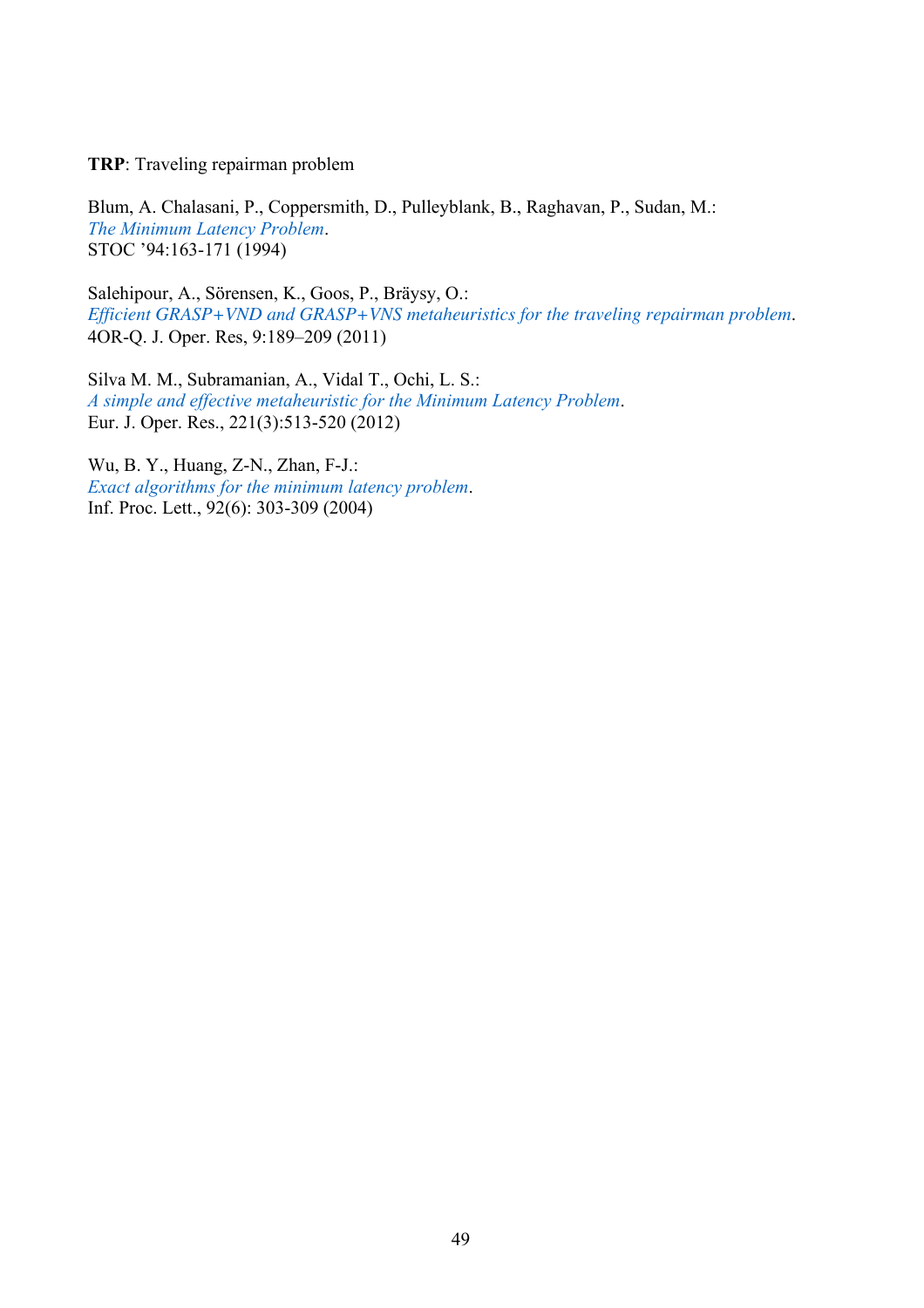**TSPPD**: Traveling salesman problem with pickups and deliveries

Mosheiov, G.: *The travelling salesman problem with pickup and delivery*. Eur. J. Oper. Res., 79:299-310 (1994)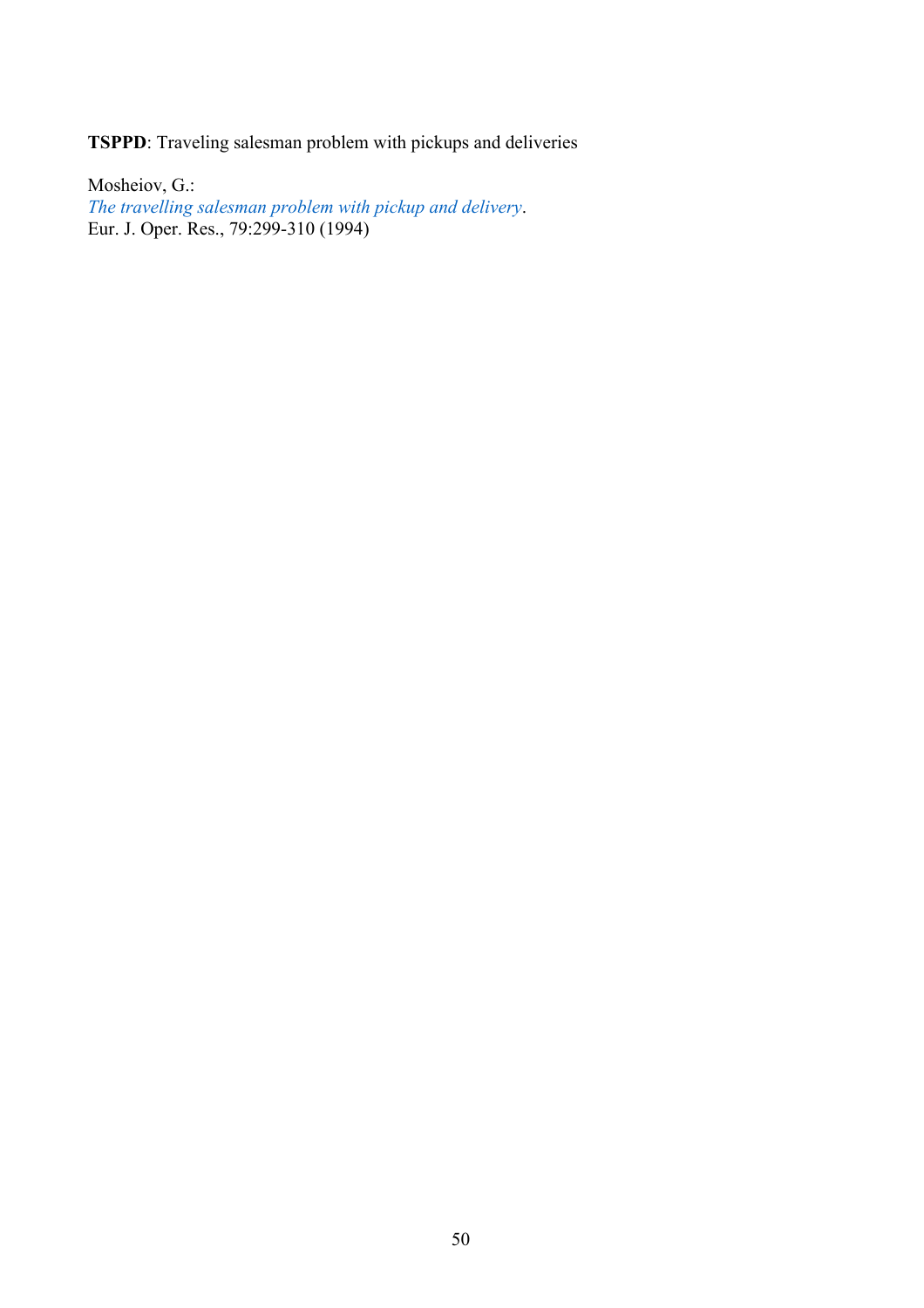**TSPTW**: Traveling salesman problem with time windows

Ascheuer, N., Fischetti, M., Grötschel, M.: *Solving the Asymmetric Travelling Salesman Problem with time windows by branch-and-cut.* Math. Prog., Ser. A 90:475-506 (2001)

Baldacci, R., Mingozzi, A., Roberti, R.: *New State-Space Relaxations for Solving the Traveling Salesman Problem with Time Windows*. INFORMS J. Comput., 24(3):356-371 (2012)

Calvo, R. W.: *A New Heuristic for the Traveling Salesman Problem with Time Windows*. Transp. Sci, INFORMS, 34(1):113-124 (2000)

Dash, S., Günlük, O., Lodi, A., Tramontani, A.: *A Time Bucket Formulation for the TSP with Time Windows*. INFORMS J. Comput., 24(1):132-147 (2010)

Dumas, Y., Desrosiers, Gelinas, J. E., Solomon, M. M.: *An Optimal Algorithm for the Traveling Salesman Problem with Time Windows*. Oper. Res., 43(2):367-371 (1995)

Edelkamp, S., Gath, M., Cazenavey, T., Teytaud, F.: *Algorithm and Knowledge Engineering for the TSPTW Problem*. 2013 IEEE Symposium on Computational Intelligence in Scheduling, 8 pages (2013)

Favaretto, D., Moretti, E., Pellegrini, P.: *Ant Colony System for variants of Traveling Salesman Problem with Time Windows*. Technical Report, Ca'Foscari University of Venice, No. 120/2004 (2004)

Focacci, F., Lodi, A., Milano, M.: *A Hybrid Exact Algorithm for the TSPTW*. INFORMS J. Comput., 14(4):403-417 (2002)

Gendreau, M., A. Hertz, Laporte, G., Stan, M.: *A Generalized Insertion Heuristic for the Traveling Salesman Problem with Time Windows*. Oper. Res., 46(3):330-335 (1998)

Langevin, A., Desrochers, M., Desrosiers, J., Gélinas, S., Soumis, F.: *A two-commodity flow formulation for the travelling salesman and makespan problems with time windows*. Networks, 23:631-640 (1993)

Li, J-Q.:

*A Computational Study of Bi-directional Dynamic Programming for the Traveling Salesman Problem with Time Windows*.

Technical report, Working paper, University of California, Berkeley (2009)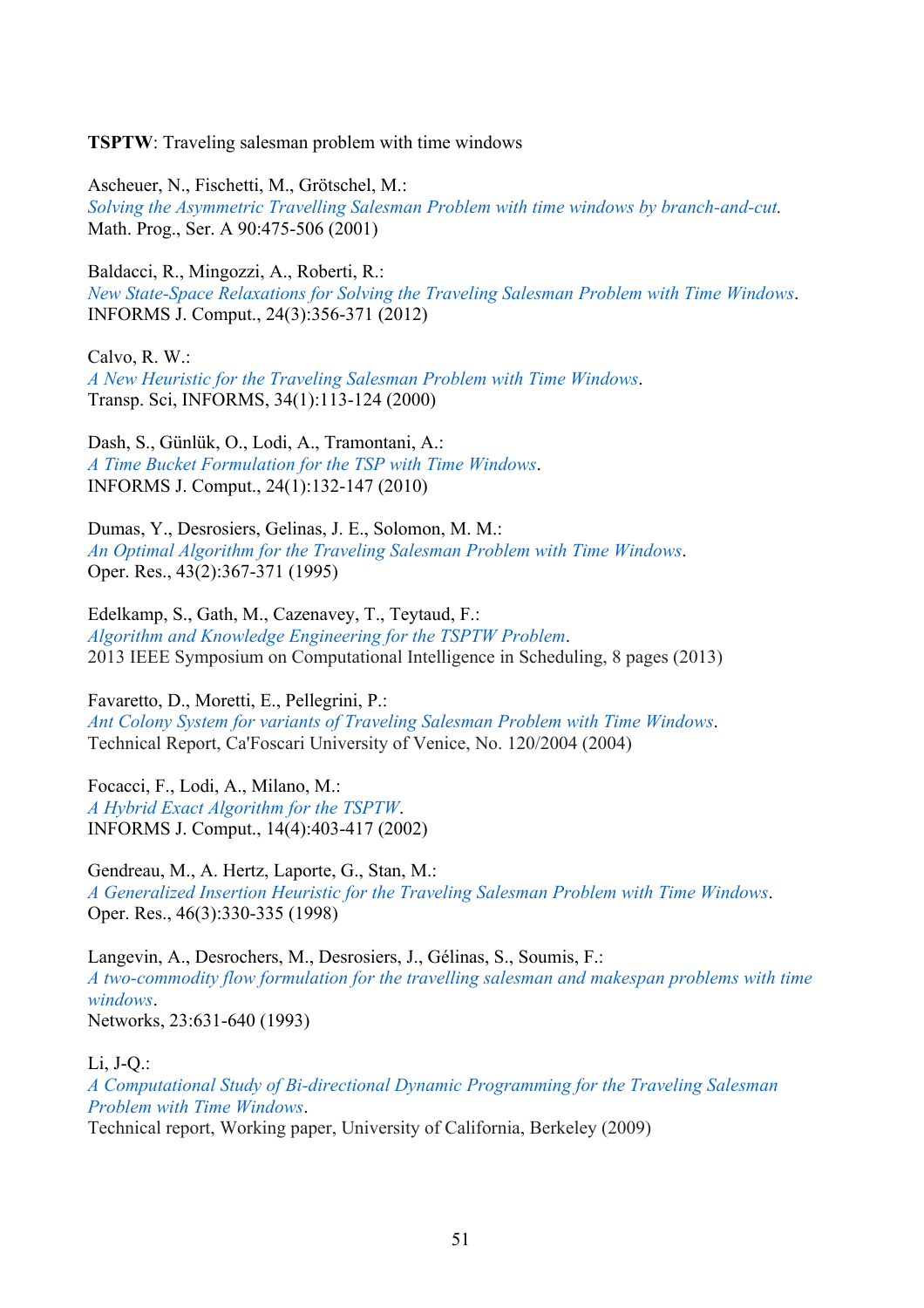López-Ibáñez, M., Blum, C., Thiruvady, D., Ernst, A. T., Meyer, B.: *Beam-ACO Based on Stochastic Sampling for Makespan Optimization Concerning the TSP with Time Windows*. EvoCOP 2009, LNCS 5482:97-108 (2009)

López-Ibáñez, M., Blum, C.: *Beam-ACO for the travelling salesman problem with time windows*. Comput. Oper. Res., 37(9):1570-1583 (2010)

Karabulut, K., Tasgetiren, M. F.: *A variable iterated greedy algorithm for the traveling salesman problem with time windows*. Inform. Sci., 279:383-395 (2014)

Mladenović, M., Todosijević R., Urosević, D.: *An efficient general variable neighborhood search for large travelling salesman problem with time windows*. Yugoslav J. Oper. Res., 23(1):20-30 (2016)

Ohlmann, J. W., Thomas, B. W.: *A Compressed-Annealing Heuristic for the Traveling Salesman Problem with Time Windows*. INFORMS J. Comput., 19(1):80-90 (2007)

Pesant, G., Gendreau, M., Potvin, J.Y., Rousseau, J.M.: *An exact constraint logic programming algorithm for the travelling salesman problem with time windows*. Transp. Sci., 32:12-29 (1998)

Potvin, J.Y., Bengio, S.: *The vehicle routing problem with time windows part II: genetic search*. INFORMS J. Comput., 8:165-172 (1996)

Silva, R. F. da, Urrutia, S.: *A General VNS heuristic for the traveling salesman problem with time windows*. Discrete Optim., 7(4):203-211 (2010)

Solomon, M. M.: *Algorithms for the Vehicle Routing and Scheduling Problems with Time Window Constraints*. Oper. Res., 35(2):254-265 (1987)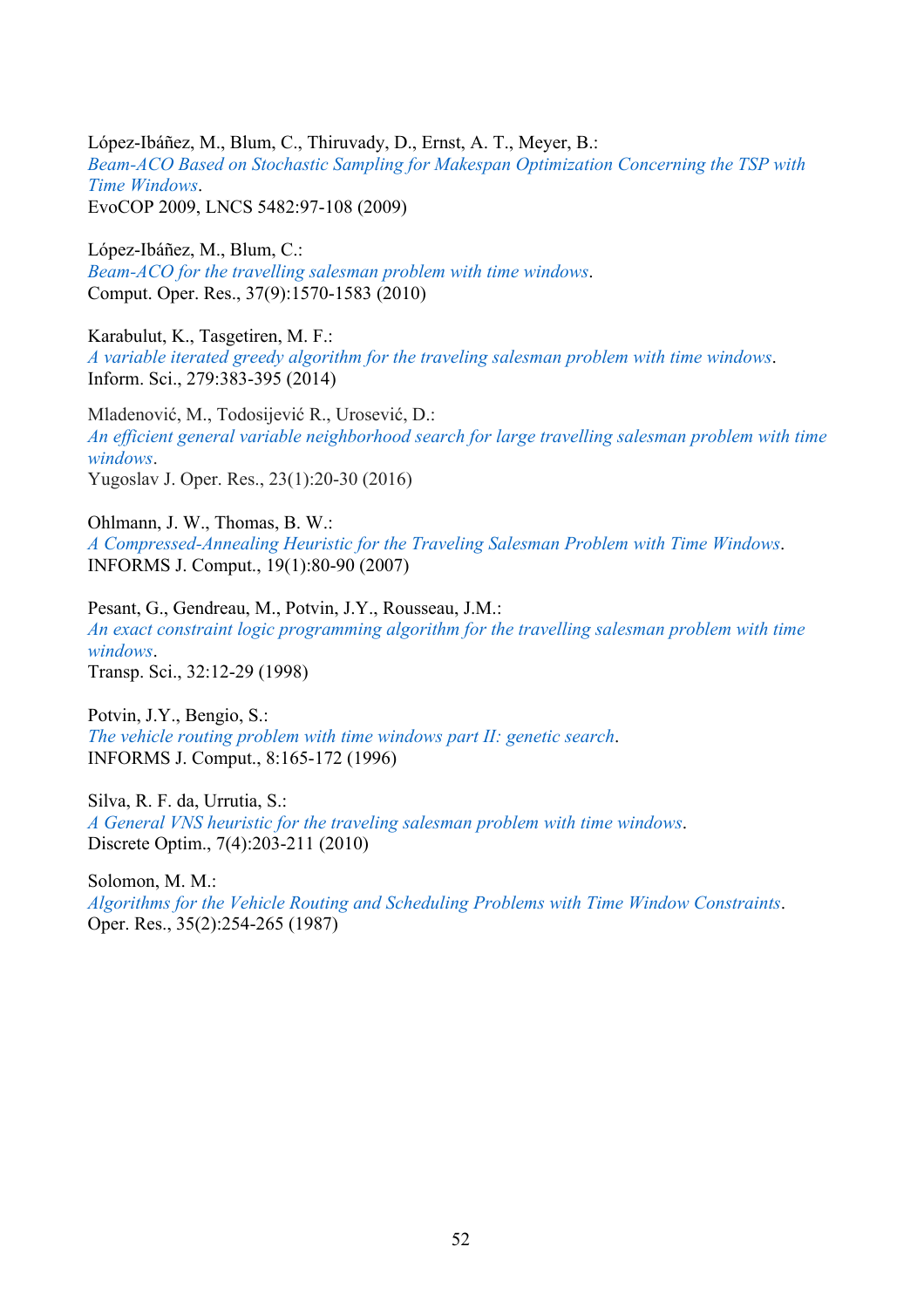### **VRPB**: Vehicle routing problem with backhauls

Brandão, J.: *A new tabu search algorithm for the vehicle routing problem with backhauls*. Eur. J. Oper. Res., 173(2):540-555 (2005)

Catay, B.: *Ant Colony Optimization and Its Application to the Vehicle Routing Problem with Pickups and Deliveries*. Studies in Computational Intelligence, 250:219-244 (2009)

Cuervo, D. P., Goos, P., Sörensen, K., Arráiz, E.: *An iterated local search algorithm for the vehicle routing problem with backhauls*. Eur. J. Oper. Res., 237(2):454-464 (2014)

Gajpal, Y., Abad, P. L.: *Multi-ant colony system (MACS) for a vehicle routing problem with backhauls*. Eur. J. Oper. Res., 196(1):102-117 (2009)

Gélinas, S., Desrochers, M., Desrosiers, J., Solomon, M. M.: *A new branching strategy for time constrained routing problems with application to backhauling*. Ann. Oper. Res., 61:91-109 (1995)

Ghaziri H., Osman, I. H.: *A neural network algorithm for the traveling salesman problem with backhauls*. Comput. Ind. Eng., 44(2):267-281 (2003)

Ghaziri H., Osman, I. H.: *Self-organizing feature maps for the vehicle routing problem with backhauls*. J. Sched. 9(2):97-114 (2006)

Goetschalckx M., Jacobs-Blecha C. *The vehicle routing problem with Backhauls*. Eur. J. Oper. Res., 42: 9-51 (1989)

Jacobs-Blecha, C. D., Goetscalckx, M.: *The Vehicle Routing Problem with Backhauls: Properties and Solution Algorithms*. Material Handling Research Center, Georgia Institute of Technology (1992)

Mingozzi, A., Giorgi, S., Baldacci, R.: *An Exact Method for the Vehicle Routing Problem with Backhauls*. Transp. Sci., 33(3):315-329 (1999)

Nagy, G., Salhi, S.: *Heuristic algorithms for single and multiple depot vehicle routing problems with pickups and deliveries*. Eur. J. Oper. Res. 162(1):126-141 (2005)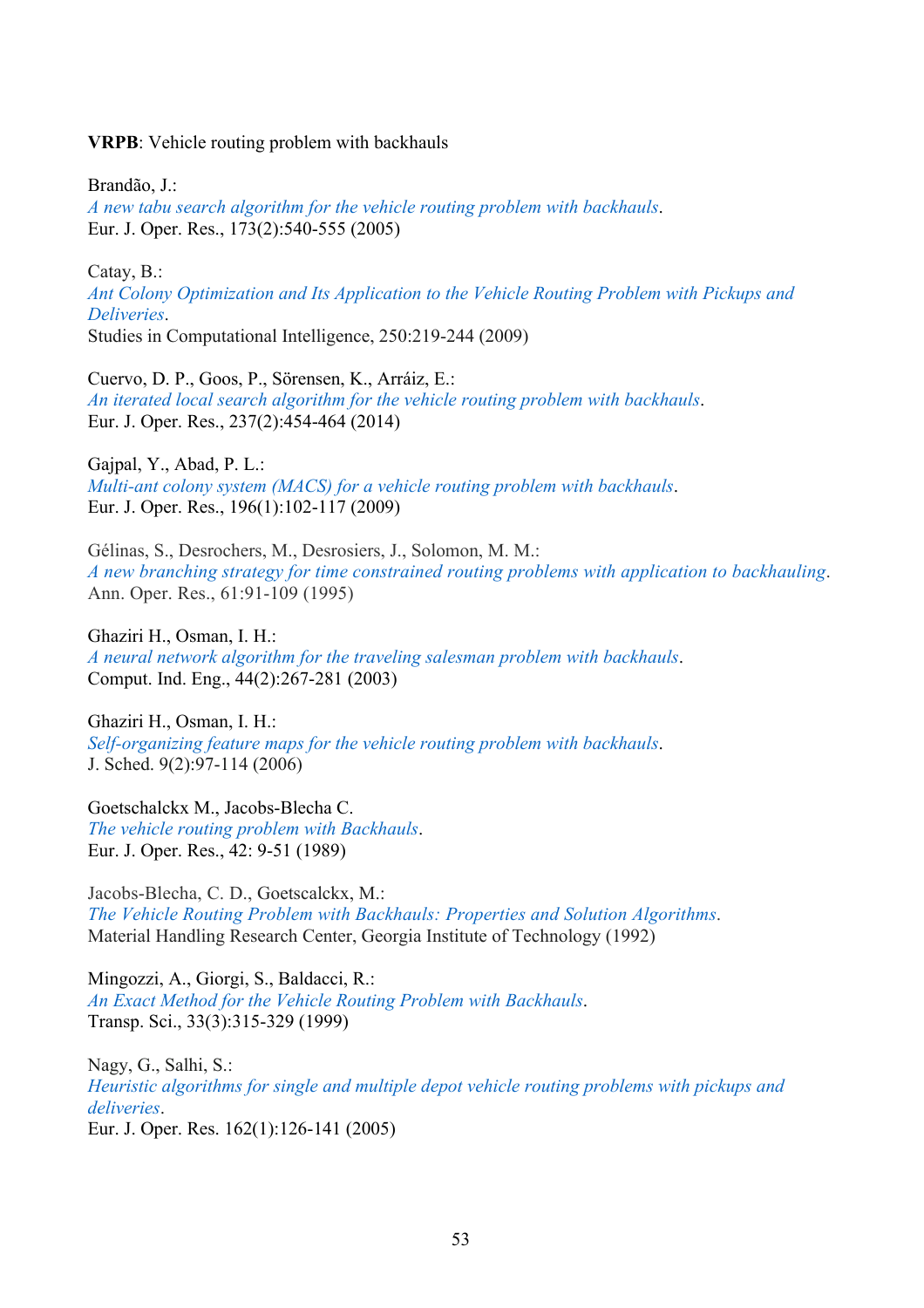Osman, I. H., Wassan, N. A.: *A reactive tabu search meta-heuristic for the vehicle routing problem with back-hauls*. J. Sched., 5(4):263-285 (2002)

Parragh, S.N., Doerner, K. F., Hartl, R. F.:

*A survey on pickup and delivery problems. Part I: Transportation between customers and depot*. Journal für Betriebswirtschaft, 58(1):21-51 (2008)

Parragh, S.N., Doerner, K. F., Hartl, R. F.: *A survey on pickup and delivery problems. Part II: Transportation between pickup and delivery locations*. Journal für Betriebswirtschaft, 58(2):81-117 (2008)

Pisinger, D., Ropke, S.: *A general heuristic for vehicle routing problems*. Comput. Oper. Res., 34(8):2403-2435 (2005)

Ropke, S., Pisinger, D.: *A unified heuristic for a large class of Vehicle Routing Problems with Backhauls*. Eur. J. Oper. Res., 171(3):750-775 (2006)

Toth, P., Vigo, D.: *An Exact Algorithm for the Vehicle Routing Problem with Backhauls*. Transp. Sci., 32(4):372-385 (1997)

Toth, P., Vigo, D.: *A heuristic algorithm for the symmetric and asymmetric vehicle routing problems with backhauls*. Eur. J. Oper. Res., 113(3):528-543 (1999)

Wade, A., Salhi, S.: *An Ant System Algorithm for the Vehicle Routing Problem with Backhauls*. MIC'2001 - 4th Metaheuristics International Conference:199-203 (2001)

Wang, Z., Wang, Z.: *A novel two-phase heuristic method for vehicle routing problem with backhauls*. Comput. Math. Appl., 57(11-12):1923-1928 (2009)

Yalcin, G. D., Erginel, N.: *A Heuristic Based on Integer Programming for the Vehicle Routing Problem with Backhauls*. IEOM 2012:1350-1358 (2012)

Zachariadis, E. E., Kiranoudis, C. T.: *An Innovative Metaheuristic Solution Approach for the Vehicle Routing Problem with Backhauls*. Exp. Syst. Appl., 39(3):3174-3184 (2012)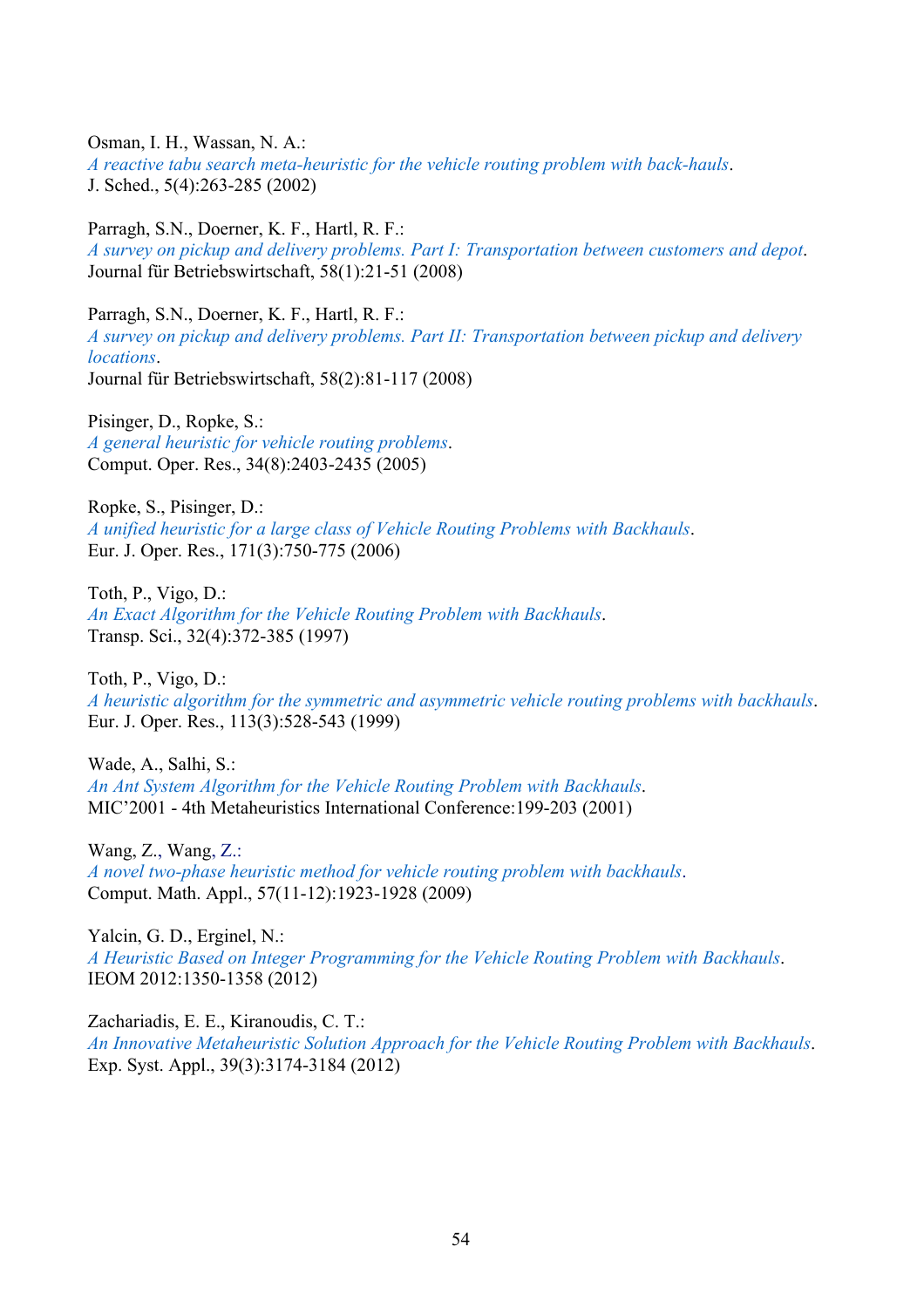**VRPBTW**: Vehicle routing problem with backhauls and time windows

Gélinas S., Desrochers, M., Desrosiers J., Solomon, M. M.: *A new branching strategy for time constrained routing problems with application to backhauling*. Ann. Oper. Res., 61:91-109 (1995)

Nalepa, J., Czech, Z. J.: *A Parallel Memetic Algorithm to Solve the Vehicle Routing Problem with Time Windows*. Studia Informatica, 33(1):91-106 (2012)

Reimann, M., Doerner, K., Hartl, R. F.: *Insertion Based Ants for Vehicle Routing Problems with Backhauls and Time Windows*. ANTS 2002, LNCS 2463:135-148 (2002)

Ropke, S., Pisinger, D.: *A unified heuristic for a large class of Vehicle Routing Problems with Backhauls*. Eur. J. Oper. Res., 171(3):750-775 (2006)

Ropke, S.: *Heuristic and exact algorithms for vehicle routing problems*. PhD thesis, DIKU, University of Copenhagen (2005)

Thangiah, S. R., Potvin, J.-Y., T. Sun, T.: *Heuristic Approaches to Vehicle Routing with Backhauls and Time Windows*. Comput. Oper. Res., 23(11):1043-1057 (1996)

Zhong, Y., Cole, M. H.: *A vehicle routing problem with backhauls and time windows: a guided local search solution*. Transp. Res., Part E 41:131-144 (2005)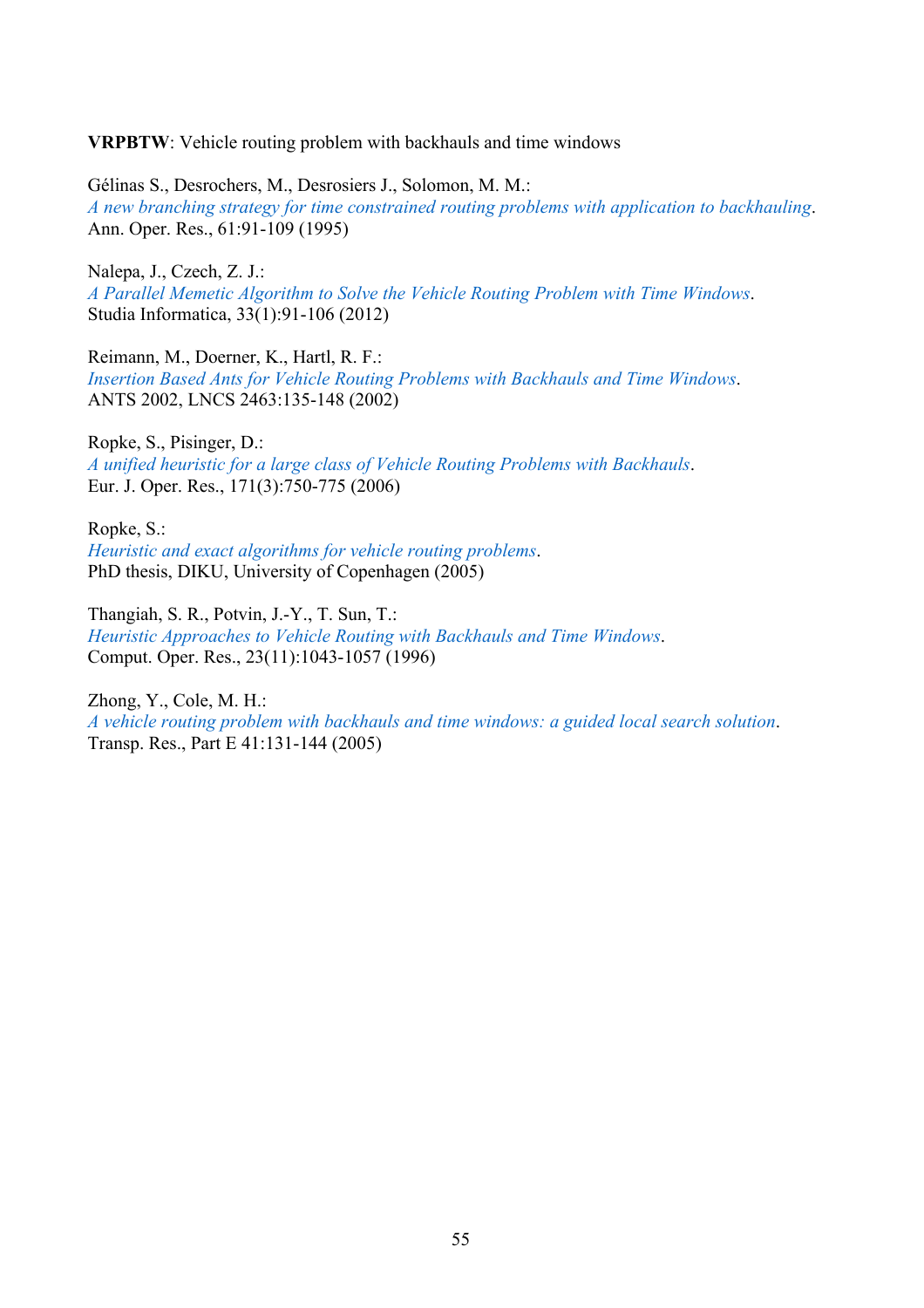**VRPMPD**: Vehicle routing problem with mixed pickup and delivery

Avci, M., Topaloglu, S.:

*An adaptive local search algorithm for vehicle routing problem with simultaneous and mixed pickups and deliveries*.

Comput. Ind. Eng., 83:15-29 (2015)

Catay, B.: *An ant colony algorithm for the mixed vehicle routing problem with backhauls*. 3rd World Conference on Production and Operations Management, 9 pages (2008)

Crispim, J., Brandão, J.: *Metaheuristics applied to mixed and simultaneous extensions of vehicle routing problems with backhauls*. J. Oper. Res. Soc., 56(11):1296-1302 (2005)

García-Nájera, A., Bullinaria, J., Gutiérrez-Andrade, M.; *An evolutionary approach for multi-objective vehicle routing problems with backhauls*. Comput. Ind. Eng., 81:90-108 (2015)

Nagy, G., Wassan, N. A., Salhi, S.: *The vehicle routing problem with restricted mixing of deliveries and pickups*. J. Sched., 16(2):199-213 (2013)

Salhi, S., Nagy, G.: *A Cluster Insertion Heuristic for Single and Multiple Depot Vehicle Routing Problems with Backhauling*. J. Oper. Res. Soc., 50(10):1034-1042 (1999)

Tütüncü, G. Y., Carreto, C. A. C., Baker, B. M.; *A visual interactive approach to classical and mixed vehicle routing problems with backhauls*. Omega, 37(1):138.154 (2009)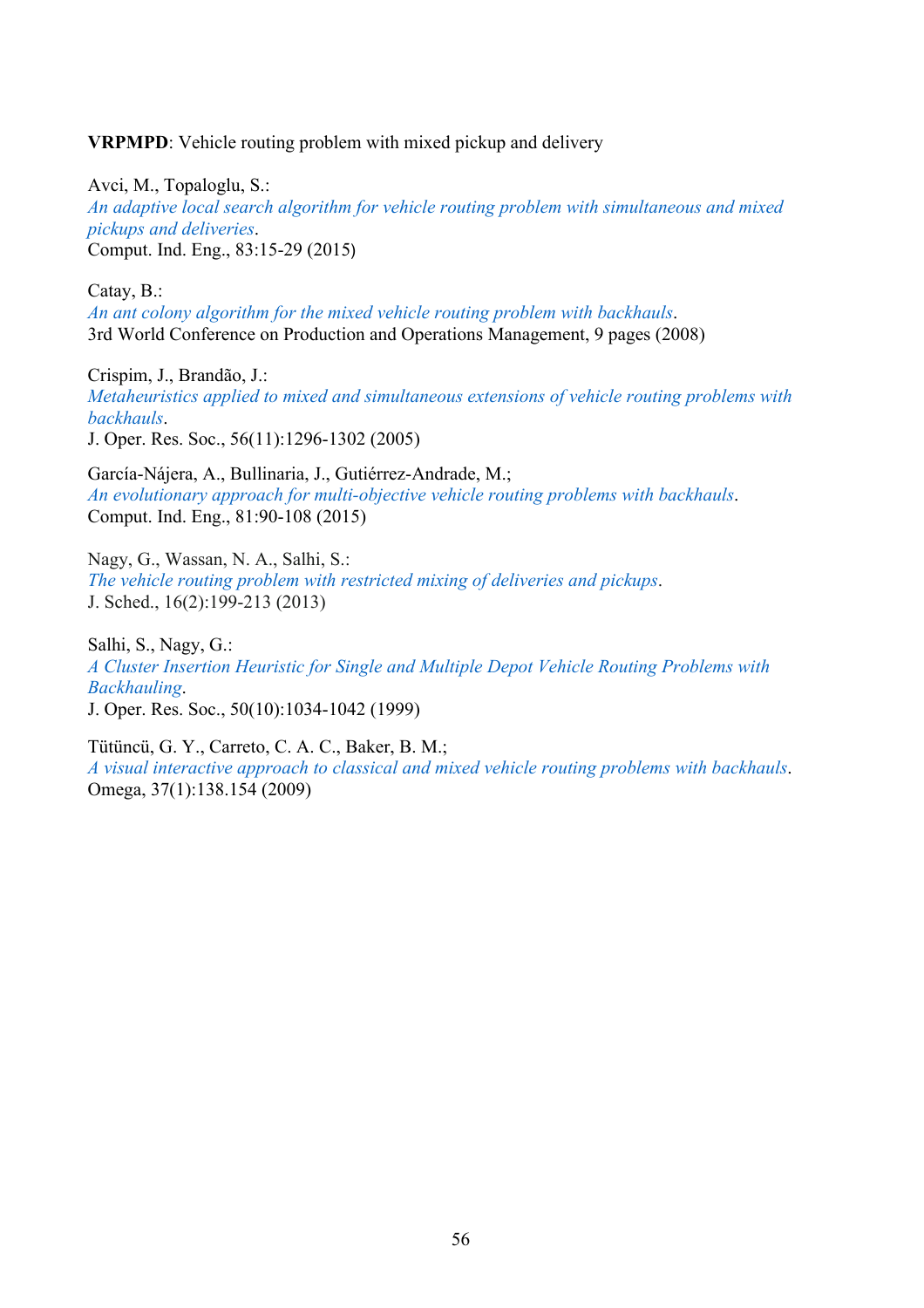**VRPMPDTW**: Vehicle routing problem with mixed pickup and delivery and time windows

Gélinas S., Desrochers, M., Desrosiers J., Solomon, M. M.: *A new branching strategy for time constrained routing problems with application to backhauling*. Ann. Oper. Res., 61:91-109 (1995)

Nalepa, J., Czech, Z. J.: *A Parallel Memetic Algorithm to Solve the Vehicle Routing Problem with Time Windows*. Studia Informatica, 33(1):91-106 (2012)

Ropke, S., Pisinger, D.: *A unified heuristic for a large class of Vehicle Routing Problems with Backhauls*. Eur. J. Oper. Res., 171(3):750-775 (2006)

Ropke, S.: *Heuristic and exact algorithms for vehicle routing problems*. PhD thesis, DIKU, University of Copenhagen (2005)

Thangiah, S. R., Potvin, J.-Y., T. Sun, T.: *Heuristic Approaches to Vehicle Routing with Backhauls and Time Windows*. Comput. Oper. Res., 23(11):1043-1057 (1996)

Zhong, Y., Cole, M. H.: *A vehicle routing problem with backhauls and time windows: a guided local search solution*. Transp. Res., Part E 41:131-144 (2005)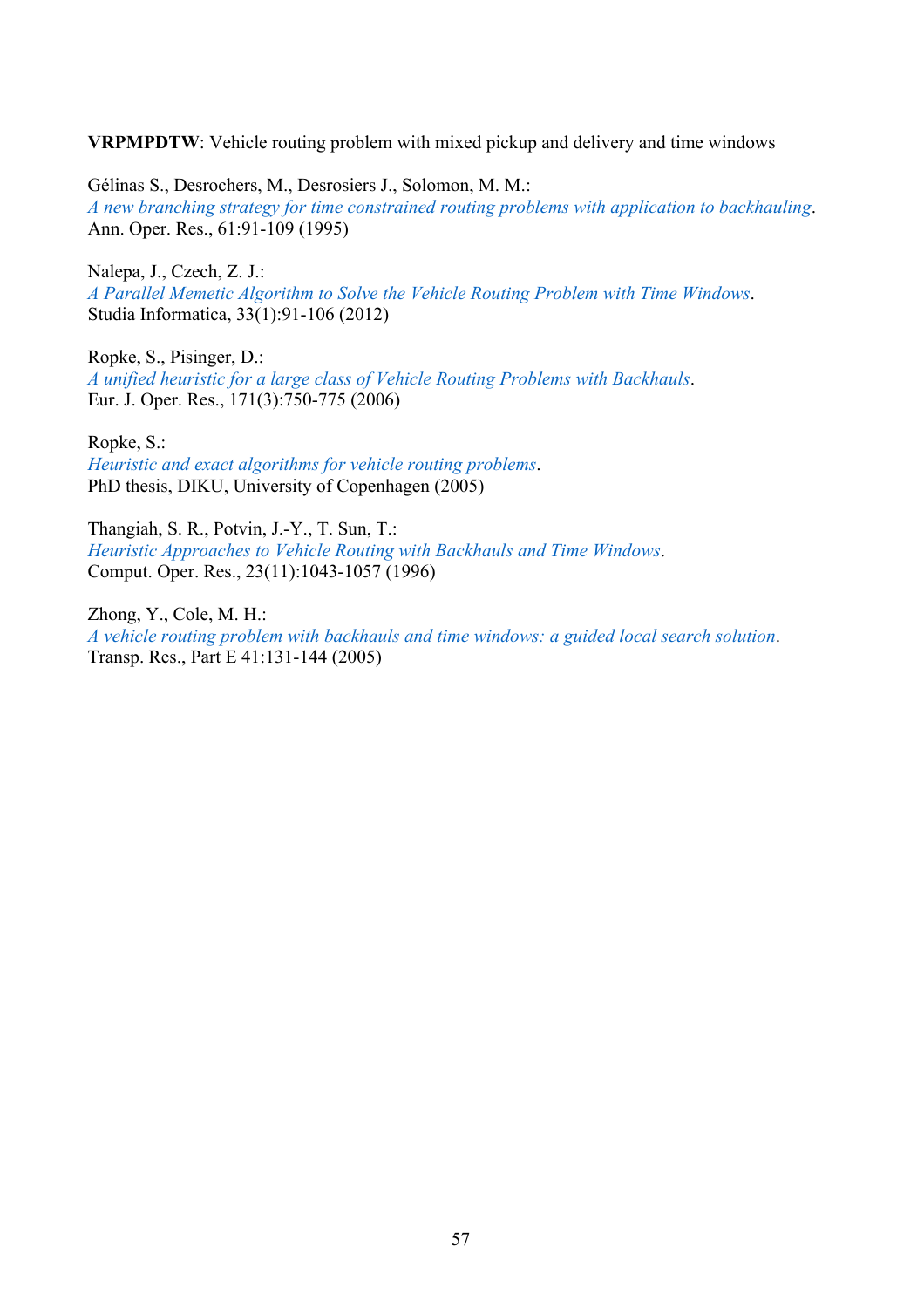**VRPSPD**: Vehicle routing problem with simultaneous pickup and delivery

Ai, T. J., Kachitvichyanukul, V.:

*A particle swarm optimization for the vehicle routing problem with simultaneous pickup and delivery*.

Comput. Oper. Res., 36(5):1693-1702 (2009)

Avci, M., Topaloglu, S.: *An adaptive local search algorithm for vehicle routing problem with simultaneous and mixed pickups and deliveries*. Comput. Ind. Eng., 83:15-29 (2015)

B. Catay,

*A new saving-based ant algorithm for the Vehicle Routing Problem with Simultaneous Pickup and Delivery*. Expert Syst. Appl., 37(10):6809-6817 (2010)

Crispim, J., Brandão, J.:

*Metaheuristics applied to mixed and simultaneous extensions of vehicle routing problems with backhauls*.

J. Oper. Res. Soc., 56(11):1296-1302 (2005)

Dethloff, J.: *Vehicle routing and reverse logistics: the vehicle routing problem with simultaneous delivery and pick-up*. OR Spektrum, 23(1):79-96 (2001)

Dethloff, J.: *Relation between Vehicle Routing Problems: An Insertion Heuristic for the Vehicle Routing Problem with Simultaneous Delivery and Pick-Up Applied to the Vehicle Routing Problem with Backhauls*. J. Oper. Res. Soc., 53(1):115-118 (2002)

Gajpal, Y., Abad, P.: *An ant colony system (ACS) for vehicle routing problem with simultaneous delivery and pickup*. Comput. Oper. Res., 36(12):3215-3223 (2009)

García-Nájera, A., Bullinaria, J., Gutiérrez-Andrade, M.; *An evolutionary approach for multi-objective vehicle routing problems with backhauls*. Comput. Ind. Eng., 81:90-108 (2015)

Jiang, Q., Wang, C., Mu, D., Zhou, L.: *A Hybrid Metaheuristic Algorithm for the VRPSPD Problem*. J. Comput. Inf. Syst., 11(13):4845-4856 (2015)

Jun, Y. Kim, B-I., *New best solutions to VRPSPD benchmark problems by a perturbation based algorithm*.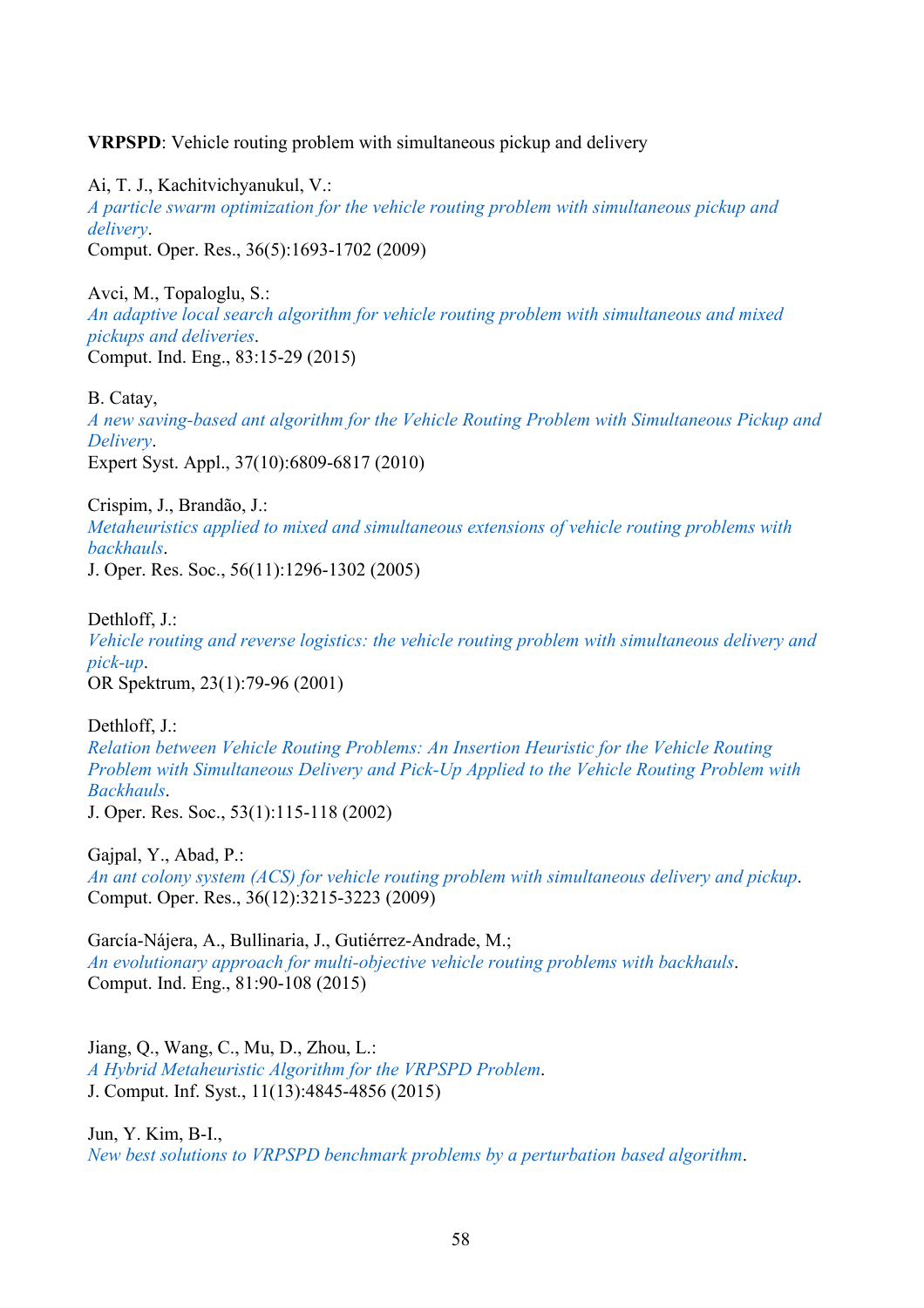Exp. Syst. Appl., 29(5):5641-5648 (2012) Kalayci, C. B., Kaya, C.: *An ant colony system empowered variable neighborhood search algorithm for the vehicle routing problem with simultaneous pickup and delivery*. Exp. Syst. Appl., 66(30):163-175 (2016)

Li, J., Pardalos, M., Sun, H., Pei, J., Zhang, Y.: *Iterated local search embedded adaptive neighborhood selection approach for the multi-depot vehicle routing problem with simultaneous deliveries and pickups*. Exp. Syst. Appl., 42(7):3551-3561 (2015)

Montané, F. A. T., Galvão, R. D.: *A tabu search algorithm for the vehicle routing problem with simultaneous pick-up and delivery service*. Comput. Oper. Res., 33(3):595-619 (2006)

Phannikul, T., Sindhuchao, S.: *A Customized Tabu Search for the Vehicle Routing Problem with Simultaneous Pick-up and Delivery*. Thammasat Int. J. Sci. Tech., 15(2):70-82 (2010)

Rieck, R., Zimmermann, J.: *Exact Solutions to the Symmetric and Asymmetric Vehicle Routing Problem with Simultaneous Delivery and Pick-Up*. J. Bus. Res., 6(1):77-92 (2013)

Salhi, S., Nagy, G.: *A Cluster Insertion Heuristic for Single and Multiple Depot Vehicle Routing Problems with Backhauling*. J. Oper. Res. Soc., 50(10):1034-1042 (1999)

Shahdaei, A. M., Rahimi, A. M.: *Solving Vehicle Routing Problem with Simultaneous Pickup and Delivery with the Application of Genetic Algorithm*. Indian Journal of Fundamental and Applied Life Sciences, 6:247-259 (2016)